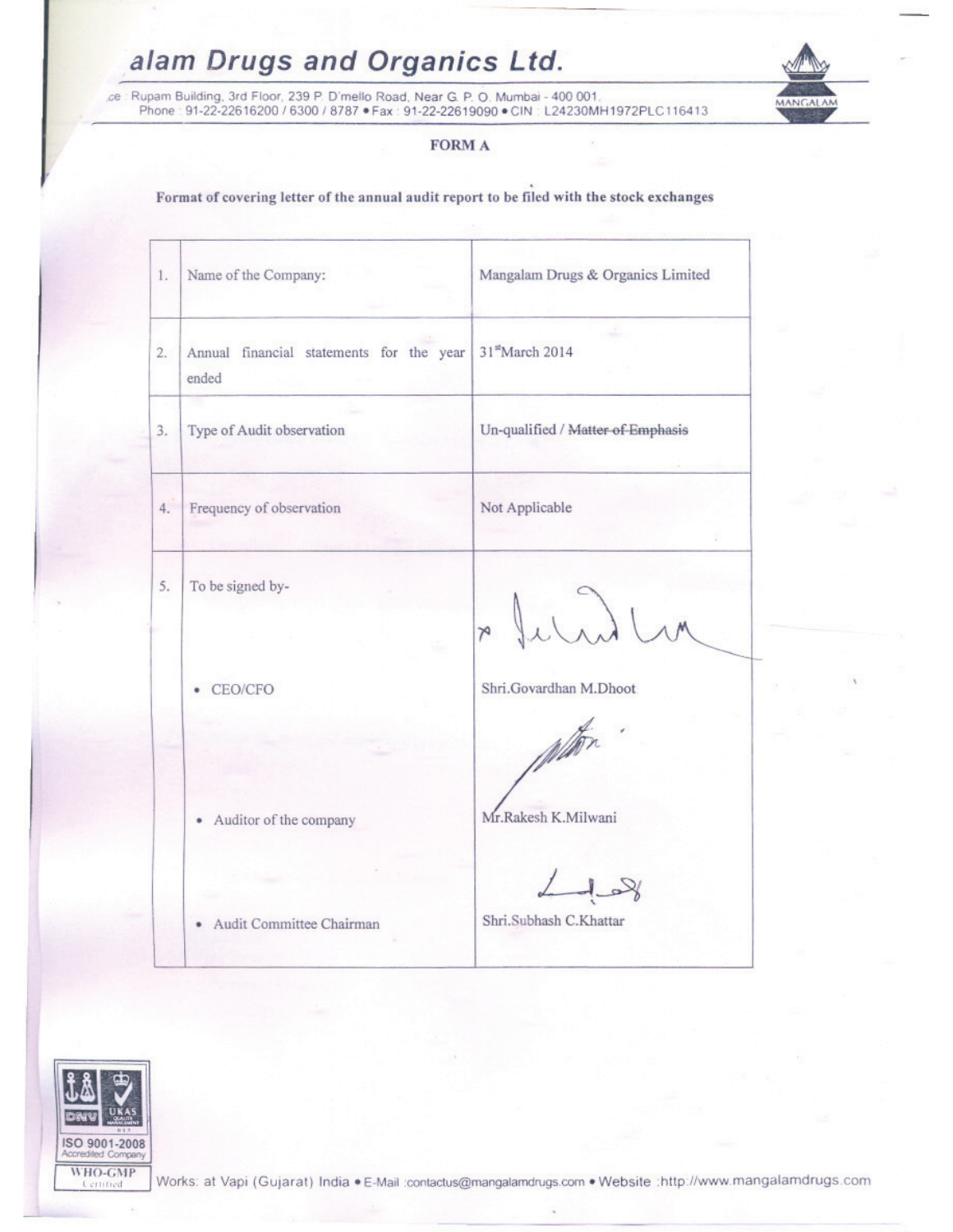

**41st Annual Report 2013 - 2014**

# **MANGALAM DRUGS & ORGANICS LIMITED (AN ISO 9001 & WHO - GMP COMPANY)**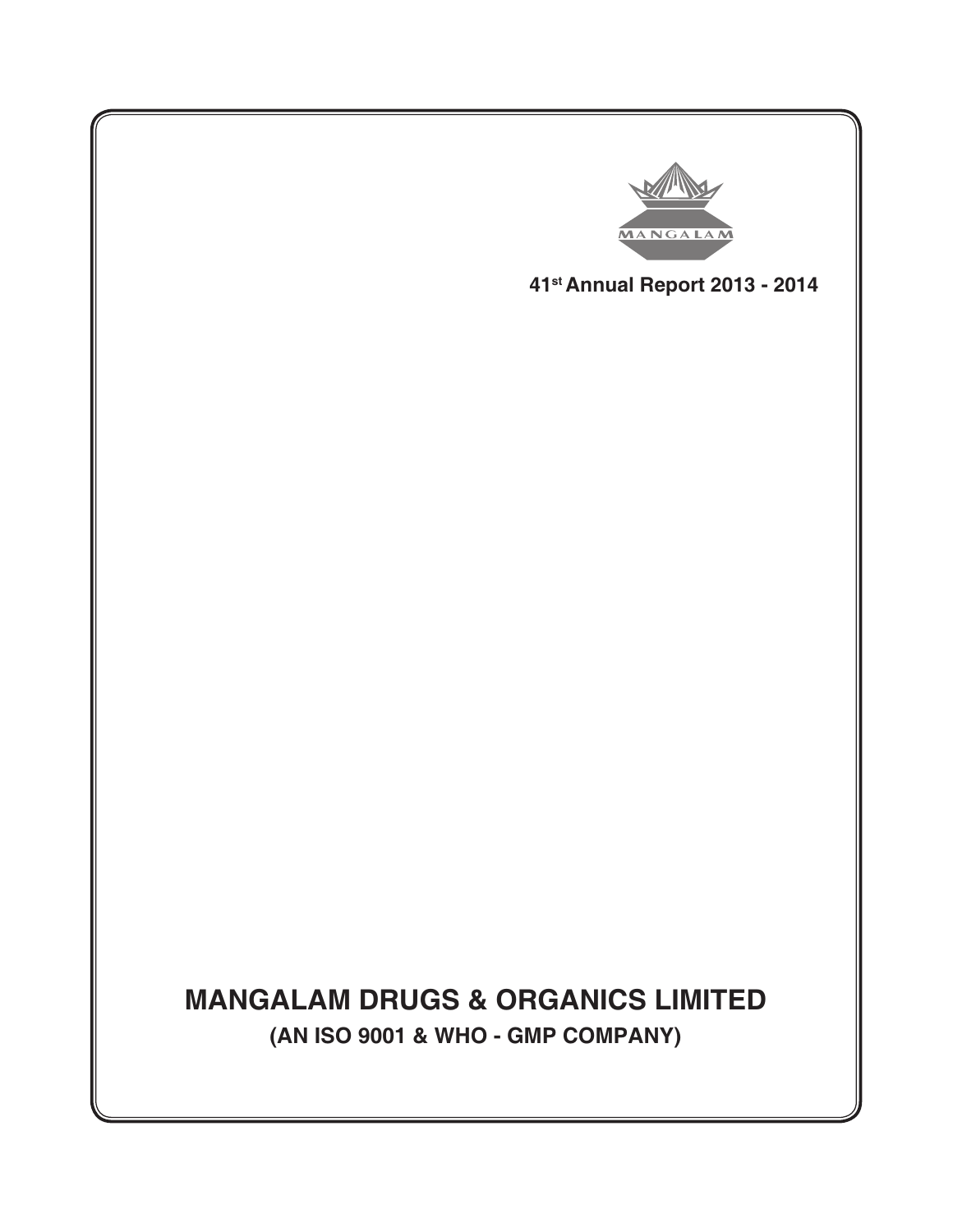# **MANGALAM DRUGS & ORGANICS LIMITED**

# **FINANCIAL HIGHLIGHTS**

|                                       |                |                |           |           |                          |           |           |           | (Rs. in Lacs) |
|---------------------------------------|----------------|----------------|-----------|-----------|--------------------------|-----------|-----------|-----------|---------------|
| <b>PARTICULARS</b>                    | 31-Mar-06      | 31-Mar-07      | 31-Mar-08 | 31-Mar-09 | 31-Mar-10                | 31-Mar-11 | 31-Mar-12 | 31-Mar-13 | 31-Mar-14     |
| Sales & Other Income                  | 10432.37       | 8905.38        | 9544.84   | 10277.49  | 11275.82                 | 12797.96  | 15413.59  | 12683.14  | 12275.98      |
| Profit before Interest & Depreciation | 707.68         | 567.40         | 660.00    | 921.46    | 1089.61                  | 1313.62   | 1503.86   | (283.71)  | 984.63        |
| Interest                              | 234.22         | 282.59         | 328.19    | 513.21    | 572.19                   | 685.93    | 1016.43   | 1002.24   | 974.21        |
| Depreciation                          | 158.23         | 206.25         | 230.02    | 258.41    | 297.12                   | 327.30    | 373.64    | 393.97    | 401.05        |
| Profit Before Tax                     | 315.23         | 78.56          | 101.79    | 149.84    | 220.30                   | 300.39    | 113.79    | (1679.92) | (390.63)      |
| <b>Profit After Tax</b>               | 269.08         | 66.35          | 85.77     | 126.84    | 182.30                   | 242.39    | 63.36     | (1179.94) | (303.92)      |
| Dividend (%)                          | $\overline{c}$ |                | ٠         | ÷,        | $\overline{\phantom{a}}$ | ÷,        | ÷,        |           |               |
| Payout                                | 26.36          | $\blacksquare$ | ä,        | ä,        | ÷,                       | ÷,        | ÷.        |           |               |
| <b>Equity Share Capital</b>           | 1317.82        | 1317.82        | 1317.82   | 1317.82   | 1317.82                  | 1317.82   | 1317.82   | 1317.82   | 1317.82       |
| Reserves & Surplus                    | 2338.15        | 2404.50        | 2490.27   | 2617.11   | 2799.41                  | 2424.98   | 2488.33   | 1308.39   | 1004.47       |
| Net Worth                             | 3655.97        | 3722.32        | 3655.97   | 3934.93   | 4117.23                  | 3742.80   | 3806.15   | 2626.21   | 2322.29       |
| <b>Borrowings:</b>                    |                |                |           |           |                          |           |           |           |               |
| Long Term Loans                       | 575.62         | 378.64         | 361.97    | 925.59    | 852.35                   | 1233.66   | 1531.26   | 3012.19   | 3001.76       |
| Short Term - Bank                     | 1470.29        | 1906.41        | 1911.62   | 2031.75   | 2288.67                  | 2683.65   | 3265.11   | 2791.27   | 3111.67       |
| Short Term - Others                   | 475.84         | 585.13         | 598.89    | 687.91    | 881.86                   | 1208.80   | 1279.64   | 1474.98   | 1574.44       |
| <b>Total Borrowings</b>               | 2521.75        | 2870.18        | 2872.48   | 3645.25   | 4022.88                  | 5126.11   | 6076.01   | 7278.44   | 7687.87       |
| <b>Gross Block</b>                    | 4243.33        | 4689.27        | 5041.85   | 6101.32   | 6682.90                  | 7790.55   | 8407.70   | 8612.94   | 8827.52       |
| Less : Depreciation                   | 1060.72        | 1259.97        | 1488.52   | 1746.93   | 2030.48                  | 2343.96   | 2708.93   | 3099.58   | 3489.09       |
| Net Block (Fixed Assets)              | 3182.61        | 3429.30        | 3553.33   | 4354.39   | 4652.42                  | 5446.59   | 5698.77   | 5513.36   | 5338.43       |
| Investments                           | 264.79         | 48.05          | 13.89     | 13.89     | 14.40                    | 14.40     | 14.44     | 18.44     | 17.92         |
| Current Assets, Loans & Advances      | 3783.81        | 4274.89        | 4150.48   | 4546.02   | 4902.01                  | 5864.18   | 6481.32   | 5945.94   | 7188.08       |
| Less: Current Liabilities             | 1150.16        | 1232.25        | 1085.47   | 1358.29   | 1428.72                  | 1839.44   | 1648.46   | 1412.68   | 2409.77       |
| <b>Net Working Capital</b>            | 2633.65        | 3042.64        | 3065.01   | 3187.73   | 3473.29                  | 4024.74   | 4832.86   | 4533.26   | 4778.31       |
| Book Value (Rs) per share             | 27.74          | 24.76          | 25.19     | 25.65     | 26.82                    | 28.40     | 28.88     | 19.93     | 17.62         |
| Earnings (Rs) per share               | 2.04           | 0.50           | 0.65      | 0.96      | 1.38                     | 1.58      | 0.48      | (8.95)    | (2.31)        |
| Nominal value per share               | 10             | 10             | 10        | 10        | 10                       | 10        | 10        | 10        | 10            |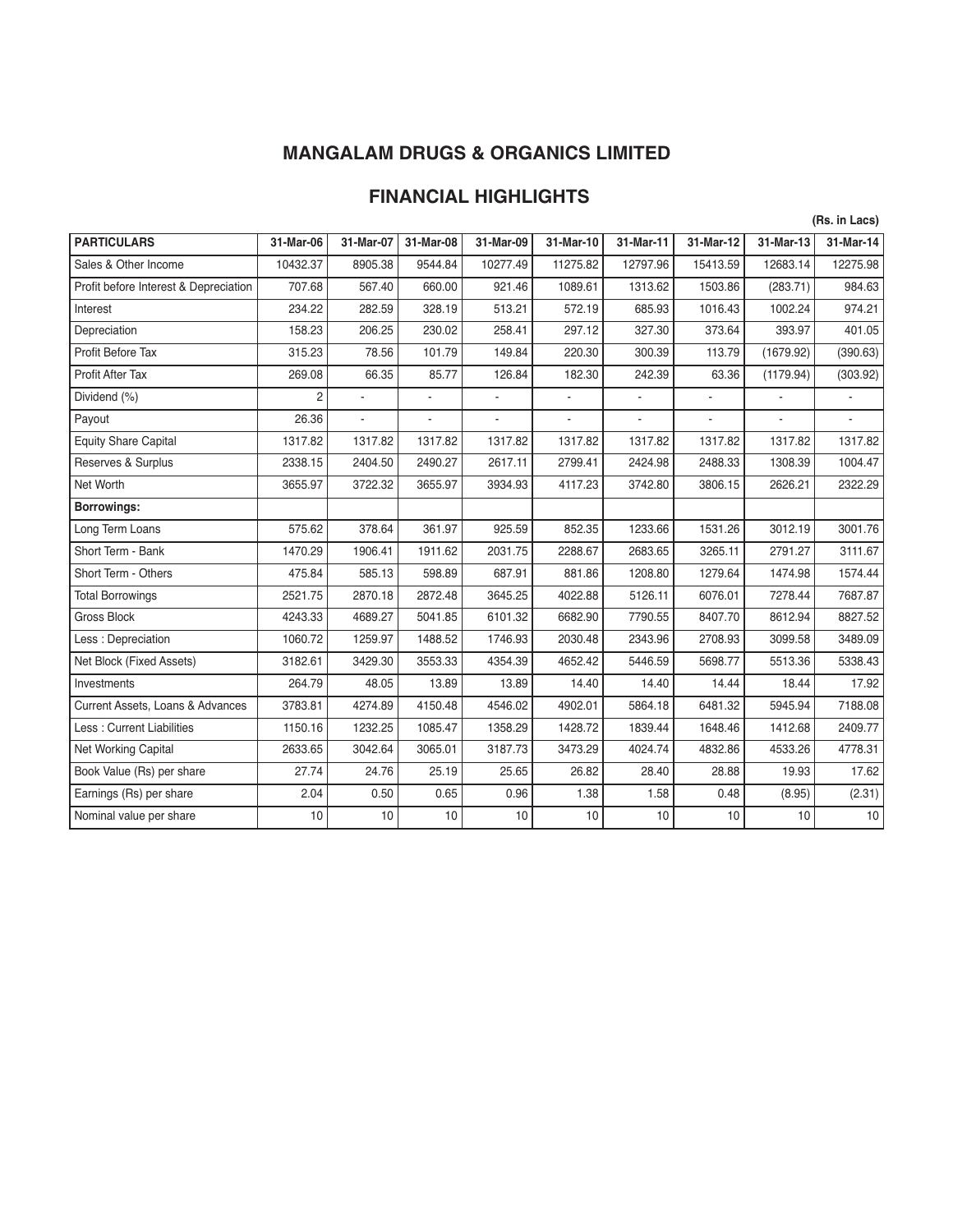

# **BOARD OF DIRECTORS**

GOVARDHAN M. DHOOT - CHAIRMAN

SUBHASH C. KHATTAR - INDEPENDENT DIRECTOR

RAJENDRAPRASAD MIMANI - INDEPENDENT DIRECTOR

# **REGISTERED OFFICE**

RUPAM BUILDING, 3RD FLOOR, 239 P.D'MELLO ROAD, NEAR GPO, MUMBAI - 400 001 TEL. No. 91-22-22616200 / 6300/8787 FAX No. 91-22-2619090 Email : contactus@mangalamdrugs.com Website : httpp://www.mangalamdrugs.com

# **WORKS**

**VAPI - UNIT 1** PLOT NO. 187, GIDC VAPI, DIST. BULSAR GUJARAT - 396 195

# **VAPI - UNIT 2** PLOT NO. 1203, GIDC, VAPI, DIST. BULSAR,

GUJARAT - 396 195

# **AUDITORS**

M/S. MILWANI ASSOCIATES CHARTERED ACCOUNTANTS BAGARIA HOUSE, 1ST FLOOR, KOLBHAT LANE, MUMBAI - 400 002

# **BANKERS**

STATE BANK OF INDIA

IDBI BANK LTD

PUNJAB AND MAHARASHTRA CO-OP. BANK LTD.

| <b>CONTENTS</b>                    |
|------------------------------------|
|                                    |
|                                    |
|                                    |
| Report on Corporate Governance  19 |
|                                    |
|                                    |
|                                    |
|                                    |
|                                    |
|                                    |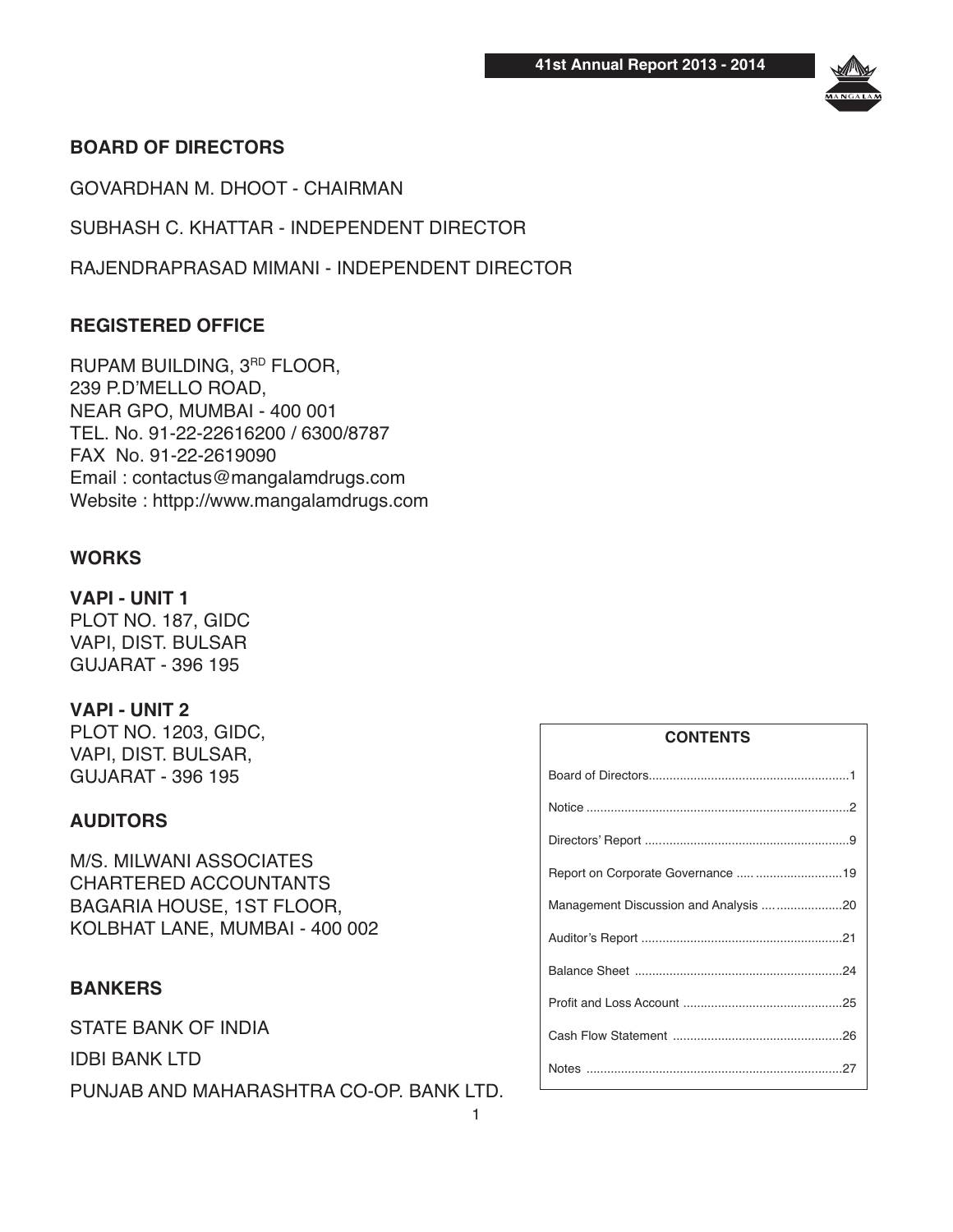

### **MANGALAM DRUGS & ORGANICS LIMITED**

### **NOTICE**

NOTICE is hereby given that the Forty- First Annual General Meeting of the Members of Mangalam Drugs & Organics Limited will be held at the Registered office of the Company at Rupam Building, 3<sup>rd</sup> Floor, 239, P. D'Mello Road Mumbai – 400001on Monday, 29<sup>th</sup> September 2014 at 11.00 a.m. to transact the following business:

### **ORDINARY BUSINESS:**

- $\mathbf{1}$ To receive, consider and adopt the Audited Balance Sheet as at 31st March, 2014 and Statement of Profit and Loss Account for the year ended as on that date and the Reports of the Board of Directors' and the Auditors' of the Company.
- $2.$ To appoint a Director in place of Mr. Govardhan Murlidhar Dhoot (DIN: 01240086) who retires from office by rotation and being eligible, offers himself for re-appointment.
- 3. To consider and if though fit, to pass with or without modification(s), the following resolution as an Ordinary Resolution:

"RESOLVED THAT pursuant to the provisions of Section 139 and other applicable provisions, if any, of the Companies Act, 2013 and the Rules framed thereunder, as amended from time to time, M/s. Milwani Associates, Chartered Accountants, Mumbai, (Firm Registration No. 106405W) be and are hereby appointed as Statutory Auditors of the Company, to hold office from the conclusion of this Annual General Meeting until the conclusion of the third consecutive Annual General Meeting of the Company (subject to ratification of the appointment by the members at every AGM held after this AGM), at such remuneration (including fees for certification) and reimbursement of out of pocket expenses for the purpose of audit as may be approved by the Audit Committee / Board of Directors of the Company.".

#### **SPECIAL BUSINESS:**

 $\overline{4}$ To consider and if though fit, to pass with or without modification(s), the following Resolution as an Ordinary Resolution:

"RESOLVED THAT pursuant to the provisions of Sections 149, 152 and any other applicable provisions of the Companies Act, 2013 (Act) and the Rules made thereunder (including any statutory modification(s) or re-enactment thereof for the time being in force) read with Schedule IV to the Act, Mr. Subhash Chandra Khattar (DIN: 01122941), an Independent Director of the Company, in respect of whom the Company has received a notice from a member under Section 160 of the Act, be and is hereby appointed as an Independent Director of the Company to hold office for a term upto five consecutive years commencing from April 1, 2014, not liable to retire by rotation."

To consider and, if though fit, to pass with or without modification(s), the following Resolution as an Ordinary Resolution: 5.

"RESOLVED THAT pursuant to the provisions of Sections 149, 152 and any other applicable provisions of the Companies Act, 2013 (Act) and the Rules made thereunder (including any statutory modification(s) or re-enactment thereof for the time being in force) read with Schedule IV to the Act, Mr. Rajendra Prasad Mimani (DIN: 00017399), an Independent Director of the Company, in respect of whom the Company has received a notice from a member under Section 160 of the Act, be and is hereby appointed as an Independent Director of the Company to hold office for a term upto five consecutive years commencing from April 1, 2014, not liable to retire by rotation."

To consider and, if though fit, to pass with or without modification(s) the following Resolution as a Special Resolution: 6.

"RESOLVED THAT in supersession of the Ordinary Resolution passed under Section 293(1)(d) of the Companies Act, 1956, at the 37<sup>th</sup> Annual General Meeting of the Company held on  $30<sup>th</sup>$  September, 2010 and pursuant to the provisions of section  $180(1)(c)$  and any other applicable provisions, if any, of the Companies Act, 2013 and the rules made thereunder (including any statutory modification(s), or re-enactments thereto for the time being in force), the consent of the Company be and is hereby accorded to the Board of Directors of the Company [hereinafter referred to as "the Board" which term shall be deemed to include any Committee thereof which the Board may have constituted or hereinafter constitute to exercise its powers including the powers conferred by this Resolution and that the power to delegate such authority to any person(s)], to borrow any sum or sums of money, from time to time for the purpose of business of the Company, upon such terms and conditions and with/without security, as the Board of Directors may, in its absolute discretion, think fit and proper, notwithstanding the fact that the money or monies to be borrowed together with the monies already borrowed by the company (apart from the temporary loans obtained from the Company's bankers in the ordinary course of business) may exceed, at any time, the aggregate of the paid up capital of the Company and its free reserves, that is to say, reserve not set apart for any specific purpose, provided, however, that the total amount so borrowed by the Board of Directors and outstanding at any time shall not exceed the sum of Rs. 150 crores (Rupees one hundred fifty crore only) over and above the aggregate of the paid up share capital of the Company and its free reserves."

RESOLVED FURTHER THAT the Board of Directors of the Company be and is hereby authorized to execute such agreements, papers, deeds, and other instruments or writings containing such conditions and covenants as it may think fit to give effect to this resolution.

RESOLVED FURTHER THAT the Board be and is hereby authorised to delegate all or any of the aforesaid powers to any committee of Directors/officers, one or more director/whole time director or any other principal officer of the Company on such conditions as the Board may deem fit and to take all such steps that may be required to give effect to this resolution.

 $7.$ To consider and, if though fit, to pass with or without modification(s), the following Resolution as a Special Resolution:

"RESOLVED THAT in supersession of the Ordinary Resolution passed under Section 293(1)(a) of the Companies Act, 1956, at the  $37<sup>th</sup>$  Annual General Meeting of the Company held on 30<sup>th</sup> September, 2010 and pursuant to the provisions of Section 180(1)(a) and any other applicable provisions, if any, of the Companies Act, 2013 the rules made thereunder (including any statutory modification(s) or re-enactments thereto for the time being in force), the consent of the Company be and is hereby accorded to the Board of Directors of the Company [hereinafter referred to as "the Board" which term shall be deemed to include any Committee thereof which the Board may have constituted or hereinafter constitute to exercise its powers including the powers conferred by this Resolution and that the power to delegate such authority to any person(s)], to create such charges and / or mortgages and hypothecations in addition to the existing charges, mortgages and hypothecations created by the Company, on such terms and conditions and at such time or times and in such form and manner and with such ranking as to priority as it may think fit, on any of the Company's moveable and immoveable properties and assets, present and future, comprised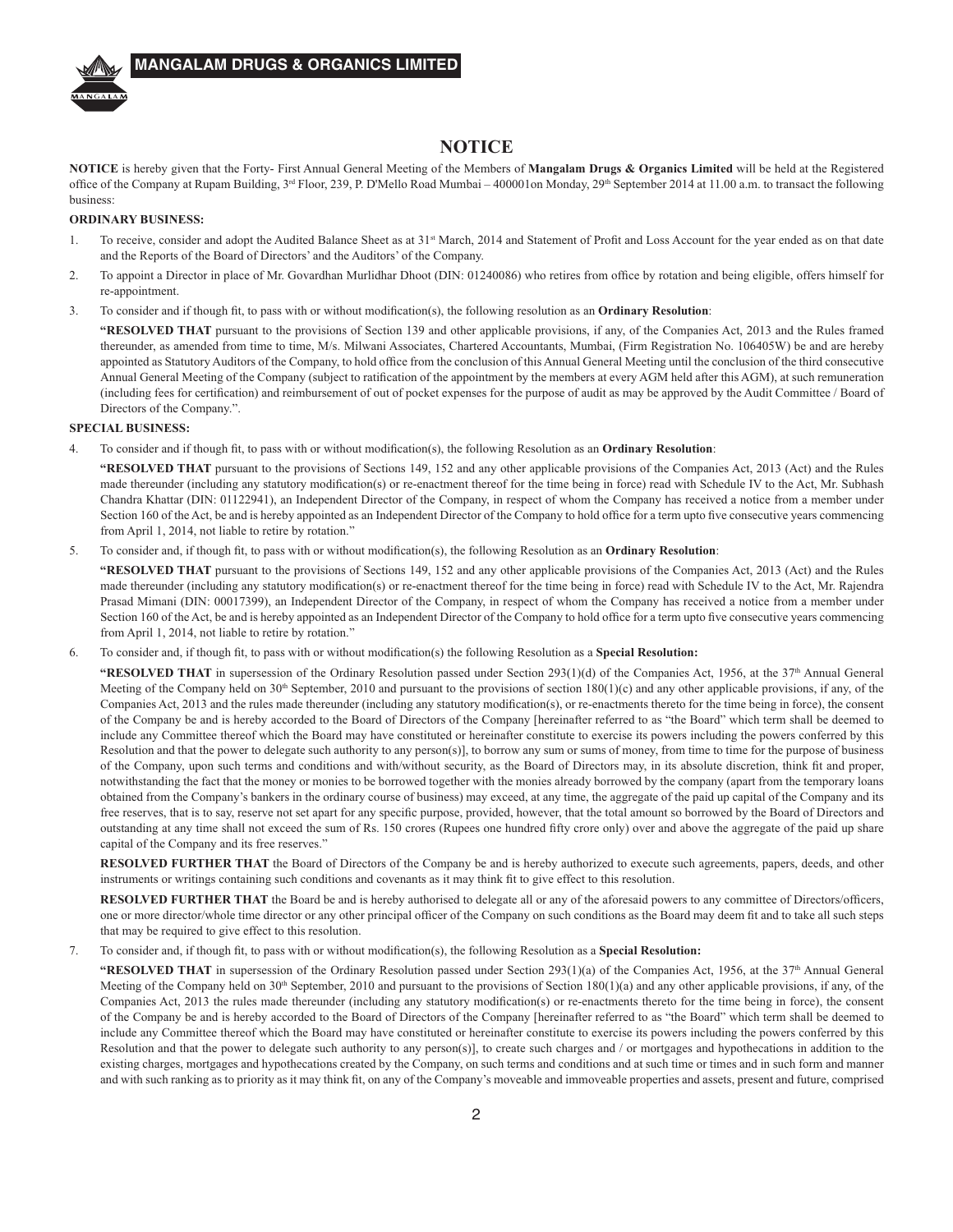

in any undertaking or undertakings of the Company, as the case may be, in favor of the Lenders viz. financial Institutions / banks / insurance companies or person or persons, and/or trustees for the holders of debentures / bonds / other instruments to secure the repayment of loan / borrowings sanctioned and / or to be sanctioned by them from time to time for a sum not exceeding Rs. 150 crores (Rupees one hundred fifty crore only) over and above the aggregate of the paid up share capital of the Company and its free reserves and apart from temporary loans obtained or to be obtained from the Company's bankers in the ordinary course of business as per the approval of shareholders under section 180 (1) (c) of the Companies Act, 2013 and inclusive of interest at the respective agreed rates and all other costs, charges and expenses and all monies payable by the Company in respect of such loans / borrowings as may be stipulated in that behalf and agreed to between the Board of Directors and the Lenders.

RESOLVED FURTHER THAT the Board of Directors of the Company be and is hereby authorized to execute such agreements, papers, deeds, and other instruments or writings containing such conditions and covenants as it may think fit to give effect to this resolution.

RESOLVED FURTHER THAT the Board be and is hereby authorised to delegate all or any of the aforesaid powers to any committee of Directors/officers, one or more director/managing director or any other principal officer of the Company on such conditions as the Board may deem fit and to take all such steps that may be required to give effect to this resolution.

8. To consider and, if though fit, to pass with or without modification(s), the following Resolution as an **Ordinary Resolution:** 

"RESOLVED THAT pursuant to the provisions of Section 148 and any other applicable provisions, if any, of the Companies Act, 2013 ("Act") and the Rules made thereunder, as amended from time to time, the Company hereby ratifies the remuneration of Rs. 100,000/- (Rupees One Lac only) plus out-of-pocket expenses payable to M/s. Ankit Kishor Chande, who are appointed as Cost Auditors of the Company to conduct Cost Audit relating to "Bulk Drugs" businesses of the Company as may be ordered by the Central Government under the Act and the Rules thereunder, for the year ending 31st March, 2015."

#### **NOTES:**

 $\mathbf{1}$ A MEMBER ENTITLED TO ATTEND AND VOTE IS ENTITLED TO APPOINT A PROXY TO ATTEND AND VOTE INSTEAD OF HIMSELF AND A PROXY NEED NOT BE A MEMBER OF THE COMPANY. A person can act as proxy on behalf of members not exceeding 50 (fifty) and holding in the aggregate not more than 10 (ten) percent of the total share capital of the Company carrying voting rights. A member holding more than 10 (ten) percent of the total share capital of the Company carrying voting rights may appoint a single person as proxy and such person cannot act as a proxy for any other person or shareholder.

The instrument of proxy in order to be effective, should be deposited at the registered office of the Company, duly completed and signed, not less than 48 hours before the commencement of the meeting. A proxy form is sent herewith. Proxies submitted on behalf of the Companies, Societies etc. must be supported by an appropriate resolution / authority, as applicable.

- The Explanatory Statement pursuant to Section 102(1) of the Companies Act, 2013 in respect of item nos. 4 to 8 of the Notice set out above, is hereto annexed.  $2.$
- $\mathcal{L}$ All documents referred to in the accompanying Notice are available for inspection at the Registered Office of the Company on any working day between 11.00 a.m. to 1.00 p.m. excluding Saturdays, Sundays and Public Holidays upto the date of Annual General Meeting.
- $\overline{4}$ . The Register of Members and Share Transfer Books of the Company will remain closed from 22<sup>nd</sup> September 2014 to 29<sup>th</sup> September 2014 (both days inclusive) for the purpose of Annual General Meeting.
- 5. The Annual Report of the Company for the year 2013-2014 is also uploaded on the Company's website www.mangalamdrugs.com in the "Investor Relations" Section.
- As a measure of economy, copies of the Annual Report shall not be distributed at the meeting and therefore the Members are requested to bring their copy of 6. Annual Report to the Meeting.
- 7. Members are requested to intimate to the Company, queries, if any, on the accounts at least 10 days before the date of the meeting to enable the management to keep the required information available at the meeting.
- 8. The Company has appointed M/s. Link Intime India Private Limited, C-13, Pannalal Silk Mills Compound, LBS Marg, Bhandup (West), Mumbai - 400 078, as Share Transfer Agents and the members are requested to send/address all their shares related matters/ correspondence directly to them.
- 9. Change of Address /Bank details: Members are requested to inform M/s. Link Intime India Private Limited, immediately of any change in their address / bank details. Members holding shares in dematerialized form are requested to intimate all changes with respect to their Email Id, signature, address, bank details and mandate etc. to their respective Depository Participants. These changes will then be automatically reflected in the Company's records. Members holding shares in physical form are requested to intimate such changes to the Registrar and Share Transfer Agents of the Company viz. M/s. Link Intime India Private Limited.
- As per Circular No. MRD/Dop/Cir-05/2009 dated May 20, 2009 issued by Securities And Exchange Board of India (SEBI), it is mandatory to quote Permanent 10. Account Number (PAN) for participating in the securities market. Therefore, Members holding shares in dematerialised form are requested to submit the PAN details to their Depository Participant, whereas Members holding shares in physical form are requested to submit the PAN details to the Registrar and Share Transfer Agents of the Company viz. Link Intime India Private Limited.
- Members/Proxies should bring the admission slip duly filled in for attending the meeting. 11.
- The Company has transferred unclaimed application money due for refund of public issue made in the year 2005 and unclaimed dividend for the financial  $12.$ year 2005-06 declared on 30<sup>th</sup> September 2006 to the Investor Education and Protection Fund (IEPF) established by the Central Government. No claim shall lie against the IEPF or the Company for the amounts so transferred nor shall any payment be made in respect of such claim.
- Electronic (soft) copy of the Notice of the 41<sup>st</sup> Annual General Meeting of the Company inter alia indicating the process and manner of e-Voting and 13. Assent Decent Form along with the Attendance Slip & Proxy Form and the Annual Report for 2013-14 is being sent to all the Members whose e-mail IDs are registered with the Company/Depository Participant(s) for communication purposes unless any Member has requested for a hard copy of the same. For Members who have not registered their e-mail address, physical copies of these documents are being sent in the permitted mode.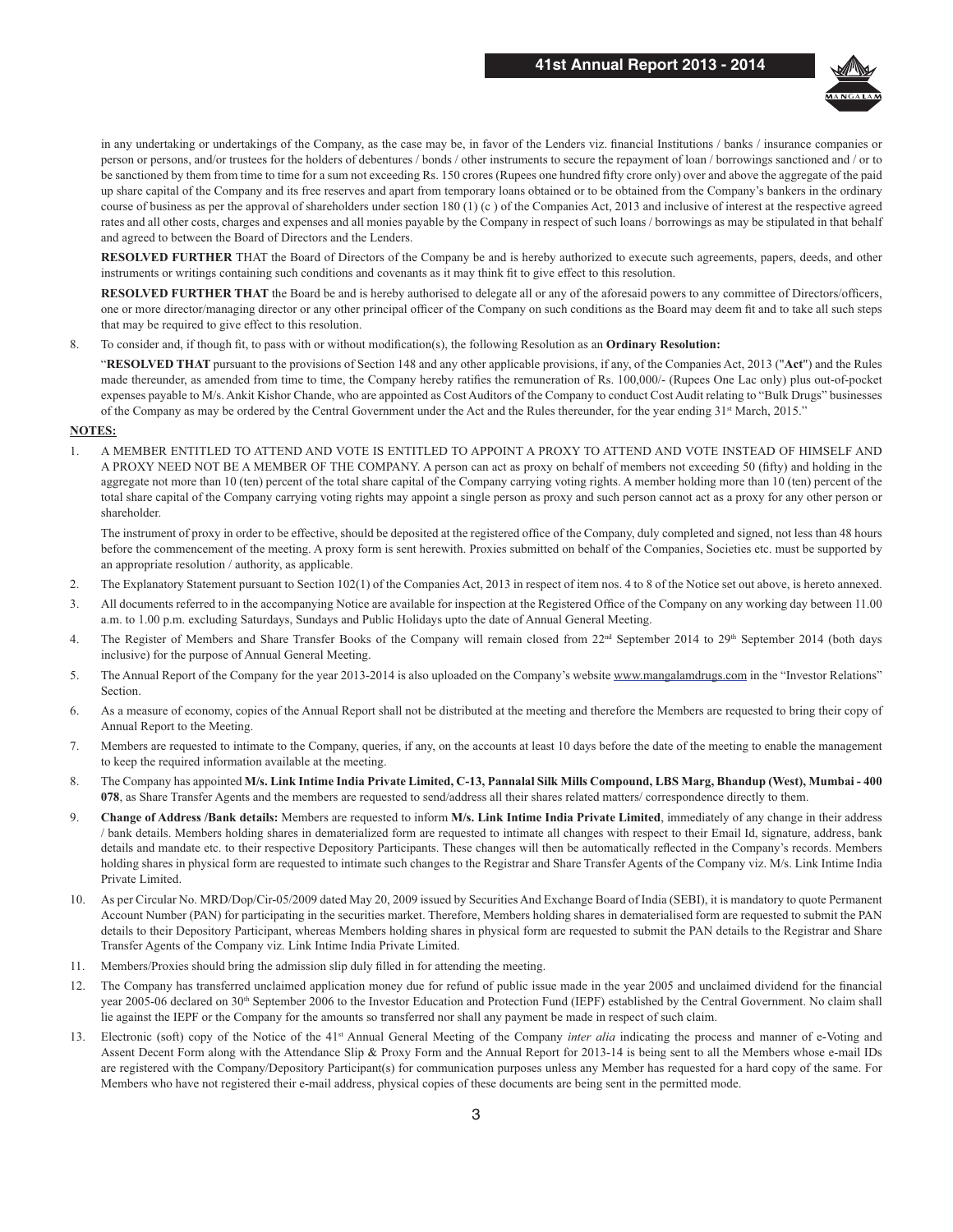

# **MANGALAM DRUGS & ORGANICS LIMITED**

14. Details of the Directors seeking appointment / re-appointment at the 41<sup>st</sup> Annual General Meeting vide Item nos. 2, 4 & 5 of the Notice required by Clause 49IV G of the Listing Agreement with the Stock exchanges is given below:

| 1.               | Name                                     | GOVARDHAN M. DHOOT<br>(DIN: 01240086)                                                                                                                                                                                                                                                                                                               | RAJENDRAPRASAD K. MIMANI<br>(DIN:00017399)                                                                                                    | <b>SUBHASH C. KHATTER</b><br>(DIN: 01122941)                                                                                                                                                                                           |
|------------------|------------------------------------------|-----------------------------------------------------------------------------------------------------------------------------------------------------------------------------------------------------------------------------------------------------------------------------------------------------------------------------------------------------|-----------------------------------------------------------------------------------------------------------------------------------------------|----------------------------------------------------------------------------------------------------------------------------------------------------------------------------------------------------------------------------------------|
| 2.               | Date of Birth                            | 21 <sup>st</sup> October 1953                                                                                                                                                                                                                                                                                                                       | 2 <sup>nd</sup> April 1952                                                                                                                    | 3rd July, 1939                                                                                                                                                                                                                         |
| 3.               | Educational<br>Oualification             | Commerce Background                                                                                                                                                                                                                                                                                                                                 | Commerce Background                                                                                                                           | <b>Chartered Accountant</b>                                                                                                                                                                                                            |
| $\overline{4}$ . | Date of Appointment<br>on the Board      | 16th April 1996                                                                                                                                                                                                                                                                                                                                     | 1st November 2004                                                                                                                             | 4 <sup>th</sup> June 2004                                                                                                                                                                                                              |
| 5.               | Category of Director                     | Chairman & Managing Director                                                                                                                                                                                                                                                                                                                        | <b>Independent Director</b>                                                                                                                   | <b>Independent Director</b>                                                                                                                                                                                                            |
| 6.               | Experience                               | He is a Whole-time Director of the<br>Company effective 1 <sup>st</sup> November<br>2004. He has over three decades of<br>experience in the Chemical Industry,<br>handling marketing in both domestic<br>and export market. He has traveled to<br>many countries and visited important<br>Industrial and Commercial Capitals all<br>over the world. | Experience in marketing of various<br>types of products. He has an experience<br>over 36 years                                                | He is a Chartered Accountant having<br>about 45 years of experience. He<br>specializes in taxation and auditing.<br>He is on the statutory panel of Bank<br>Audits and other public sector under<br>takings (PSUs) and private company |
| 7.               | List of other<br>Directorships held      | 1. Mangalam Laboratories Private<br>Limited<br>2. Beanstalk Retail Private Limited                                                                                                                                                                                                                                                                  | 1. KDM Impex Private Limited<br>2.IMP Powers Limited<br>3.IMP Energy Limited                                                                  | 1. Apexo Melwares Private Limited                                                                                                                                                                                                      |
| 8.               | Name of Committees<br>in which Chairman  | NIL                                                                                                                                                                                                                                                                                                                                                 | NIL                                                                                                                                           | Audit Committee and Stake holders<br>Relationship Committee of - Mangalam<br>Drugs & Organics Limited                                                                                                                                  |
| 9.               | Name of Committees<br>in which Member    | Audit Committee and Stake holders<br>Relationship Committee of - Mangalam<br>Drugs & Organics Limited                                                                                                                                                                                                                                               | Audit Committee, and Stake holders As above<br>Relationship<br>Committee<br>of<br>Mangalam Drugs & Organics Limited<br>and IMP Powers Limited |                                                                                                                                                                                                                                        |
| 10.              | Number of shares held<br>in the Company. | 667,122 equity shares.                                                                                                                                                                                                                                                                                                                              | <b>NIL</b>                                                                                                                                    | 1,790 equity shares                                                                                                                                                                                                                    |

BY ORDER OF THE BOARD OF DIRECTORS

Place: Mumbai Dated: 25<sup>th</sup> August 2014

**Registered office:** Rupam Building, 3rd Floor, 239, P. D'Mello Road Mumbai - 400001 CIN: L24230MH1972PLC116413

**GOVARDHAN M. DHOOT CHAIRMAN**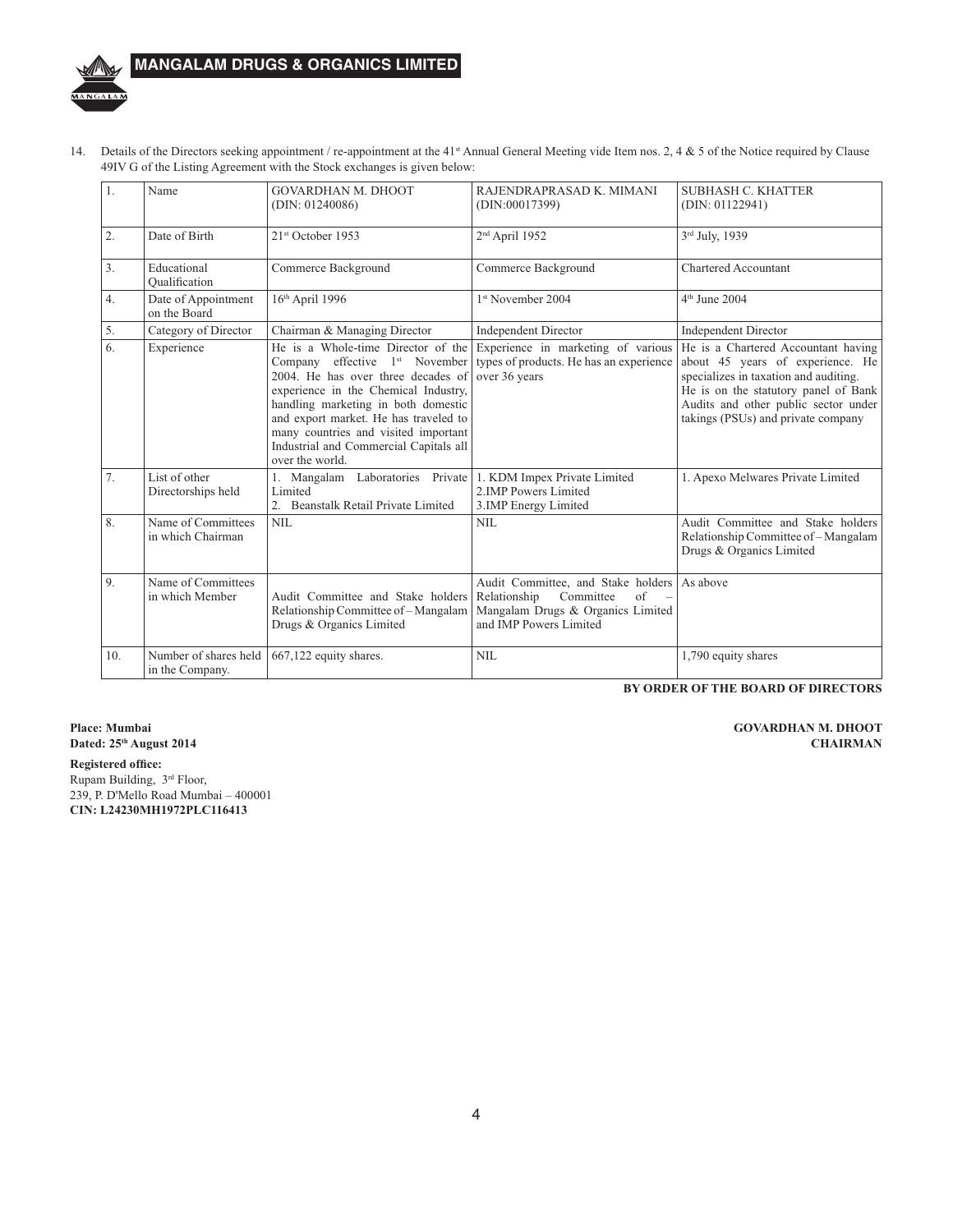

## **ANNEXURE TO NOTICE**

### Explanatory Statement pursuant to section 102 (1) of the Companies Act, 2013.

#### Item No. 4

Mr. Subhash Chandra Khattar is a Non-Executive Independent Director of the Company. He joined the Board of Directors of the Company on 4<sup>th</sup> June, 2004. Mr. Subhash Chandra Khattar is an eminent Chartered Accountant having vast experienced in Finance.

Mr. Subhash Chandra Khattar is a director whose period of office is liable to determination by retirement of directors by rotation under the erstwhile applicable provisions of the Companies Act, 1956. In terms of Section 149 and other applicable provisions of the Companies, Act, 2013, Mr. Subhash Chandra Khattar being eligible and offering himself for appointment, is proposed to be appointed as an Independent Director for a term upto five consecutive years commencing from April 1, 2014, not liable to retire by rotation. A notice has been received from a member proposing Mr. Subhash Chandra Khattar as a candidate for the office of Director of the Company.

In the opinion of the Board, Mr. Subhash Chandra Khattar fulfills the conditions specified in the Companies Act, 2013 and rules made thereunder for his appointment as an Independent Director of the Company and is independent of the management. Copy of the draft letter for appointment of Mr. Subhash Chandra Khattar as an Independent Director setting out the terms and conditions would be available for inspection without any fee by the members at the Registered Office of the Company during normal business hours on any working day, excluding Saturdays, Sundays and Public Holidays.

It is, therefore, in the Company's interest that it should continue to avail of his services as an Independent member of the Board. Accordingly, the Board recommends the resolution in relation to appointment of Mr. Subhash Chandra Khattar as an Independent Director, for the approval by the shareholders of the Company.

Except Mr. Subhash Chandra Khattar, being an appointee, none of the Directors and Key Managerial Personnel of the Company and their relatives is concerned or interested, financial or otherwise, in the resolution set out in this item of the notice. This Explanatory Statement may also be regarded as a disclosure under Clause 49 of the Listing Agreement with the Stock Exchanges.

#### Item No. 5

Mr. Rajendra Prasad Mimani, is a Non-Executive Independent Director of the Company. He joined the Board of Directors of the Company on 1st November, 2004. Mr. Rajendra Prasad Mimani is a Commerce Graduate having vast experienced in business.

Mr. Rajendra Prasad Mimani is a director whose period of office is liable to determination by retirement of directors by rotation under the erstwhile applicable provisions of the Companies Act, 1956. In terms of Section 149 and other applicable provisions of the Companies, Act, 2013, Mr. Rajendra Prasad Mimani being eligible and offering himself for appointment, is proposed to be appointed as an Independent Director for a term upto five consecutive years commencing from April 1, 2014, not liable to retire by rotation. A notice has been received from a member proposing Mr. Rajendra Prasad Mimani as a candidate for the office of Director of the Company

In the opinion of the Board, Mr. Rajendra Prasad Mimani fulfills the conditions specified in the Companies Act, 2013 and rules made thereunder for his appointment as an Independent Director of the Company and is independent of the management. Copy of the draft letter for appointment of Mr. Rajendra Prasad Mimani as an Independent Director setting out the terms and conditions would be available for inspection without any fee by the members at the Registered Office of the Company during normal business hours on any working day, excluding Saturdays, Sundays and Public Holidays.

It is, therefore, in the Company's interest that it should continue to avail of his services as an Independent member of the Board. Accordingly, the Board recommends the resolution in relation to appointment of Mr. Rajendra Prasad Mimani as an Independent Director, for the approval by the shareholders of the Company.

Except Mr. Rajendra Prasad Mimani, being an appointee, none of the Directors and Key Managerial Personnel of the Company and their relatives is concerned or interested, financial or otherwise, in the resolution set out in this item of the notice. This Explanatory Statement may also be regarded as a disclosure under Clause 49 of the Listing Agreement with the Stock Exchanges.

#### **Item Nos. 6 & 7:**

Under Section 293 (1) (d) of the Companies Act, 1956, the Board of Directors of a Company cannot, except with the consent of the Company in general meeting, borrow monies, apart from temporary loans obtained from the Company's bankers in the ordinary course of business, in excess of the aggregate of the paid up capital of the Company and its free reserves, The shareholders at the Annual General Meeting of the Company held on 30<sup>th</sup> September 2010, had accorded their consent to the Board of Directors borrowing up to Rs. 100 crores. Taking into consideration the requirements of additional funds to meet the cost of the Company's capital expenditure as also additional working capital requirement of the Company, it is expected that the limit of R. 100 crores sanctioned by the shareholders is likely to be exceeded.

Section 180 (1) (c) of the Companies Act, 2013 requires that the Board of Directors of a Company shall not borrow money in excess of the Company's paid-up share capital and free reserves, apart from temporary loans obtained from the Company's bankers in the ordinary course of business, except with the consent of the Company accorded by way of a Special Resolution.

Further, since the Company is expanding its business capacities, there may be a need to increase the Company's aggregate borrowings. Hence, the Board of Directors feels that it will be necessary for the Company to raise further moneys from various sources which may exceed the existing borrowing limit as stated above. The consent of the Shareholders is therefore, sought by way of a Special Resolution in accordance with the provisions of Section 180(1)(c) of the Companies Act, 2013 to enable the Board of Directors to borrow monies subject to a limit of Rs. 150 crores. (Rupess one hundred and fifty crores only) in addition to the aggregate of the Company's paid-up share capital and its free reserves as mentioned in the resolution. The Resolution under item no. 6 is to obtain the consent of the shareholders for this purpose.

The proposed borrowings of the Company, may, if necessary, have to be secured by way of mortgage/charge on immoveable properties and/or hypothecation of the moveable properties of the Company both present and future, as may be agreed to with the concerned financial/investment institutions, bank or banks or the relevant party concerned.

Since the mortgage and/or charge/ hypothecation to be created as aforesaid may attract the provisions of Section 180 (1) (a) of Companies Act, 2013, it is deemed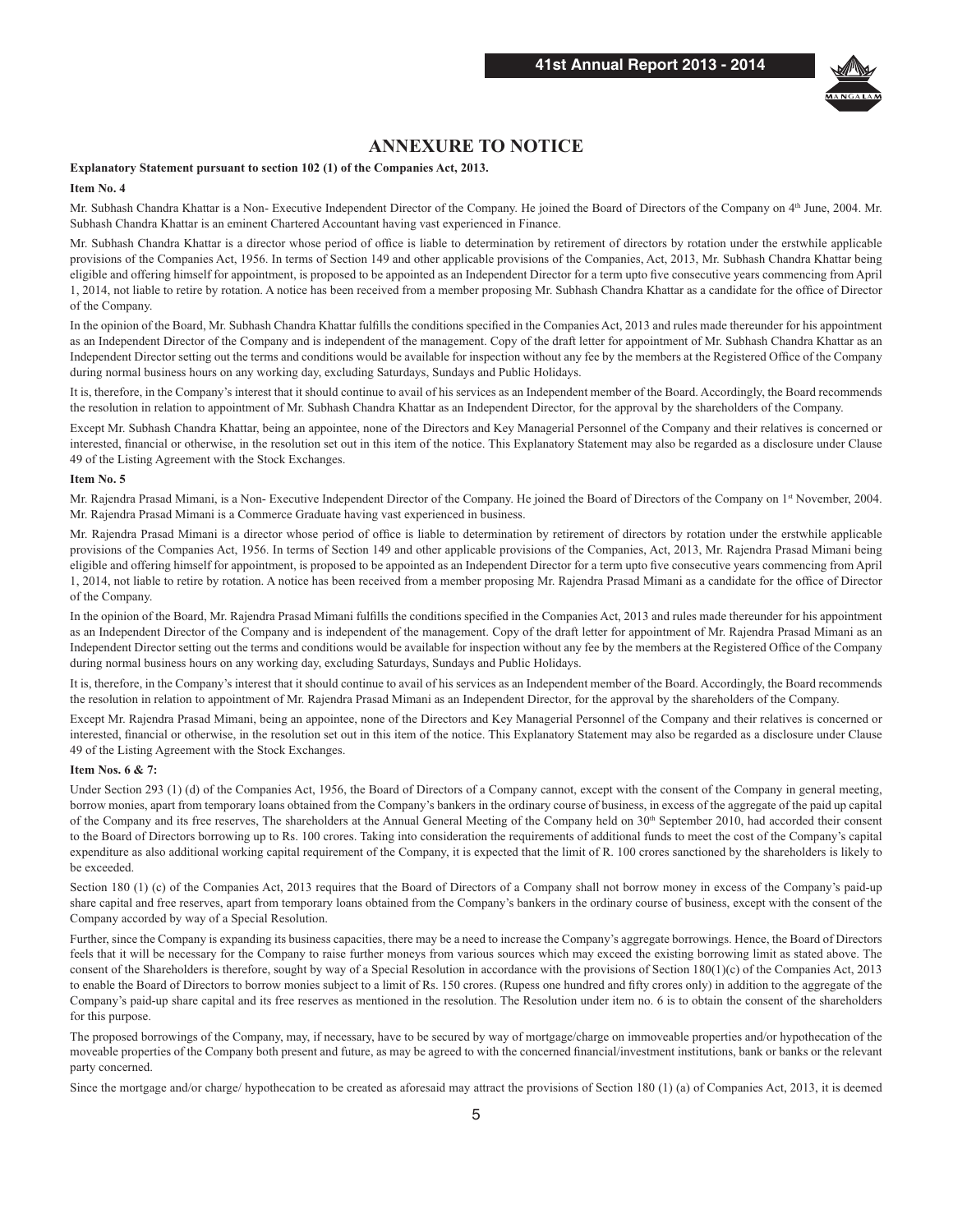

# **MANGALAM DRUGS & ORGANICS LIMITED**

advisable to obtain the approval of the members by way of a Special Resolution under the provisions of the above Section of the said Act. The Directors accordingly commend the Resolution in item nos. 6  $\& \, 7$  of the accompanying notice for the approval of the members.

None of the Directors and / or Key Managerial Personnel of the Company and their relatives is concerned or interested, financial or otherwise, in the resolution set out at items nos. 6 & 7.

#### Item No. 8

The Audit Committee and the Board has approved the appointment of M/s. Ankit Kishor Chande., Cost Accountants as Cost Auditors for audit of the cost accounts for the year 2014-15 at a remuneration of Rs.100,000/- (Rupees One Lacs only). In accordance with the provisions of Section 148 of the Companies Act, 2013 and The Companies (Audit and Auditors) Rules, 2014, the remuneration payable to the Cost Auditors has to be ratified by the Shareholders of the Company.

Accordingly, consent of the Shareholders is being sought for ratification of the remuneration payable to the Cost Auditors for the year 2014-15. The Board recommends the Resolution for approval of the Shareholders as per item no. 8.

None of the Directors, Key Managerial Personnel of the Company or their relatives is interested or concerned in the proposed Resolution.

#### BY ORDER OF THE BOARD OF DIRECTORS

Place: Mumbai Dated<sup>-</sup> 25th August 2014 **GOVARDHAN M. DHOOT CHAIRMAN**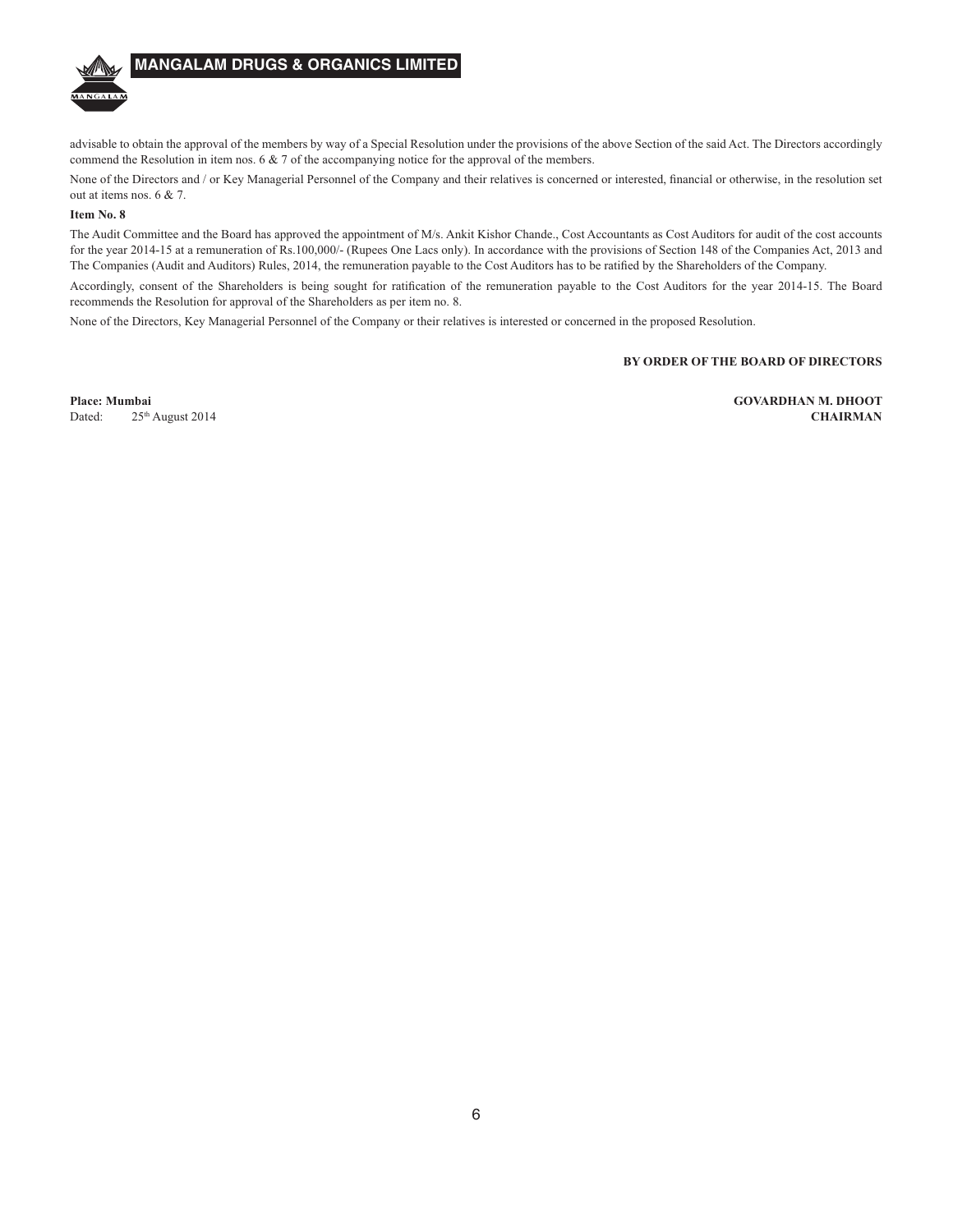

# **INSTRUCTIONS FOR ELECTRONIC VOTING ('e-Voting')**

In compliance with the provisions of Section 108 of the Companies Act, 2013 and Rule 20 of the Companies (Management and Administration) Rules, 2014, I. and Clause 35B of the Listing Agreement, the Company is pleased to offer e-voting facility as an alternative mode of voting which will enable the Members to cast their votes electronically on the resolutions mentioned in the notice of  $41<sup>st</sup>$  Annual general Meeting of the Company.

#### The instructions for members for voting electronically are as under:-

#### In case of members receiving e-mail:

- $i)$ Log on to the e-voting website www.evotingindia.com
- Click on "Shareholders" tab.  $\overline{11}$
- $\overline{iii}$ Now Enter your User ID
	- For CDSL: 16 digits beneficiary ID,  $\mathbf{a}$
	- For NSDL: 8 Character DP ID followed by 8 Digits Client ID,  $<sub>b</sub>$ </sub>
	- Members holding shares in Physical Form should enter Folio Number registered with the Company. c.
- (iv) Next enter the Image Verification as displayed and Click on Login.
- (v) If you are holding shares in demat form and had logged on to www.evotingindia.com and voted on an earlier voting of any company, then your existing password is to be used.
- (vi) If you are a first time user follow the steps given below:

|                           | For Members holding shares in Demat Form and Physical Form                                                                                                                                                                                                                                                                                                                                                                                                                                                                                                                                                                                                          |  |
|---------------------------|---------------------------------------------------------------------------------------------------------------------------------------------------------------------------------------------------------------------------------------------------------------------------------------------------------------------------------------------------------------------------------------------------------------------------------------------------------------------------------------------------------------------------------------------------------------------------------------------------------------------------------------------------------------------|--|
| $PAN*$                    | Enter your 10 digit alpha-numeric *PAN issued by Income Tax Department (Applicable for both demat shareholders as well as<br>physical shareholders)<br>Members who have not updated their PAN with the Company/Depository Participant are requested to use the first two<br>letters of their name and the last 8 digits of the demat account/folio number in the PAN field.<br>In case the folio number is less than 8 digits enter the applicable number of 0's before the number after the first two<br>$\bullet$<br>characters of the name in CAPITAL letters. Eg. If your name is Ramesh Kumar with folio number 100 then enter<br>RA00000100 in the PAN field. |  |
| DOB#                      | Enter the Date of Birth as recorded in your demat account or in the company records for the said demat account or folio in dd/mm/<br>vyyy format.                                                                                                                                                                                                                                                                                                                                                                                                                                                                                                                   |  |
| Dividend Bank<br>Details# | Enter the Dividend Bank Details as recorded in your demat account or in the company records for the said demat account or folio.<br>Please enter the DOB or Dividend Bank Details in order to login. If the details are not recorded with the depository or<br>company please enter folio no. / demat account in the Dividend Bank details field.                                                                                                                                                                                                                                                                                                                   |  |

(vii) After entering these details appropriately, click on "SUBMIT" tab.

- (viii) Members holding shares in physical form will then reach directly the Company selection screen. However, members holding shares in demat form will now reach 'Password Creation' menu wherein they are required to mandatorily enter their login password in the new password field. Kindly note that this password is to be also used by the demat holders for voting for resolutions of any other company on which they are eligible to vote, provided that company opts for e-voting through CDSL platform. It is strongly recommended not to share your password with any other person and take utmost care to keep your password confidential.
- (ix) For Members holding shares in physical form, the details can be used only for e-voting on the resolutions contained in this Notice.
- (x) Click on the EVSN for the relevant MANGALAM DRUGS & ORGANICS LIMITED on which you choose to vote.
- On the voting page, you will see "RESOLUTION DESCRIPTION" and against the same the option "YES/NO" for voting. Select the option YES or NO  $(xi)$ as desired. The option YES implies that you assent to the Resolution and option NO implies that you dissent to the Resolution.
- (xii) Click on the "RESOLUTIONS FILE LINK" if you wish to view the entire Resolutions details.
- (xiii) After selecting the resolution you have decided to vote on, click on "SUBMIT". A confirmation box will be displayed. If you wish to confirm your vote, click on "OK", else to change your vote, click on "CANCEL" and accordingly modify your vote.
- (xiv) Once you "CONFIRM" your vote on the resolution, you will not be allowed to modify your vote.
- (xv) You can also take out print of the voting done by you by clicking on "Click here to print" option on the Voting page.
- (xvi) If Demat account holder has forgotten the changed password then enter the User ID and the Image Verification Code and click on Forgot Password & enter the details as prompted by the system.

(xvii) Institutional shareholders (i.e. other than Individuals, HUF, NRI etc.) are required to log on to https://www.evotingindia.co.in and register themselves as Corporates.

They should submit a scanned copy of the Registration Form bearing the stamp and sign of the entity to helpdesk evoting @cdslindia.com.

After receiving the login details they have to create a user who would be able to link the account(s) which they wish to vote on.

The list of accounts should be mailed to helpdesk.evoting@cdslindia.com and on approval of the accounts they would be able to cast their vote.

They should upload a scanned copy of the Board Resolution and Power of Attorney (POA) which they have issued in favour of the Custodian, if any, in PDF format in the system for the scrutinizer to verify the same and also send to the scrutinizer at scrutinizer@csmanishb.in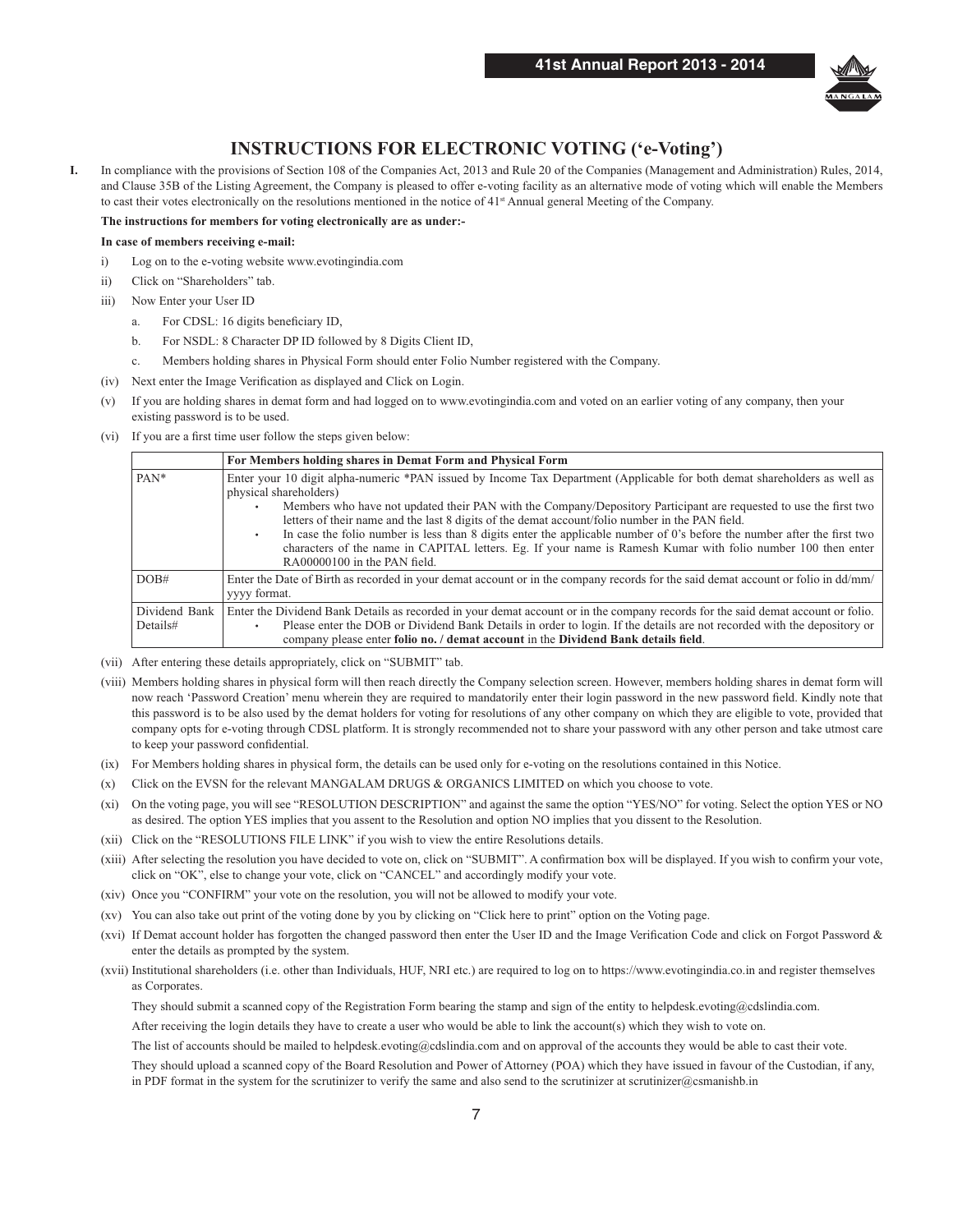

#### In case of members receiving the physical copy:

- (A) Please follow all steps from sl. no. (i) to sl. no. (xvii) above to cast vote.
- (B) The voting period begins on 21<sup>st</sup> September 2014 (9:30 A.M.) and ends on 23<sup>rd</sup> September 2014 (5:30 P.M.). During this period shareholders' of the Company, holding shares either in physical form or in dematerialized form, as on the cut-off date (record date) of 22<sup>nd</sup> August 2014, may cast their vote electronically. The e-voting module shall be disabled by CDSL for voting thereafter.

In case you have any queries or issues regarding e-voting, you may refer the Frequently Asked Questions ("FAQs") and e-voting manual available at www.evotingindia.co.in under help section or write an email to helpdesk.evoting@cdslindia.com.

- The voting rights of shareholders shall be in proportion to their shares of the paid up equity share capital of the Company as on the cut-off date (record date) П. of 22<sup>nd</sup> August 2014.
- III. The Scrutinizer shall within a period of not exceeding three (3) working days from the conclusion of the e-Voting period unlock the votes in the presence of at least two (2) witnesses not in employment of the Company and make a Scrutinizer's Report of the votes cast in favour or against, if any forthwith to the Chairman.

The Results declared alongwith the Scrutinizer's Report shall be placed on the Company's website www.mangalamdrugs.com and on the website of CDSL within two (2) days of passing of the resolutions at the AGM of the Company and communicated to the BSE Limited and National Stock Exchange of India Limited.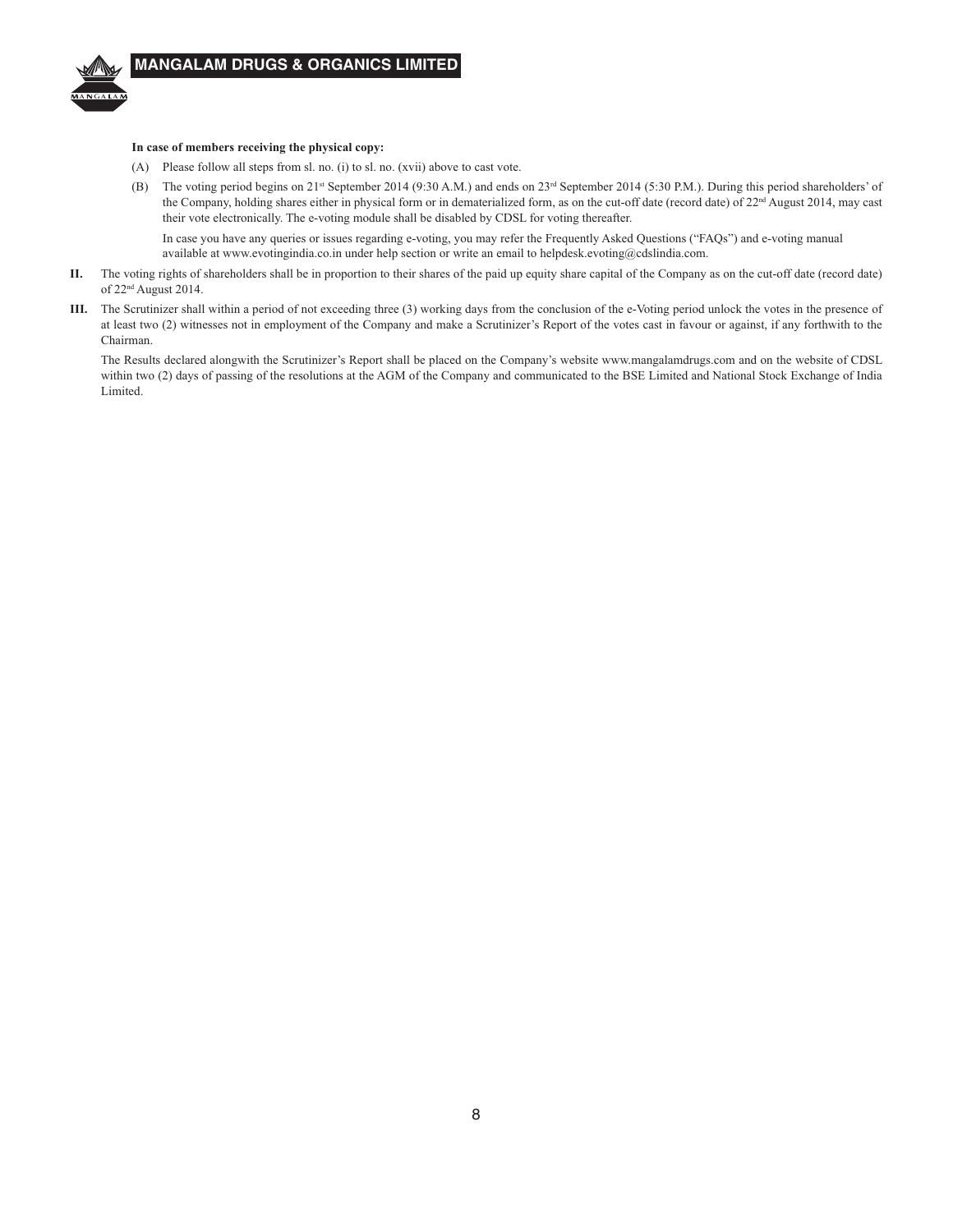

# **DIRECTORS' REPORT**

To,

### The Members of

### **MANGALAM DRUGS & ORGANICS LIMITED**

The Directors have pleasure in presenting Forty - First Annual Report and Audited Accounts for the accounting year ended 31st March 2014.

#### **1 FINANCIAL RESULTS: (Rs. in Lacs)**

|                                                              | 2013-2014 | 2012-2013 |
|--------------------------------------------------------------|-----------|-----------|
| Revenue from operations                                      | 12231.97  | 12525.87  |
| Other Income                                                 | 44.01     | 157.27    |
| Profit before Finance Expenses, Depreciation & Amortizations | 984.63    | (283.71)  |
| Less: Depreciation & Amortizations                           | 401.05    | 393.97    |
| <b>Finance Expenses</b>                                      | 974.21    | 1002.24   |
| Profit / (Loss) before tax                                   | (390.63)  | (1679.92) |
| Provision for Deferred Tax                                   | (86.71)   | (499.98)  |
| Profit / (Loss) after tax                                    | (303.92)  | (1179.94) |
| Balance b/f. from previous year                              | (550.69)  | 629.25    |
| <b>Balance carried to Balance Sheet</b>                      | (854.61)  | (550.69)  |

### **2. DIVIDEND:**

 In view of the loss incurred during the financial year ended March 31, 2014, no amount is transferred to the General Reserve and the directors do not recommend any dividend on equity shares for the year ended March 31, 2014. (Previous Year: Rs. Nil)

#### **3. REVIEW OF PERFORMANCE:**

 During the year under review, the Company earned a total income of Rs. 12,275.98 lacs as compared to Rs. 12,683.14 lacs made in the previous year, a decrease of 3.21% than the previous year. The Company's losses have considerably reduced to Rs 303.92 lacs as against Rs 1179.94 lacs in the previous year basically on account of new and innovative improvements in process development of new dosage forms and drugs delivery system, cost reduction etc. have resulted in improvement in yield which in turn reduced losses considerably.

#### **4. EXPORTS:**

 The Company has recorded exports sales of Rs. 3,718.65 lacs as against export sales of Rs. 6,402.25 lacs made in the previous year. Constant efforts are being made to boost exports.

### **5. FUTURE OUTLOOK:**

 In keeping with the glorious track record of yester years, your company has been successful in augmenting its international market presence in spite of global recessionary pressures. It remains committed to continuously innovate and populate it's development pipeline with two molecules per quarter. It further remains determined to file and obtain approvals for 5 additional DMFs during next two years. It is the robust regulatory strategy, the prudent partnering & continuous resource restructuring which are going to carve a brighter future for us.

#### **6. RESEARCH & DEVELOPMENT :**

 As the global economy is on the path of recovery, our thrust continues to be a research driven company. The R and D team comprising of 25 skilled scientists has developed several synthesis options for existing as well as newer molecules. During the year under review, the company has expanded its anti retroviral (AIDS) API portfolio which has an established market demand. The company has filed Drug Master Files for getting approval of WHO. The CSIR recognition to the R&D & presentation of unique/specialty chemicals on its website have already placed company's research activity on the national and international map resulting in the collaboration requests from reputed multinational companies.

 From a narrow product range company in early 80's, MANGALAM has come a long way and has created a niche for itself in Antimalarial and Antiretroviral drugs helping to address relevant unmet therapeutic needs worldwide. There is a constant effort to optimize, and recycle all resources to minimize the effluent load on environment.

 Finally, the R&D activity continues to support company's standing as a "one-stop" source of Antimalarials which have been prioritized by World Health Organisation.

#### **7. FIXED DEPOSIT:**

 The Company has not accepted any public deposits and as such, no amount on account of principal or interest on public deposits was outstanding as on date of the balance sheet.

#### **8. ENERGY CONSERVATION, TECHNOLOGY ABSORPTION AND FOREIGN EXCHANGE EARNING AND OUTGO:**

 The information relating to conservation of energy, technology absorption, foreign exchange earnings and outgo as required under Section 217 (1) (e) of the Companies Act, 1956, read with the Companies (Disclosure of Particulars in the Report of Board of Directors) Rules, 1988 is given in **Annexure 'I'** forming part of this Report.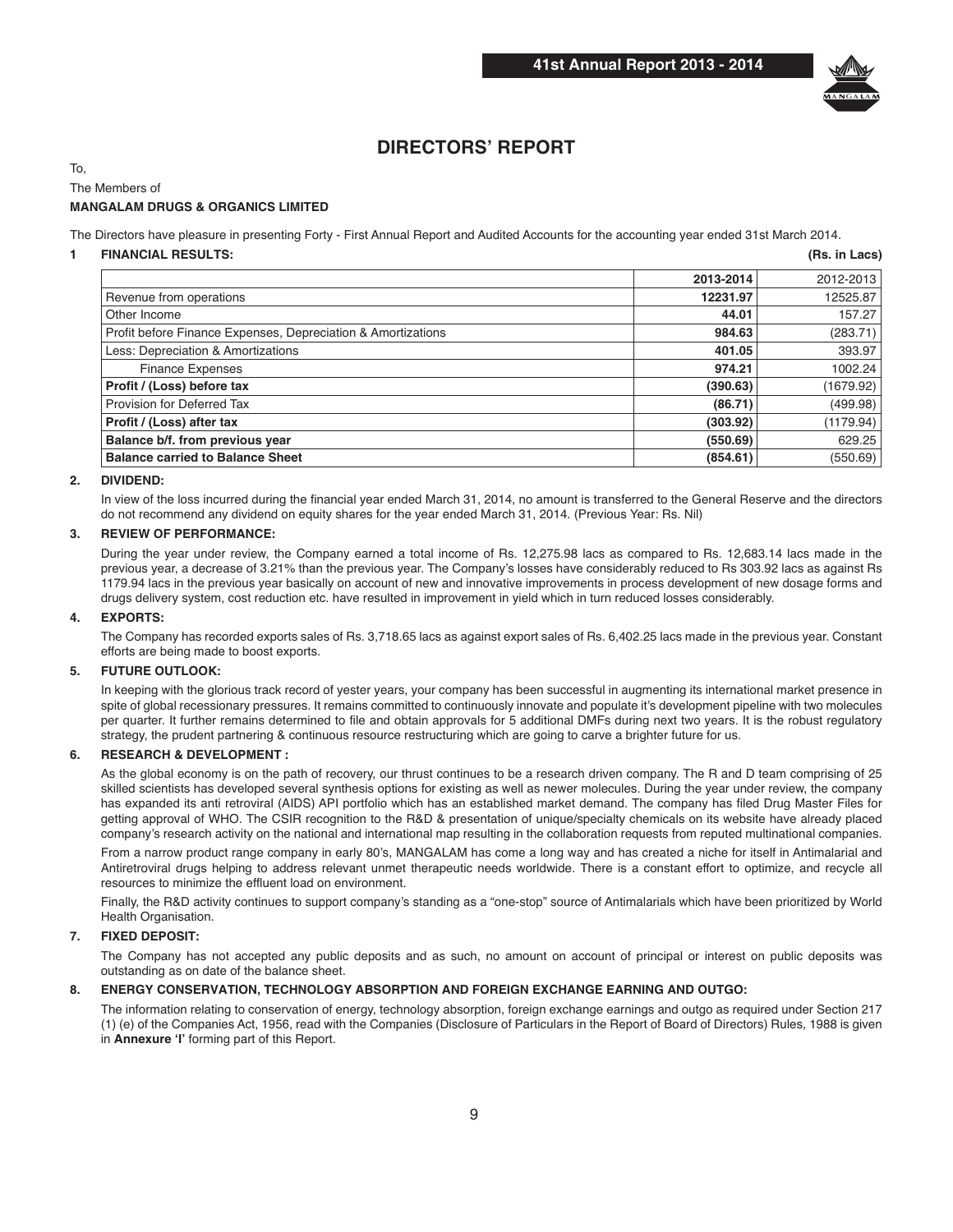

#### **9. PARTICULARS OF EMPLOYEES:**

 Section 217 (2A) of the Companies Act, 1956, read with the Companies (Particulars of Employees) Rules, 1975, as amended, is not applicable to the Company as no employee drawing remuneration exceeding the prescribed limits.

#### **10. DIRECTORS:**

- a) In accordance with the provisions of the Companies Act, 1956 and the Articles of Association of the Company Mr. Govardhan M. Dhoot retires by rotation and being eligible, offer himself for re-appointment.
- b) In terms of Sections 149, 152, other applicable and related provisions of the Companies Act, 2013 read with Rules made thereunder, retirement by rotation shall not apply to Independent Directors. In order to comply with the statutory requirements, your Independent Directors, Mr. Subhash C. Khattar and Mr. Rajendra Prasad Mimani are being recommended for appointment for a term upto five consecutive years i.e. upto 31st March 2019, on a non-rotational basis.

#### **11. DIRECTORS' RESPONSIBILITY STATEMENT:**

The Directors' Responsibility statement as required under Section 217 (2AA) of the Companies Act, 1956 is given hereunder:

- i) That in the preparation of the annual accounts for the year ended 31st March 2014 the applicable accounting standards has been followed. There are no material departures from the applicable accounting standards;
- That the Directors had selected such accounting policies and applied them consistently and made judgments and estimates that are reasonable and prudent so as to give a true and fair view of the state of affairs of the Company at the end of the financial year and of the loss of the Company for that year;
- iii) That the Directors had taken proper and sufficient care for the maintenance of adequate accounting records in accordance with the provisions of the Act for safeguarding the assets of the Company and for preventing and detecting fraud and other irregularities;
- iv) That the Directors have prepared the annual accounts on a going concern basis.

#### **12. AUDITORS:**

 M/s. Milwani Associates, Chartered Accountants (Firm Registration Number:106405W), who are Statutory Auditors of the Company will hold office till the conclusion of the ensuing Annual General Meeting and are recommended for re-appointment to audit the accounts of the Company for the Financial Year 2014-15. As required under the provisions of Section 139 of the Companies Act, 2013 the Company has obtained written confirmation from M/s. Milwani Associates that their appointment, if made, would be in conformity with the limits specified in the said section.

#### **13. COST AUDITORS :**

 Pursuant to the directives of the Central Government under the provisions of section 233B of the Companies Act, 1956, necessary application has been submitted to the Ministry of Corporate Affairs, for the appointment of Mr. Ankit Kishore Chande as Cost Auditors to audit the cost accounts maintained by the Company in respect of Bulk Drugs for the year ending March 31, 2015.

#### **14. CORPORATE GOVERNANCE:**

 As per Clause 49 of the Listing Agreement with the Stock Exchanges, a separate section on Corporate Governance together with a certificate from the Company's Auditors confirming compliance is set out in **Annexure 'II'** forming part of this Report.

#### **15. MANAGEMENT DISCUSSION AND ANALYSIS REPORT:**

Management Discussion and Analysis Report as required under the Listing Agreement with the Stock Exchanges is annexed as Annexure 'Ill' forming part of this Report.

#### **16. INDUSTRIAL RELATIONS:**

Cordial Industrial relations continued to prevail throughout the financial year under review.

#### **17. ACKNOWLEDGEMENT:**

 The Directors would like to express their grateful appreciation for the assistance and cooperation received from the Financial Institutions, Banks, Government Authorities and Shareholders during the year under review. The Directors are also grateful to the customers, suppliers and business associates of the Company for their continued cooperation and support. The Directors wish to place on record their deep sense of appreciation to all the employees for their commendable teamwork and enthusiastic contribution during the year.

FOR AND ON BEHALF OF THE BOARD

Place: Mumbai **GOVARDHAN M. DHOOT** Dated: 25th August 2014 **CHAIRMAN** CHAIRMAN

DIN: 01240086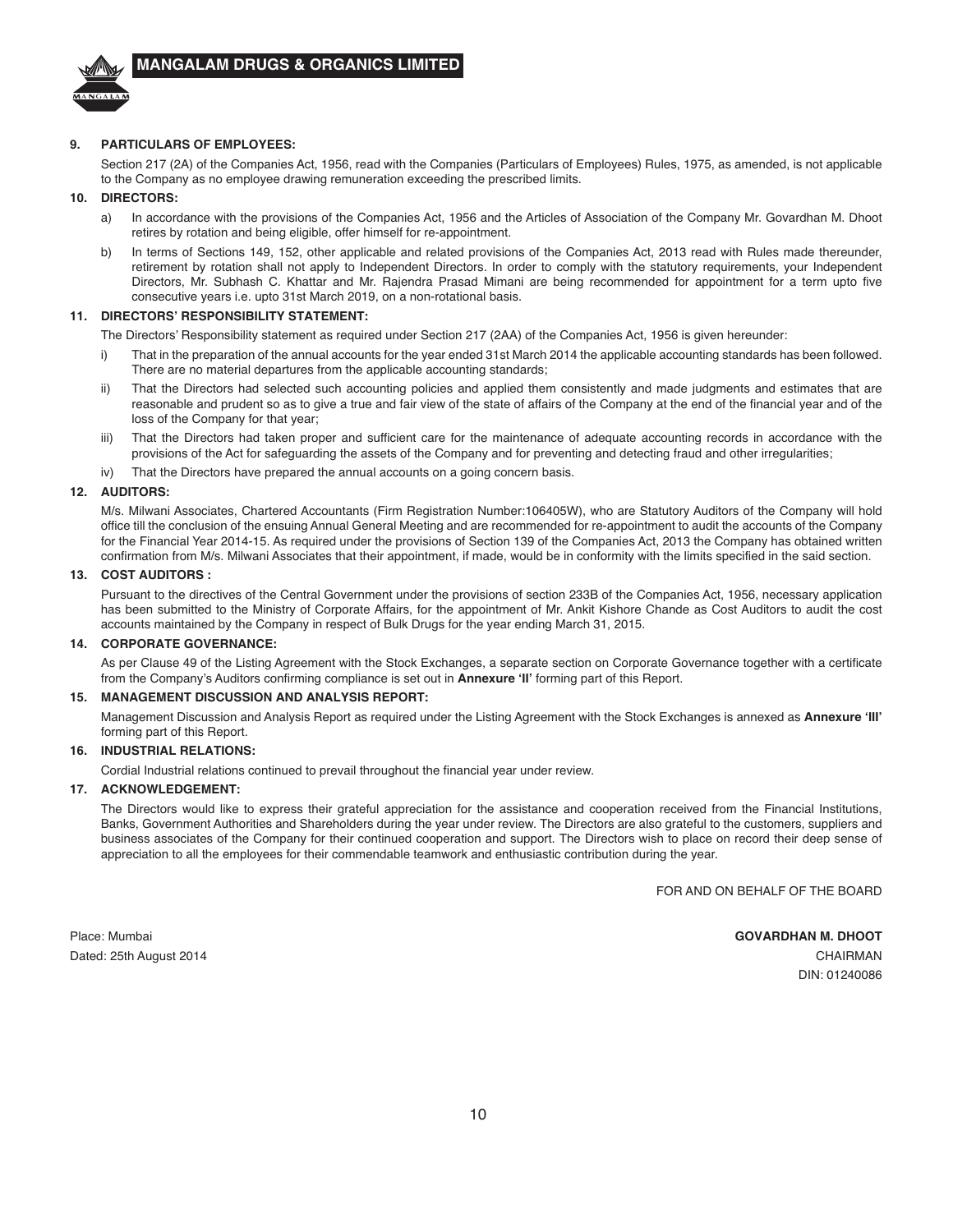

### **ANNEXURE 'I' TO DIRECTORS' REPORT**

Information as per Section 217(1)(e) of the Companies Act, 1956 and Companies (Disclosure Of Particulars in the Report of Board Of Directors) **Rules, 1988** 

#### A. CONSERVATION OF ENERGY:

- (a) Energy conservation measures taken: The manufacturing processes of the Company are not energy intensive; therefore impact of energy saving devices is insignificant. Energy conservation is an ongoing process within the company. The Company has been making continuous efforts for enhancement in capacity utilization, cost competitiveness and quality through systematic process monitoring and adherence to technological norms.
- (b) Additional investment and proposals, if any being implemented for reduction of consumption of energy: NIL
- (c) Impact of measures (a) and (b) above for reduction of energy consumption and consequent impact of the cost of production of goods: The above measure will help in reducing cost.
- (d) Total energy consumption per unit of production as per Form A in respect of industries specified in the Schedule

### **FORM A**

#### Form for disclosure of particulars with respect to conservation of energy.

#### **Power and Fuel Consumption**

|    |                                              | <b>Current Year</b> | <b>Previous Year</b> |
|----|----------------------------------------------|---------------------|----------------------|
| 1. | Electricity                                  |                     |                      |
|    | Purchased Units (KWH)<br>(a)                 | 47,53,726           | 45,91,252            |
|    | Total Amount (Rs.)                           | 3,16,07,728         | 2,92,20,414          |
|    | Cost per unit (Rs.)                          | 6.65                | 6.36                 |
|    | Own generation<br>(b)                        |                     |                      |
|    | Through diesel generator (KWH)<br>(i)        | 50,073              | 55,028               |
|    | Unit per-Itr. of diesel oil                  | 5.80                | 5.80                 |
|    | Cost per unit (Rs.)                          | 33.60               | 31.65                |
|    | Through steam turbine/Generator Unit<br>(ii) | N.A                 | N.A                  |
|    | Unit per-Itr. of fuel oil/gas                | N.A                 | N.A                  |
|    | Cost per unit                                | N.A                 | N.A                  |
| 2. | Coal                                         |                     |                      |
|    | Quantity (Tones)                             | N.A                 | N.A                  |
|    | <b>Total cost</b>                            | N.A                 | N.A                  |
|    | Average rate                                 | N.A                 | N.A                  |
| 3. | Others/internal generation                   |                     |                      |
|    | Quantity                                     | 16,62,193           | 13,29,793            |
|    | <b>Total cost</b>                            | 7,32,61,605         | 4,78,23,546          |
|    | Rate/unit                                    | 44.07               | 35.96                |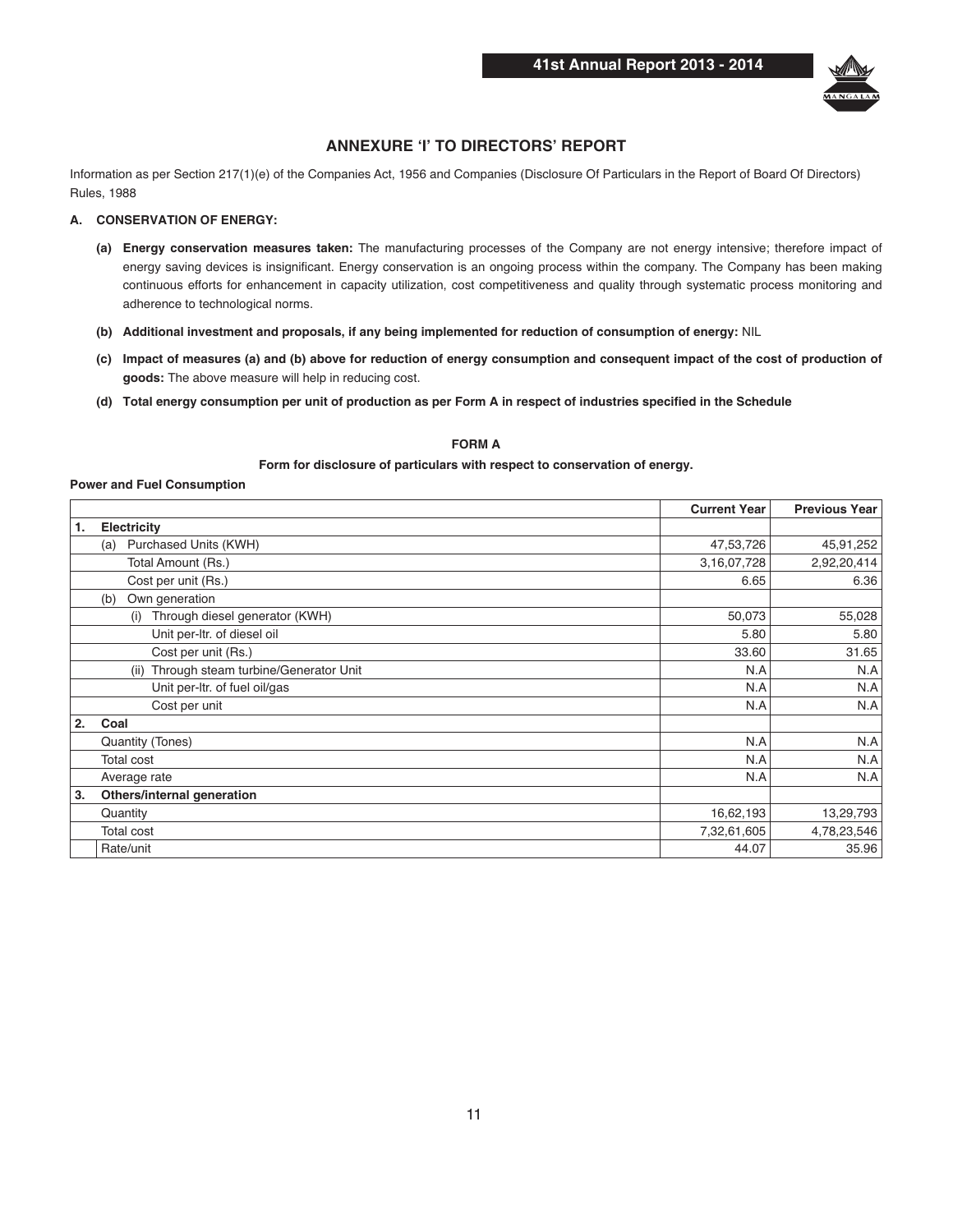#### **B. TECHNOLOGY ABSORPTION** :

A NGA LA

#### **FORM B**

### Form for disclosure of particulars with respect to Technology Absorption, Research and Development (R&D)

#### **a.** Specific areas in which R & D carried out by the Company:

- (i) Study and optimization of processing parameters in the manufacture of antimalarial APIs.
- (ii) Quality upgradation of antimalarial APIs which are on priority list of World Health Organization.
- (iii) Synthesis of antimalarial compounds which are in pre-clinical stages.
- (iv) Analytical method innovations to meet international quality demands.

#### **b.** Benefits derived as a result of the above R&D

- (i) Optimal utilization of resources for the global market.
- (ii) We are the first company to feature on WHO's API prequalification programme.
- (iii) We shall be a preferred source of future drug candidates and hence shall enjoy a competitive advantage.

#### **c Future plan of action:**

- (i) Development of frontline antimalarial and antiviral API and their intermediates.
- (ii) Additional investment in state-of-the-art analytical instrumentation and plant machinery to boost quality and cost efficiencies.
- (iii) Generate a panel of novel antimalerial candidate compounds by Anagrammatic approach for screening against resistant malarial parasite strains.

#### **d.** Expenditure on R&D

**(Rs. In Lacs) Current Year | Previous Year**  $\textsf{Capital} \quad \textcolor{red}{\mathbf{0.13}}$ Recurring 75.10 93.42 Total  $75.65$  93.55 93.55

R &D expenditure was 0.62% of total revenue, as against 0.74% in the previous year.

#### **TECHNOLOGY ABSORPTION, ADAPTATION AND INNOVATION**:

#### a. Efforts in brief made towards absorption, adaptation and innovation:

- (i) Development of patent-non-infringing processes for antimalarial and antiviral APIs.
- (ii) Generation of innovative new chemical entities to achieve "Single-dose-cure" in Antimalarial Segment.
- **b.** Benefits derived as results of the above efforts: e.g. output improvement, cost reduction, product development, import substitutions  $etc.$ 
	- (i) Expansion of product portfolio to cater to emerging markets.
	- (ii) Improvement in operational efficiency through reduction in batch time cycles, increase in batch size and simplification of processes.
- c. Details of imported Technology.
	- No technology has been imported for last 5 years.
- **C. FOREIGN EXCHANGE EARNINGS AND OUTGO:**
- a. Activities relating to exports, initiative taken to increase exports, development of new export markets for products and services, and export plans: The Company is continuously exploring avenues to increase exports to various countries
- **b.** Total foreign exchange used and earned:

#### **(Rs. In lacs)**

| <b>Particulars</b>                                                                   | <b>Current year</b> | <b>Previous year</b> |
|--------------------------------------------------------------------------------------|---------------------|----------------------|
| Foreign Exchange Earnings on export of goods on CIF basis (including deemed exports) | 3718.65             | 6402.25              |
| <b>Foreign Exchange Outgo</b>                                                        |                     |                      |
| Raw material                                                                         | 4787.75             | 5242.05              |
| Commission<br>(ii)                                                                   | 16.62               | 19.04                |
| (iii)<br><b>Travelling Expenses</b>                                                  | 4.43                | 3.08                 |
| Total                                                                                | 4808.80             | 5264.17              |

#### **FOR AND ON BEHALF OF THE BOARD**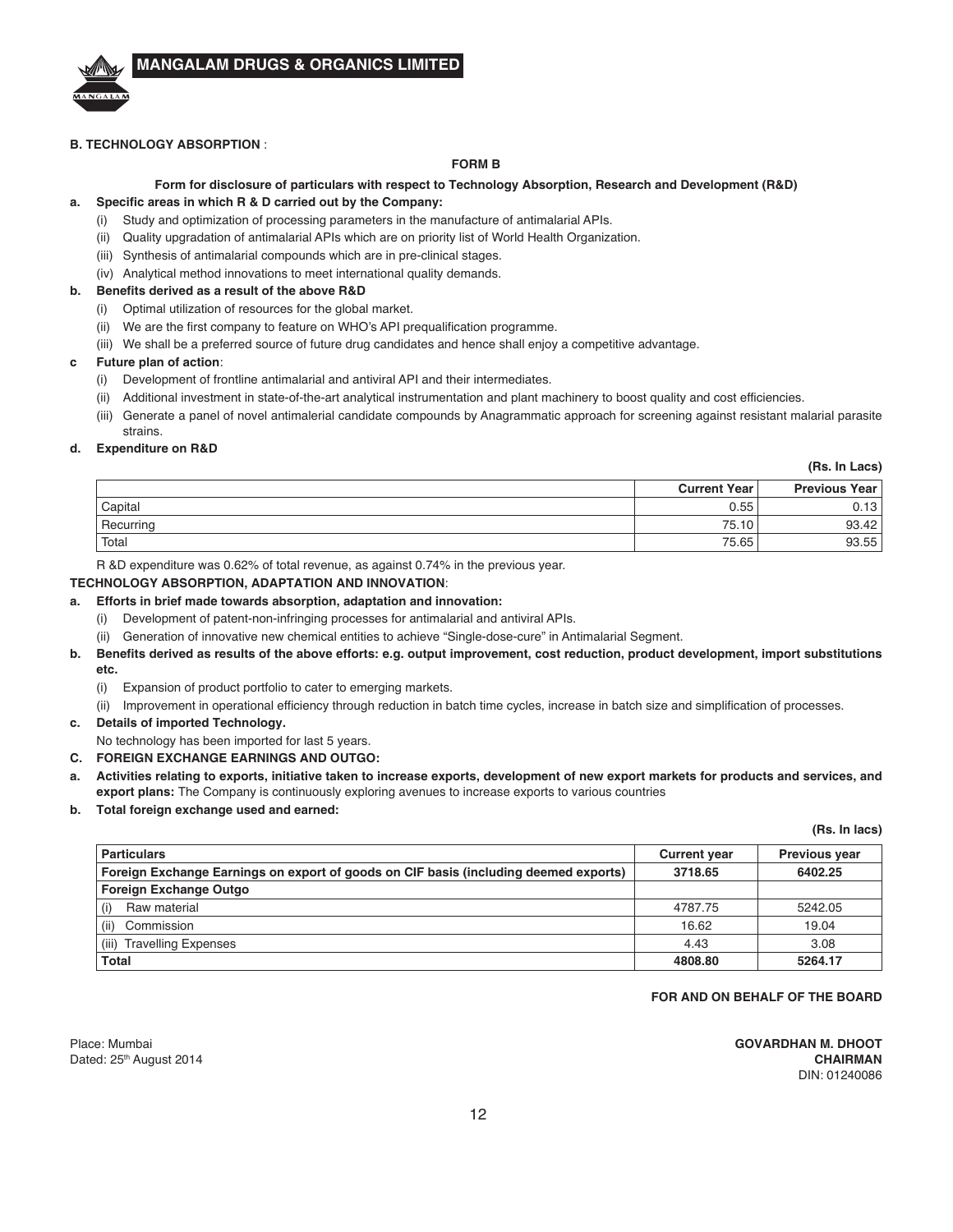

# **ANNUXURE 'II' TO DIRECTORS' REPORT**

#### **REPORT ON CORPORATE GOVERNANCE**

#### **A. MANDATORY REQUIREMENTS**

#### 1. Company's Philosophy on Corporate Governance Code:

 The Company has complied with all the Corporate Governance requirements stipulated under Clause 49 of the Listing Agreement. The Company is committed to the consistent adherence to the said corporate governance code to maintain a greater degree of responsibility and accountability. Corporate governance is focused on maximizing shareholder value while ensuring fairness to all the stakeholders - customers, employees, vendor-partners, the government of the land, and society at large.

#### **2.** Board of Directors:

 The Composition of the Board of Directors of the Company meets the stipulated requirements. The Board of Directors comprised three members consisting of two non - executive and independent directors. The following table gives details of directorship, category, attendance at board meetings and at the last Annual General Meeting and number of membership of Board / Committees of various other companies:

| Name of Director(s)          | Category of<br>Directorship | No. of other<br>directorship<br>held | <b>No. of Committee</b><br>membership in all<br>companies | No. of<br><b>Board</b><br><b>Meetings</b><br>attended | Attend-ance at<br>last<br><b>AGM</b> |
|------------------------------|-----------------------------|--------------------------------------|-----------------------------------------------------------|-------------------------------------------------------|--------------------------------------|
| l Mr. Govardhan M. Dhoot     | Chairman & Executive        |                                      |                                                           |                                                       | Yes                                  |
| l Mr. Subhash C. Khattar     | Non-Executive & Independent |                                      |                                                           |                                                       | Yes                                  |
| Mr. Rajendraprasad K. Mimani | Non-Executive & Independent |                                      |                                                           |                                                       | No                                   |

There were 7 (seven) Board meetings held during the year-ended 31.03.2014. These were on 23<sup>rd</sup> May 2013, 13<sup>th</sup> August 2013, 12<sup>th</sup> September 2013, 14<sup>th</sup> November 2013, 31<sup>st</sup> December 2013, 13<sup>th</sup> February 2014, and 1<sup>st</sup> March 2014. The last Annual General Meeting (AGM) was held on 26th September 2013.

 Necessary information as mentioned in Annexure 1A to Clause 49 of the Listing Agreements has been placed before the Board for their consideration. No Director is related to any other Director on the Board in terms of the provisions of the Companies Act, 1956. None of the Independent Directors have any material pecuniary relationship or transaction with the Company.

#### **Code of Conduct:**

 The Code of Conduct for the Directors and Employees of the Company has been laid down by the Board. The declaration by Mr. Govardhan M Dhoot, Whole time Director of the company regarding compliance by the Board members and Senior management personnel, with the said code of conduct is given as Annexure to this Report.

#### **3.** Audit Committee:

 The Audit Committee of the Company is constituted pursuant to the provisions of the Companies Act, 1956 and the Listing Agreements with the Stock Exchanges. The constitution of Audit Committee is as follows:

| Name of Director                 | Category                      | <b>Profession</b>      | No. of meetings Attended |
|----------------------------------|-------------------------------|------------------------|--------------------------|
| Mr. Subhash C. Khattar, Chairman | Non-Executive & Independent   | l Chartered Accountant |                          |
| Mr. Rajendraprasad K. Mimani     | l Non-Executive & Independent | Industrialist          |                          |
| l Mr. Govardhan M. Dhoot         | Executive                     | Industrialist          |                          |

During the year-ended 31.03.2014, 5 (Five) Audit Committee meetings were held. These were held on 23<sup>rd</sup> May 2013, 13<sup>th</sup> August 2013, 14<sup>th</sup> November 2013, 13<sup>th</sup> February 2014 and 1<sup>st</sup> March 2014.

 The role and terms of reference of the Audit Committee include review of Internal Audit Reports and the Statutory Auditors' Report on the financial statements, general interaction with the internal Auditors and Statutory Auditors, review of financial statements both quarterly and annual before submission to the Board, review of management discussion and analysis of financial conditions and other matters specified under Clause 49 of the Listing Agreement and Section 292A of the Companies Act, 1956.

 For Audit Committee meetings, the Internal and Statutory Auditors are invited and generally attended by the Whole - time Director, Vice President (Finance) and General Manager (Accounts).

#### **4.** Remuneration of Directors:

Following are the details of remuneration paid to the Executive Director of the Company:

| Name of Director         | Salary (Rs.) (p.a.) | <b>Service Contracts</b> | <b>Notice Period</b> |
|--------------------------|---------------------|--------------------------|----------------------|
| I Mr. Govardhan M. Dhoot | 720.000             | 01-11-2009 to 31-10-2014 | 3 months             |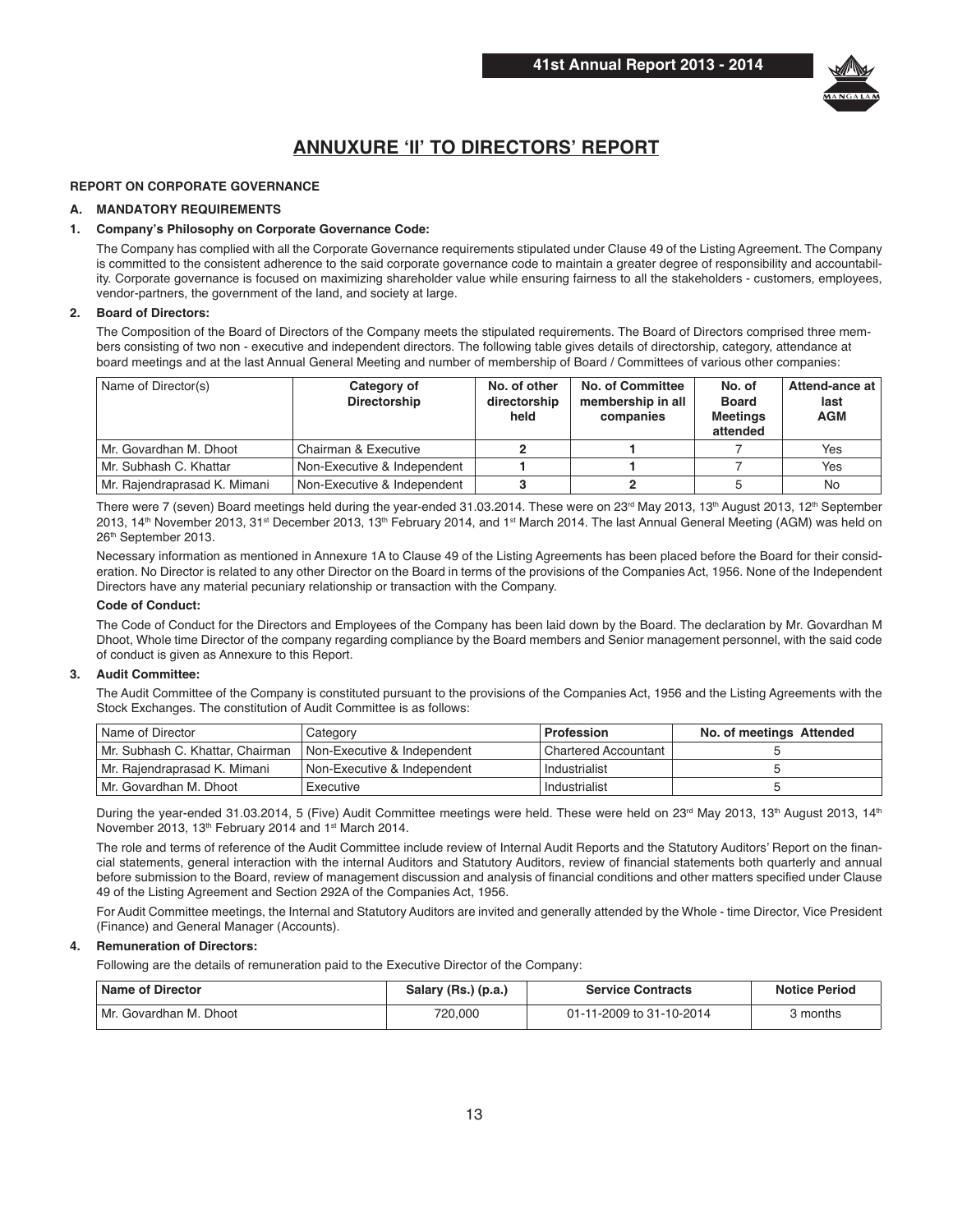The Non-executive / Independent directors are paid only sitting fees for attending all the meetings held and attended on a single day. The details of sitting fees paid to non-executive directors during the year under review are as follows:

| Name of Director               | Sitting fees paid (Rs.) | No. of shares held |
|--------------------------------|-------------------------|--------------------|
| Mr. Subhash C. Khattar         | 26,000                  | .790               |
| l Mr. Raiendraprasad K. Mimani | 10,000                  | Nil                |

#### **5.** Stakeholders Relationship Committee:

The constitution of Investor Grievances Committee is given below:

| Name of Director       | Category                  |
|------------------------|---------------------------|
| Mr. Subhash C. Khattar | Non-Executive Independent |
| Mr. Govardhan M. Dhoot | Executive                 |

### **Investor Grievances:**

A NGA LA

Nature of complaints received from shareholders during the year 2013-2014 and their status is as follows:

| Nature of complaints                                                                                 | Received | Resolved | Pendina |
|------------------------------------------------------------------------------------------------------|----------|----------|---------|
| Non – Receipt of dividend / issue of duplicate dividend warrants / Annual Report / Share certificate | Nil      | Nil      | Nil     |

Mr. Ajay Samant – Vice President (Finance) is the Compliance Officer of the Company.

#### **6.** General Body Meetings:

Details of last three Annual General Meetings held are given below:

| Year | Dav      | Date       | Time       | Venue                                                                                                              | No. of Special<br><b>Resolutions passed</b> |
|------|----------|------------|------------|--------------------------------------------------------------------------------------------------------------------|---------------------------------------------|
| 2011 | Thursdav | 29-09-2011 | 3.00 p.m.  | C/o. IMP Powers Limited, 35C, Popular Press Building, 2nd<br>Floor, Pt. M.M. Malviya Road, Tardeo, Mumbai- 400 034 | Nil                                         |
| 2012 | Thursdav | 27-09-2012 | 11.00 a.m. | 292, Princess Street, 2 <sup>nd</sup> Floor, Near Flyover, Marine Lines,<br>Mumbai - 400 002                       | Nil                                         |
| 2013 | Thursdav | 26-09-2013 | 11.00 a.m. | 292, Princess Street, 2 <sup>nd</sup> Floor, Near Flyover, Marine Lines,<br>Mumbai - 400 002                       | Nil                                         |

No resolution was put through postal ballot during the year under review. This year there is no resolution proposed under postal ballot so far.

#### Details of unclaimed shares in terms of clause 5A of the Listing Agreement:

In terms of clause 5A of Listing Agreement, the Company shall credit the shares allotted pursuant to the Initial Public Offer (IPO) of the Company in the year 2005, which are unclaimed and are lying in escrow account to a demat suspense account, and the details thereof as required to be disclosed in the Annual Report are given below:

| <b>Particulars</b>                                                                           | Number of Share- | Number of Equity |
|----------------------------------------------------------------------------------------------|------------------|------------------|
|                                                                                              | holders          | <b>Shares</b>    |
| Aggregate number of shareholders and the outstanding Shares lying in the suspense account at | 17               | 3714             |
| the beginning of the year i.e. as on April 1, 2013.                                          |                  |                  |
| Number of shareholders who approached to the Issuer, Registrar for transfer of shares from   | O                |                  |
| suspense account during the Financial Year 2013-14.                                          |                  |                  |
| Number of shareholders to whom shares were transferred from suspense account during the      |                  | 0                |
| Financial Year 2013-14.                                                                      |                  |                  |
| Aggregate number of shareholders and the outstanding shares lying in the suspense account at | 17               | 3714             |
| the end of the year i.e. as on March 31, 2014.                                               |                  |                  |

7. **Disclosures:** 

- 1. There are no transactions of material nature that have been entered into by the Company with the Promoters, Directors or the Management, their subsidiaries or relatives etc., that may have potential conflict with the interest of the Company. Transactions with related parties are disclosed in notes to Accounts forming part of the Balance Sheet in the Annual Report.
- 2. No penalties, and strictures imposed on the company by Stock Exchange or SEBI or any statutory authority, on any matter related to capital markets, during the last three years.
- 3. Though there is no formal Whistle Blower Policy, the Company takes cognizance of complaints made and suggestions given by the employees and others.
- 4. All mandatory requirements as per Clause 49 of the Listing Agreement have been complied with by the Company.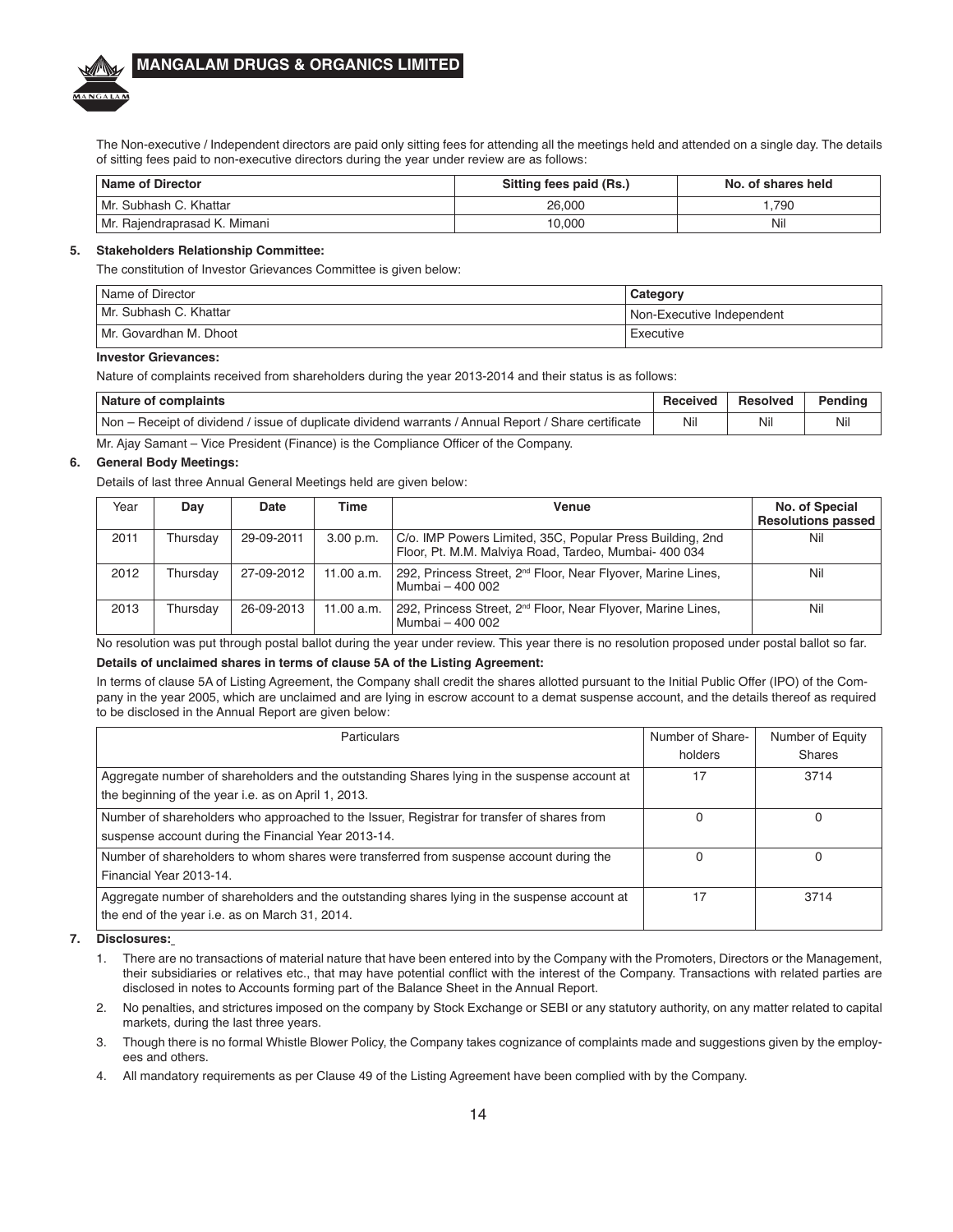

#### 8. Means of Communication:

 The quarterly results were normally published in Free Press Journal (English Newspaper) and Navshakti (Marathi Newspaper) as required and also forwarded to the Stock Exchanges in accordance with the listing agreement. The Company's financial results and official news releases are displayed on the Company's Website www.mangalamdrugs.com. No presentations were made to institutional investors or to the analysts. The Management Discussion & Analysis Report forms a part of the Annual Report.

#### **9.** General Shareholder Information:

#### (a) 41<sup>st</sup> Annual General Meeting - Day, Date. Time and Venue:

| Dav    | Date                 | <b>Time</b> | Venue                                                                                               |
|--------|----------------------|-------------|-----------------------------------------------------------------------------------------------------|
| Monday | 29th September, 2014 |             | 11.00 a.m.   Rupam Building, 3 <sup>rd</sup> Floor, 239, P. D'Mello Road Near G.P.O Mumbai - 400001 |
|        |                      |             |                                                                                                     |

#### (b) Financial Calendar (tentative):

| <b>Financial Year</b>                                 | 1 <sup>st</sup> April to 31 <sup>st</sup> March                                          |
|-------------------------------------------------------|------------------------------------------------------------------------------------------|
| Adoption of Quarterly Results for the quarter ending: |                                                                                          |
| June, 2014                                            | 1st / 2 <sup>nd</sup> week of August, 2014                                               |
| September, 2014                                       | 1st / 2 <sup>nd</sup> week of November 2014                                              |
| December, 2014                                        | 1 <sup>st</sup> / 2 <sup>nd</sup> week of February 2015                                  |
| March, 2015                                           | Last week of May, 2015                                                                   |
| Dates of Book Closure (Both days inclusive):          | 22 <sup>nd</sup> September 2014 to 29 <sup>th</sup> September 2014 (Both days inclusive) |
| Dividend Payment Date:                                | Not Applicable                                                                           |

#### (c) Listing on Stock Exchanges:

The BSE Limited (BSE), Mumbai : Stock Code: 532637 The National Stock Exchange of India Ltd. (NSE) : Symbol: "MANGALAM"

The Company has paid the annual listing fees to each of the said exchanges.

#### (d) Market Price Data:

| <b>Month</b>     | <b>BSE Limited</b> |           |                |            | National Stock Exchange of India Ltd. |                 |
|------------------|--------------------|-----------|----------------|------------|---------------------------------------|-----------------|
|                  | High (Rs.)         | Low (Rs.) | Monthly        | High (Rs.) | Low (Rs.)                             | Monthly         |
|                  |                    |           | Volume (no. of |            |                                       | Volume (no. of  |
|                  |                    |           | shares)        |            |                                       | shares)         |
| April 2013       | 5.97               | 5.40      | 3,801          | 6.05       | 5.60                                  | 3,491           |
| May 2013         | 5.70               | 4.51      | 8,515          | 6.15       | 5.80                                  | 22              |
| June 2013        | 4.69               | 3.86      | 9,971          | 5.75       | 5.75                                  | 10 <sup>1</sup> |
| <b>July 2013</b> | 5.02               | 4.05      | 25,039         | 5.50       | 5.25                                  | 700             |
| August 2013      | 4.89               | 4.65      | 1,626          | 5.25       | 5.00                                  | 75              |
| September 2013   | 5.25               | 4.52      | 11,375         | 5.00       | 4.10                                  | 3,397           |
| October 2013     | 4.87               | 3.81      | 10,525         | 4.25       | 3.70                                  | 4,692           |
| November 2013    | 4.71               | 3.81      | 13,819         | 4.40       | 3.70                                  | 3,220           |
| December 2013    | 5.65               | 4.25      | 7,353          | 6.30       | 4.20                                  | 17,718          |
| January 2014     | 8.60               | 5.93      | 19,515         | 8.35       | 6.50                                  | 26,771          |
| February 2014    | 7.60               | 5.14      | 14,742         | 7.60       | 5.30                                  | 6,012           |
| March 2014       | 5.85               | 3.43      | 113,369        | 5.70       | 3.50                                  | 65,468          |

#### $(e)$  Registrar & Transfer Agents:

**M/s. Link Intime India Private Limited** 

C-13, Pannalal Silk Mills Compound,

L.B.S Marg, Bhandup (West), Mumbai – 400 078

Telephone No. 022 – 25963838 Fax No.022 – 2594 6969

#### (f) Share Transfer System:

 The shares of the Company are permitted for trading in dematerialization form only. The Company's shares are available for trading in the depository systems of both NSDL and CDSL. Security Code No. with NSDL and CDSL is - ISIN No. INE584F01014. About 99.99% shares of the Company are in demat mode as on 31<sup>st</sup> March 2014.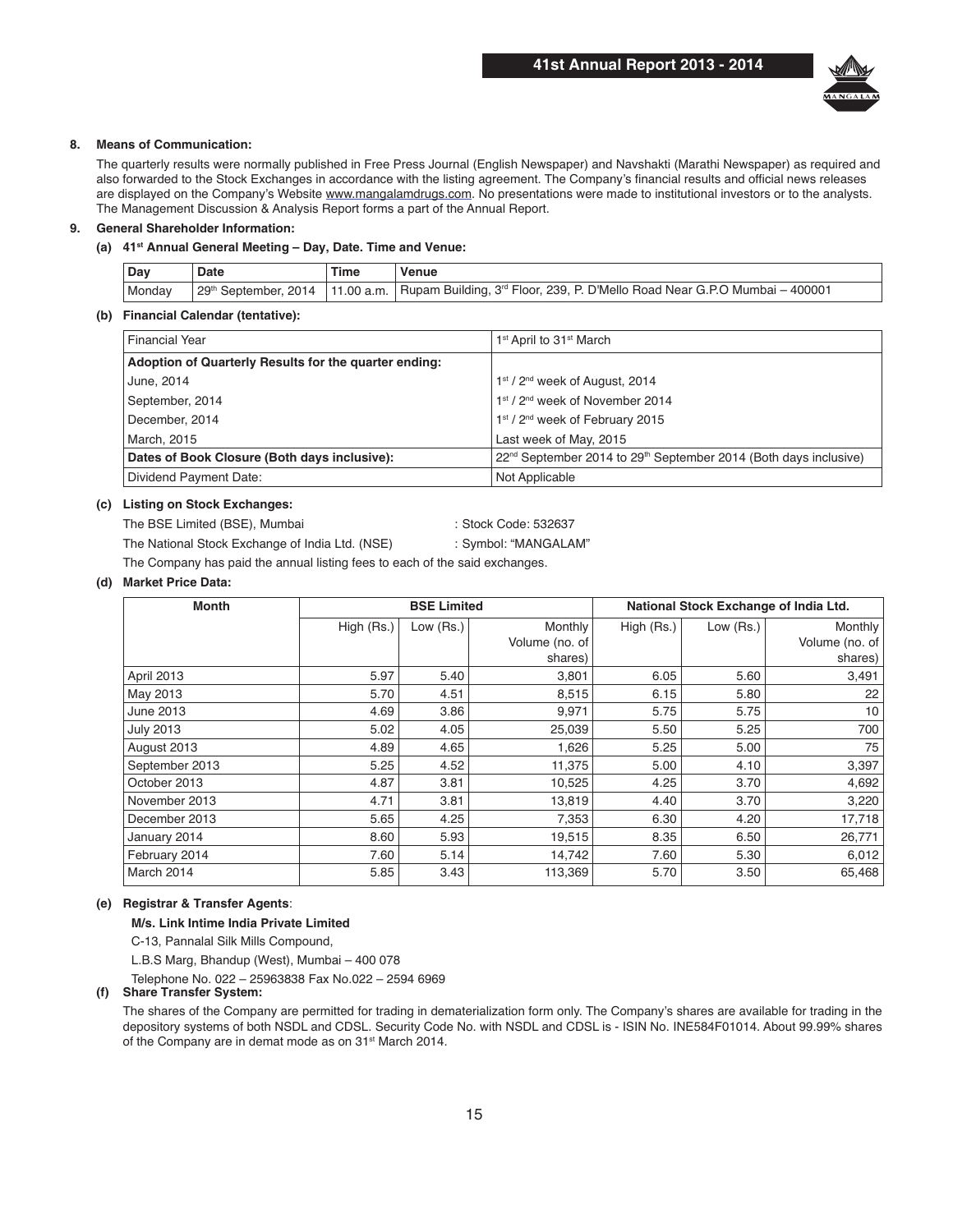### (g) Shareholding Pattern as on 31<sup>st</sup> March, 2014:

| <b>SN</b> | Category                            | No. of Shares held | $\%$        |
|-----------|-------------------------------------|--------------------|-------------|
| А.        | <b>Promoters and Promoter Group</b> |                    |             |
|           | Individual / Hindu Undivided Family | 3074573            | 23.33       |
| 2         | <b>Bodies Corporate</b>             | 2475560            | 18.79       |
|           | <b>Total</b>                        | 5550133            | 42.12       |
| В.        | <b>Non-Promoters Holding</b>        |                    |             |
| 1         | <b>Institutional Investors</b>      | $\Omega$           | 0           |
|           | Total                               | $\Omega$           | $\mathbf 0$ |
| 2         | <b>Others</b>                       |                    |             |
|           | a. Private Corporate Bodies         | 2875407            | 21.82       |
|           | b. Individuals                      | 4641545            | 35.22       |
|           | c. NRIs / NRNs                      | 83958              | 0.64        |
|           | d. Clearing Members                 | 27205              | 0.20        |
|           | Total                               | 7628115            | 57.88       |
|           | Sub-Total $(1+2)$                   | 7628115            | 57.88       |
|           | <b>GRAND TOTAL (A) + (B)</b>        | 13178248           | 100.00      |

Distribution of Shareholding as on 31<sup>st</sup> March 2014:

| No. of Shares      |                                |      |               | No. of Shareholders | No. of Shares |                    |  |
|--------------------|--------------------------------|------|---------------|---------------------|---------------|--------------------|--|
| <b>From</b>        | To<br>-                        |      | <b>Number</b> | $\%$                | <b>Number</b> | % to total capital |  |
|                    | -                              | 500  | 4879          | 78.4405             | 1065626       | 8.0862             |  |
| 501                | ۰                              | 1000 | 660           | 10.6109             | 565563        | 4.2916             |  |
| 1001               | 2000<br>-<br>2001<br>3000<br>- |      | 329           | 5.2894              | 518647        | 3.9356             |  |
|                    |                                |      | 93            | 1.4952              | 237677        | 1.8036             |  |
| 3001               | -                              | 4000 | 51            | 0.8199              | 184874        | 1.4029             |  |
| 4001               | ۰                              |      | 54            | 0.8682              | 257515        | 1.9541             |  |
| 10000<br>5001<br>۰ |                                | 71   |               | 1.1415              | 514399        | 3.9034             |  |
| 10001 and above    |                                | 83   | 1.3344        | 9833947             | 74.6226       |                    |  |
| <b>TOTAL</b>       |                                |      | 6220          | 100.00              | 13178248      | 100.00             |  |

**Plant locations** 8.

### Unit No. I - II

 $\ddot{\phantom{a}}$ 

Plot No. 187-Phase II and Plot No. 1203,

Phase III, GIDC, Vapi,

Dist. Valsad, Gujarat 396 195.

Tel: 0260-2430598/2143 Fax: 0260-2431919

#### 9. **Address for Correspondence:**

The shareholders are requested to address their communications/ suggestions/ grievances/ queries to our Share Transfer Agents:

M/s. Link Intime India Private Limited

C-13, Pannalal Silk Mills Compound, L.B.S Marg, Bhandup (West),

Mumbai - 400 078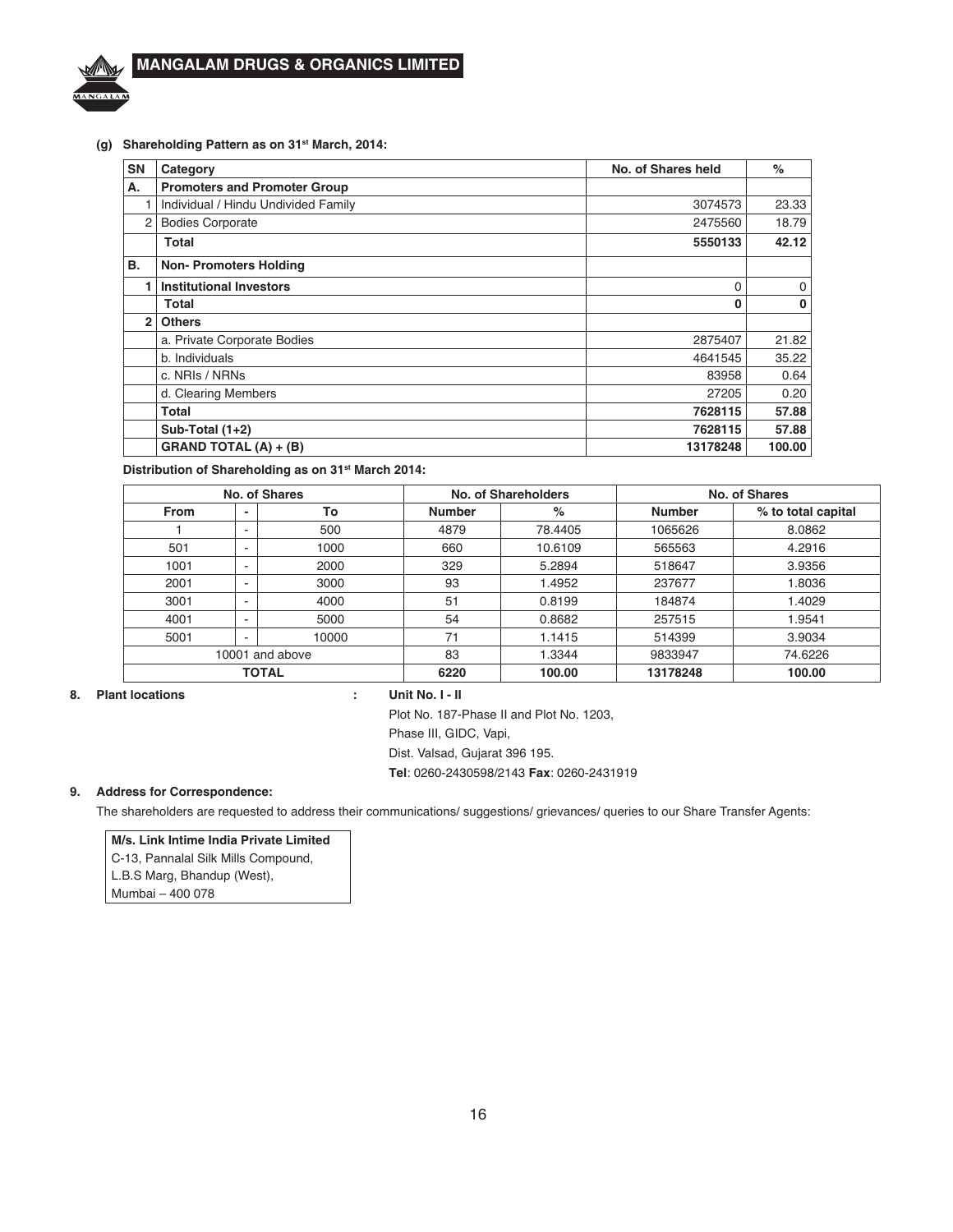

# **DECLARATION**

To

The Members of

#### **MANGALAM DRUGS & ORGANICS LIMITED**

It is hereby certified and confirmed that as provided in Clause 49 1(D) of the listing agreement with the stock exchanges, the Board members and the Senior Management personnel of the Company have affirmed compliance with the Code of Conduct of the Company for the financial year ended 31st March, 2014.

For **MANGALAM DRUGS AND ORGANICS LIMITED**

Place : Mumbai **GOVARDHAN M. DHOOT** Dated: 25<sup>th</sup> August 2014 **CHIEF EXECUTIVE OFFICER** 

#### **Registered Office:**

Rupam Building, 3rd Floor, 239, P. D'Mello Road, Near G.P.O., Mumbai – 400001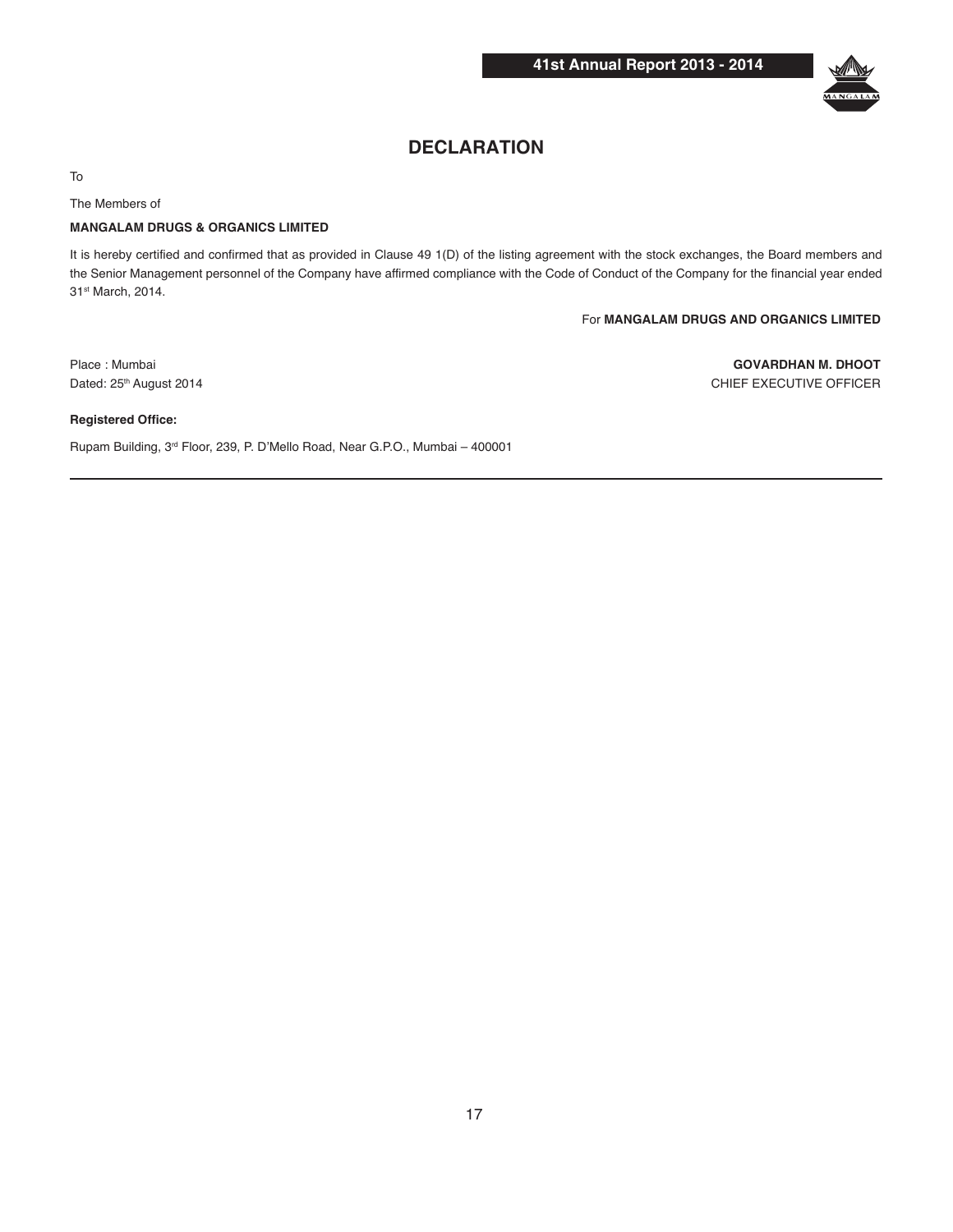

### **MANGALAM DRUGS & ORGANICS LIMITED**

# **CHIEF EXECUTIVE OFFICER CERTIFICATION**

I hereby certify that:

- (i) I had reviewed financial statements and the cash flow statement for the year ended 31<sup>st</sup> March, 2014 and that to the best of my knowledge and belief;
	- i. These statements do not contain any materially untrue statement or omit any material fact of contain statements that might be misleading;
	- ii. These statements together present a true and fair view of the Company's affairs and are in compliance with existing accounting standards, applicable laws and regulations.
- (ii) There are, to the best of my knowledge and belief, no transactions entered into by the company during the year which are fraudulent, illegal or violative of the Company's Code of Conduct.
- (iii) I accept responsibility for establishing and maintaining internal controls for financial reporting and that I had evaluated the effectiveness of the internal control systems of the Company pertaining to financial reporting and I had disclosed to the Auditors and Audit Committee, deficiencies in the design or operation of such internal Controls, if any, of which I was aware and the steps I had taken or propose to take to rectify these deficiencies.
- (iv) I had indicated to the Auditors and the Audit Committee:
	- (a) There has not been any significant change in internal control over financial reporting during the year under reference.
	- (b) There has not been any significant change in accounting policies during the year requiring disclosure in the notes to the financial statements.
	- (c) I am not aware of any instance during the year of significant fraud with involvement therein of the management or any employee having a significant role in the Company's internal control system over financial reporting.

### For **MANGALAM DRUGS AND ORGANICS LIMITED**

Place: Mumbai **GOVARDHAN M. DHOOT** CHIEF EXECUTIVE OFFICER

#### **Registered Office:**

Rupam Building, 3rd Floor, 239, P. D'Mello Road, Near G.P.O., Mumbai – 400001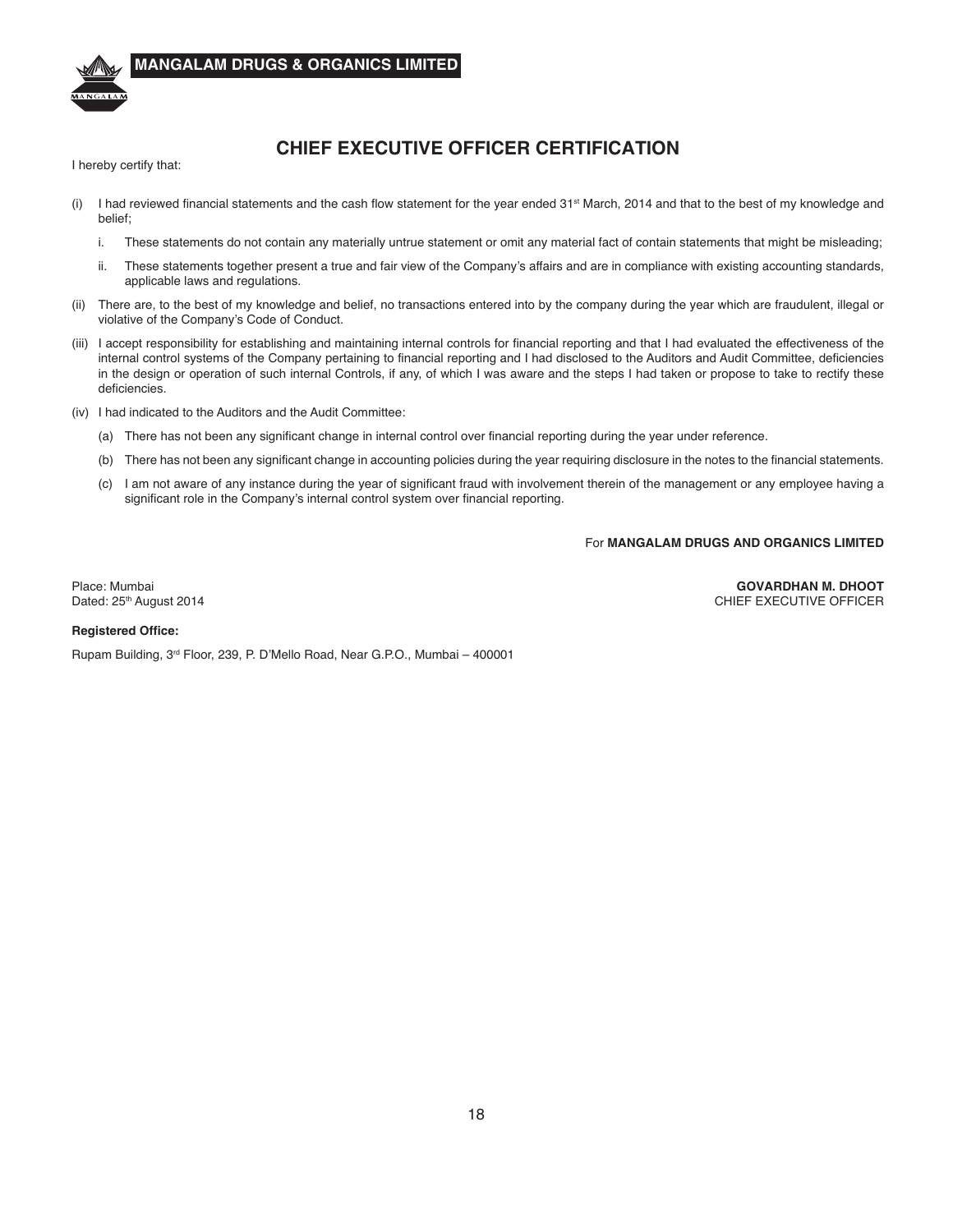

#### **COMPLIANCE CERTIFICATE ON CORPORATE GOVERNANCE**

#### To

#### The Members of **Mangalam Drugs & Organics Limited**

We have examined the compliance of conditions of Corporate Governance by Mangalam Drugs & Organics Limited, for the year ended on 31<sup>st</sup> March 2014, as stipulated in clause 49 of the Listing Agreement of the said company with stock exchanges.

The compliance of conditions of Corporate Governance is the responsibility of the Company's management. Our examination was carried out in accordance with the Guidance Note on Certification of Corporate Governance (as stipulated in Clause 49 of the Listing Agreement), issued by the Institute of Chartered Accountant of India and was limited to procedures and implementation thereof, adopted by the Company for ensuring the compliance of the conditions of the Corporate Governance. It is neither an audit nor an expression of opinion on the financial statements of the Company.

In our opinion and to the best of our information and according to the explanations given to us, we certify that the Company has complied with the conditions of Corporate Governance as stipulated in the abovementioned Listing Agreement.

We further state that such compliance is neither an assurance as to the future viability of the company nor the efficiency or effectiveness with which the management has conducted the affairs of the Company.

> **For Milwani Associates** Chartered Accountants

Place: Mumbai (Rakesh K. Milwani) Date: 25th August 2014 Proprietor Membership No. 36099 Firm Registration No. 106405W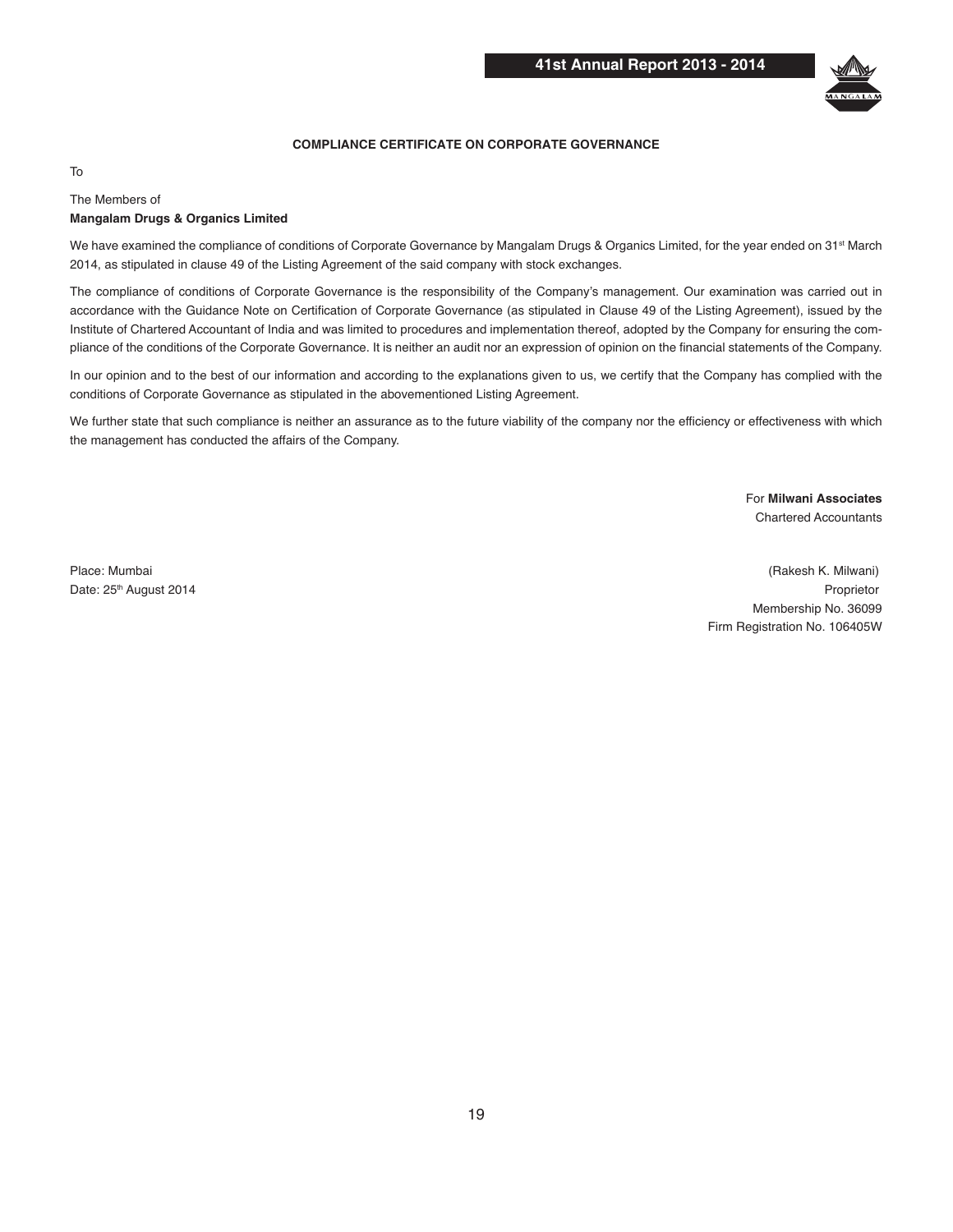

# **ANNEXURE - 'III' TO DIRECTORS REPORT MANAGEMENT DISCUSSION AND ANALYSIS REPORT**

#### **Company Philosophy on Corporate Governance:**

Your board of directors always believes in the principles of good corporate governance. The Board believes in highest level of transparency, accountability, financial control and believes in enhancing overall long term shareholder value and at the same time protecting the interest of other shareholders.

#### **Industrial Structure and Development:**

The Indian Pharma Industries today is one of the fastest growing industries in the world. Indian Companies with strict adherence to GMP and those with regulatory approvals are the favoured outsourcing partners for generic companies in regulated market. Domestic Companies see increasing potential in collaborating with foreign companies and seek to capitalize on India's renowned skills and relatively low cost. In keeping with glorious track record of yester years ,your company has been successful in augmenting its international market presence in spite of its global recessionary pressure.

#### **Opportunities:**

In order to be frontline in International Antimalarial and Antiretroviral drugs, Mangalam has partnered with Bill Clinton foundation for supplying Antimalerial API to various formulations. Mangalam is also working actively towards WHO-GMP Certification from Geneva for its API facilities. These activities will provide Mangalam a new and much stronger platform to harness its capabilities in R&D, manufacturing and global market.

#### **Threats Risk and Concerns:**

Pharma Industry is continuously faced with a cost price squeeze largely due to relentlessly increase in raw-material and energy cost. Foreign market is becoming more and more volatile and these factors are putting pressure on profit margin. In order to reduce the pricing pressure Mangalam is focusing on optimization of product mix and improving the product yield.

#### **Financial & Operational Performance:**

During the year under review, the company earned a total income of Rs 12,275.98 lacs as compared to Rs 12,683.14 lacs made in the previous year, a decrease of 3.21% than the previous year. The company's losses have considerably reduced to Rs 303.92 lacs as against Rs 1179.94 lacs in the previous year basically on account of new and innovative improvement in process, development of new dosage forms and drugs delivery system; cost reduction etc have resulted in improvement in yield which in turn reduced losses considerably.

#### **Internal Control System Adequacy:**

The Management continuously reviews the internal control systems and procedure leading to orderly and efficient conduct of its business. Internal audit is conducted throughout the year to monitor and report on the effectiveness of the internal controls in the organizations. The internal audit report are brought to the notice of the Audit Committee and corrective measures are recommended for implementation. Reports of the internal auditors are also continuously reviewed by the management and corrective actions are initiated to strengthen the controls and enhance the effectiveness of the existing systems.

#### **Human Resources Development & Research Activities:**

Human Resource Management is the management of organizations human resources. It is responsible for the attraction, selection, training, assessment and rewarding of employees, while also overseeing organizational leadership and culture and ensuring compliance with employment and labour laws.

The progress of the company is highly dependent upon satisfaction of human resources. The management believes that happiness and satisfaction of human resources is the ultimate responsibility of the company. The company work force comprises of around 500 employees. A cordial industrial relation environment prevailed in the company during the year.

#### **Health and Safety Measures:**

The Company is fully committed to the safety, health and well-being of its employees and to minimizing the environmental impact of its business operations. A safe and healthy environment is maintained, and appropriate steps are taken with the object of minimizing the environmental impact on all processes and practices. The Company has a range of policies, including on quality, safety and health aspects to guide the employees work practices, actions and decisions. The Company strives to continuously improve the effectiveness of its policies and employees are encouraged to contribute their mite in this direction.

#### **Cautionary Statement:**

Statements in the Management Discussion and Analysis describing the Company's objectives, projections, estimates, expectations or predictions may be forward looking statements within the meaning of applicable laws and regulations. Actual results could differ materially from those expressed or implied. Important factors that could influence the Company's operations include input availability and prices, demand and pricing of finished goods in the Company's principal markets, changes in government regulations, tax laws, economic developments within the country and other incidental factors.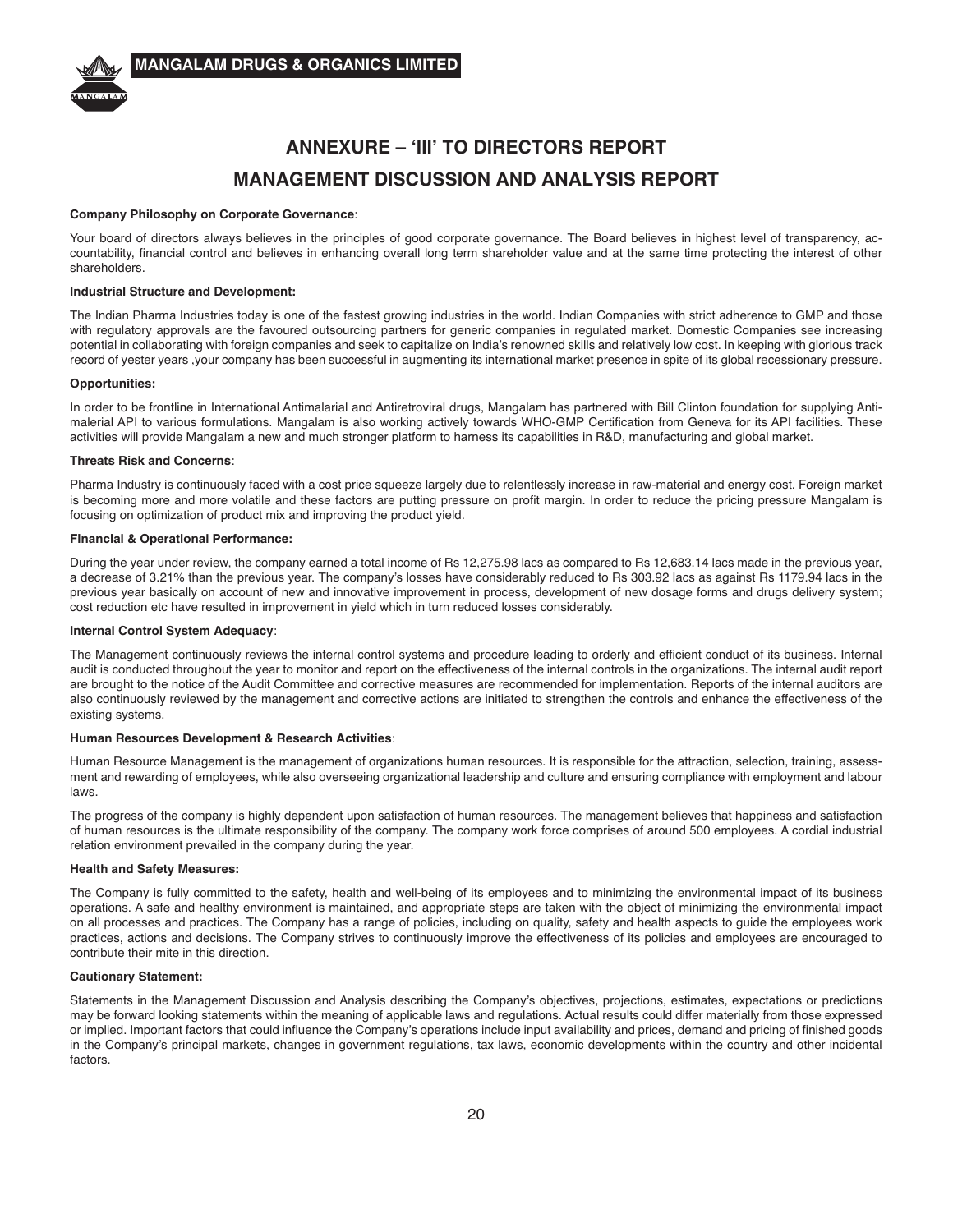

# **INDEPENDENT AUDITORS REPORT**

 $To:$ The Members of **MANGALAM DRUGS & ORGANICS LTD.** Mumbai

### **REPORT ON THE FINANCIAL STATEMENTS**

We have audited the accompanying financial statements of MANGALAM DRUGS & ORGANICS LIMITED("the Company"),which comprise the Balance sheet as at 31<sup>st</sup> March, 2014, the Statement of Profit & Loss and the Cash Flow Statement of the Company for the year ended, and a summary of the significant accounting policies and other explanatory information.

#### **MANAGEMENT'S RESPONSIBILITY FOR THE FINANCIAL STATEMENTS**

The Company's Management is responsible for the preparation of these financial statements that give true & fair view of the financial position,financial performance and cash flows of the Company in accordance with the Accounting Standards notified under the Companies Act ,1956 (the Act)read with the General Circular 15/2013 dated 13<sup>th</sup> Sepetember,2013 of the Ministry of Corporate Affairs in respect of Section 133 of the Company's Act,2013 and in accordance with the accounting principles generally accepted in India .This responsibility includes the design,implementation and maintainence of internal control relevant to the preparation and presentation of the financial statements that give true and fair view and are free from material misstatement,whether due to fraud or error.

#### **AUDITOR' RESPONSIBILITY**

Our responsibility is to express an opinion on these financial statements based on our audit.We conducted our audit in accordance with the Standards on Auditing issued by the Institute of Chartered Accountants of India.Those Standards require that we comply with the ethical requirements and plan and perform the audit to obtain reasonable assurance about whether the financial statements are free from material misstatement.

An audit involves performing procedures to obtain audit evidence about the amounts and the disclosures in the financial statements.The procedures select depend on the auditor's judgement,including the assessment of the risks of material misstatement of the financial statements,whether due to fraud or error.In making those risk assessments,the auditor considers the internal control relevant to the Company's preparation and fair presentation of the fianancial statements in order to design audit procedures that are appropriate in the circumstances.An audit also includes evaluating the appropriateness of accounting policies used and the reasonableness of the accounting estimates made by the Management,as well as evaluating the overall presentation of the financial statements.

We believe that the audit evidence we have obtained is sufficient and appropriate to provide a basis for our audit opinion.

#### **OPINION**

In our opinion and to the best of our information and according to the explanations given to us,the financial statements give the information required by the Act in the manner so required and give a true and fair view in conformity with the accounting principals generally accepted in India:

- (a) In the case of the Balance Sheet, of the state of affairs of the Company as at  $31^{st}$  March , 2014;
- (b) In the case of the Statement of Profit and Loss,of the Loss of the Company for the year ended on that date,and
- (c) In the case of the Cash Flow Statement,of the cash flows of the Company for the year ended on that date.

#### **REPORT ON OTHER LEGAL AND REGULATORY REQUIREMENTS**

- 1. As required by the Companies (Auditor's Report) Order,2003("the Order") issued by the Central Government of India in terms of sub-section (4A) of Section 227 of the Act, we give in the Annexure a statement on the matters specified in paragraphs 4 and 5 of the Order.
- 2. As required by Section 227(3) of the Act,we report that:
	- (a) We have obtained all the information and explanations which to the best of our knowledge and belief were necessary for the purposes of our audit.
	- (b) In our opinion,proper books of account as required by law have been kept by the Company so far as it appears from our examination of those books.
	- (c) The Balance Sheet,Statement of Profit and Loss,and the Cash Flow Statement dealt with by this Report are in agreement with the books of account.
	- (d) In our opinion, the Balance sheet, Statement of Profit and Loss, and the Cash Flow Statement comply with the Accounting Standards notified under the Act read with the General Circular 15/2013 dated 13<sup>th</sup> September,2013 of the Ministry of Corporate Affairs in respect of Section 133 of the Companies Act,2013.
	- (e) On the basis of the written representations received from the directors as on 31<sup>st</sup> March ,2014 taken on record by the Board of Directors, none of the directors is disqualified as on 31<sup>st</sup> March,2014 from being appointed as a director in terms of clause(g) of sub-section(1) of section 274 of the Act.

 (CA. RAKESH K. MILWANI) PROPRIETOR: **MILWANI ASSOCIATES**

Place : Mumbai Membership No.036099 Date : 29th, May 2014 Firm Registration No. 106405w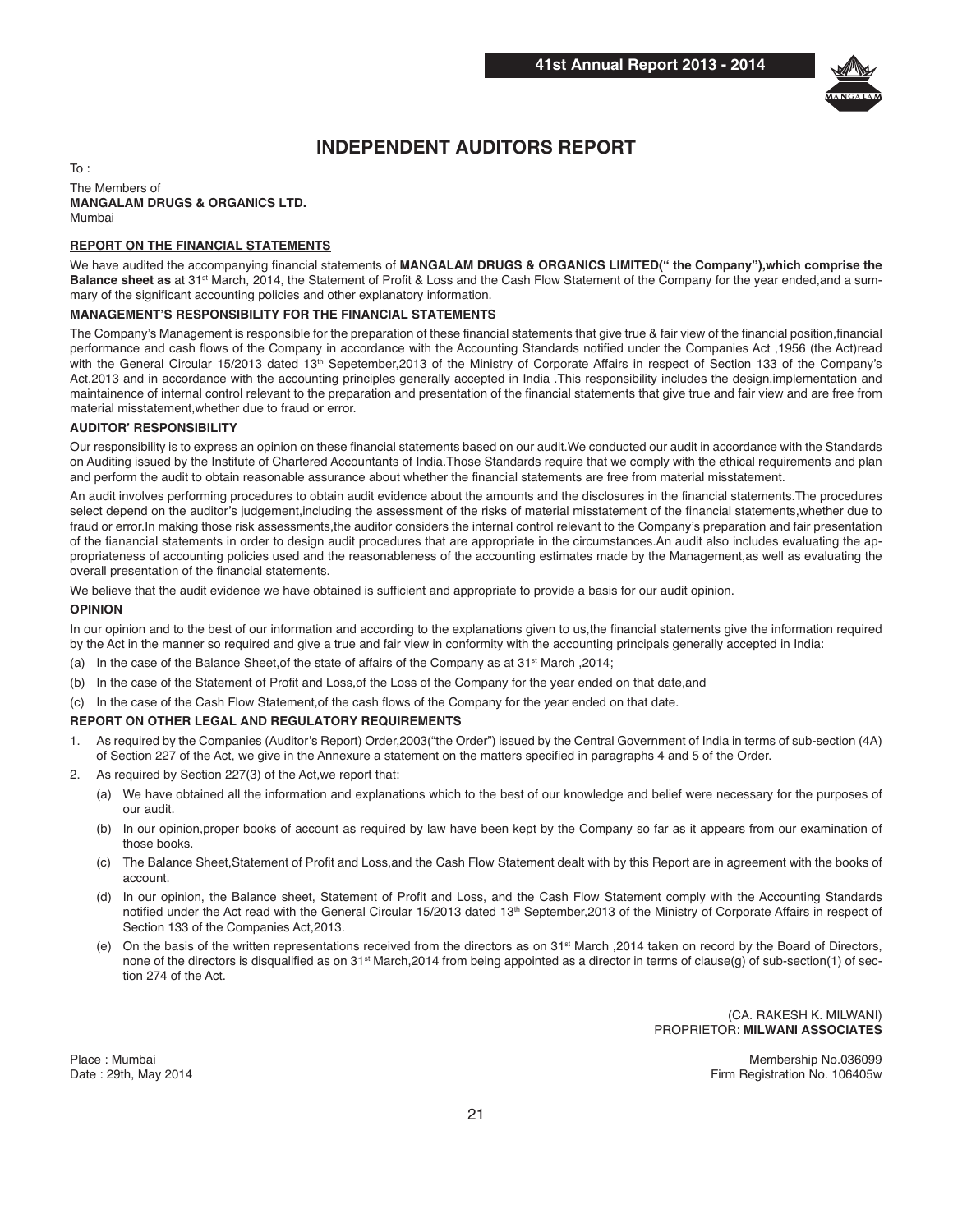

#### Annexure to the Auditors report of the even date to the Members

- i) (a) The company has maintained proper records showing full particulars, including quantitative details and situation of fixed assets.
- (b) The fixed assets have been physically verified by the management during the year. In our opinion, the frequency of verification of the fixed assets by the management is reasonable having regard to the size of the company and the nature of its asset. The discrepancies noticed have been properly dealt with in the books of accounts.
- (c) The asset disposed off during the year are not significant and therefore do not affect the going concern assumptions.
- ii) (a) The physical verification of inventory has been conducted at reasonable intervals by management.
	- (b) In our opinion and according to the information and explanations given to us, the procedures of physical verification of inventory followed by the management are reasonable and adequate in relation to the size of the company and the nature of its business.
	- (c) In our opinion the company has maintained proper records of inventory. The discrepancies between physical stock and the book stock were not material and have been properly dealt with in the books of accounts.
- iii) As informed to us, during the year the company has not granted or taken any loans, secured or unsecured to or from companies, firms or other parties covered in the register maintained under section 301 of the Act.
- iv) In our opinion and according to the information and explanations given to us, there are adequate internal control system commensurate with the size of the company and the nature of its business with regard to purchase of inventory, fixed assets and for sale of goods and services. During the course of our audit, no major weakness has been noticed in the internal control.
- v) (a) Based on the audit procedures applied by us and according to the information and explanation provided by the management, we are of the opinion that the transaction that need to be entered into the register maintained under section 301 of the Act have been properly entered in the said register.
	- (b) In our opinion and according to the information and explanations given to us, the transactions entered in the registers maintained under section 301 and exceeding during the year by Rupees five lakh in respect of each party have been made at prices which are reasonable having regard to the prevailing market prices at the relevant time.
- vi) The company has not accepted any deposits from the public.
- vii) The internal audit function carried out during the year by a firm of chartered accountant appointed by the company and the same is in our opinion, is commensurate with its size and nature of its business.
- viii) The Company is maintaining cost records as prescribed by Central Government under section 209 (1) (b) of the Companies Act 1956 for the Company.
- ix) a) According to the information and explanation given to us the company is generally regular in depositing undisputed statutory dues including Provident Funds, Investor Education and Protection Fund, Employees State Insurance, Income Tax, Sales Tax, Wealth Tax, Service Tax, Custom Duty, Excise Duty, cess and any other statutory dues wherever applicable with appropriate authorities. There is no outstanding dues for a period of more than six months from the date they become payable.
	- b) The following are the disputed dues which have not been deposited:

|    |                     | <b>Nature of Dues</b>                | Amount<br>(Rs. In Lacs) | Forum where dispute is Pending                  |
|----|---------------------|--------------------------------------|-------------------------|-------------------------------------------------|
|    |                     | <b>Excise Duty &amp; Service Tax</b> |                         |                                                 |
|    | a)                  | 2009-10                              | 5.00                    | CESTAT, Ahmedabad.                              |
|    | b)                  | 2011-12                              | 24.82                   | Commissioner (Appeals)-Daman                    |
|    | 2011-12<br>C)       |                                      | 364.64                  | Commissioner Central Excise & service tax-Daman |
|    |                     | <b>Sub Total</b>                     | 394.46                  |                                                 |
| 2) | <b>Income Tax</b>   |                                      |                         |                                                 |
|    | a)                  | $2002 - 2003$                        |                         | 00.86   Income Tax Appellant Tribunal Mumbai    |
|    | b)                  | $2003 - 2004$                        |                         | 00.88   Income Tax Appellant Tribunal Mumbai    |
|    | C)                  | $2004 - 2005$                        | 22.09                   | Income Tax Appellant Tribunal Mumbai            |
|    | d)                  | $2005 - 2006$                        | 1.36                    | Commissioner of Income Tax Appeals-Mumbai       |
|    | $2006 - 2007$<br>e) |                                      | 21.42                   | Commissioner of Income Tax Appeals- Mumbai      |
|    | f                   | $2010 - 2011$                        | 1715.29                 | Commissioner of Income Tax Appeals-Mumbai       |
|    |                     | Sub<br>Total                         | 1761.90                 |                                                 |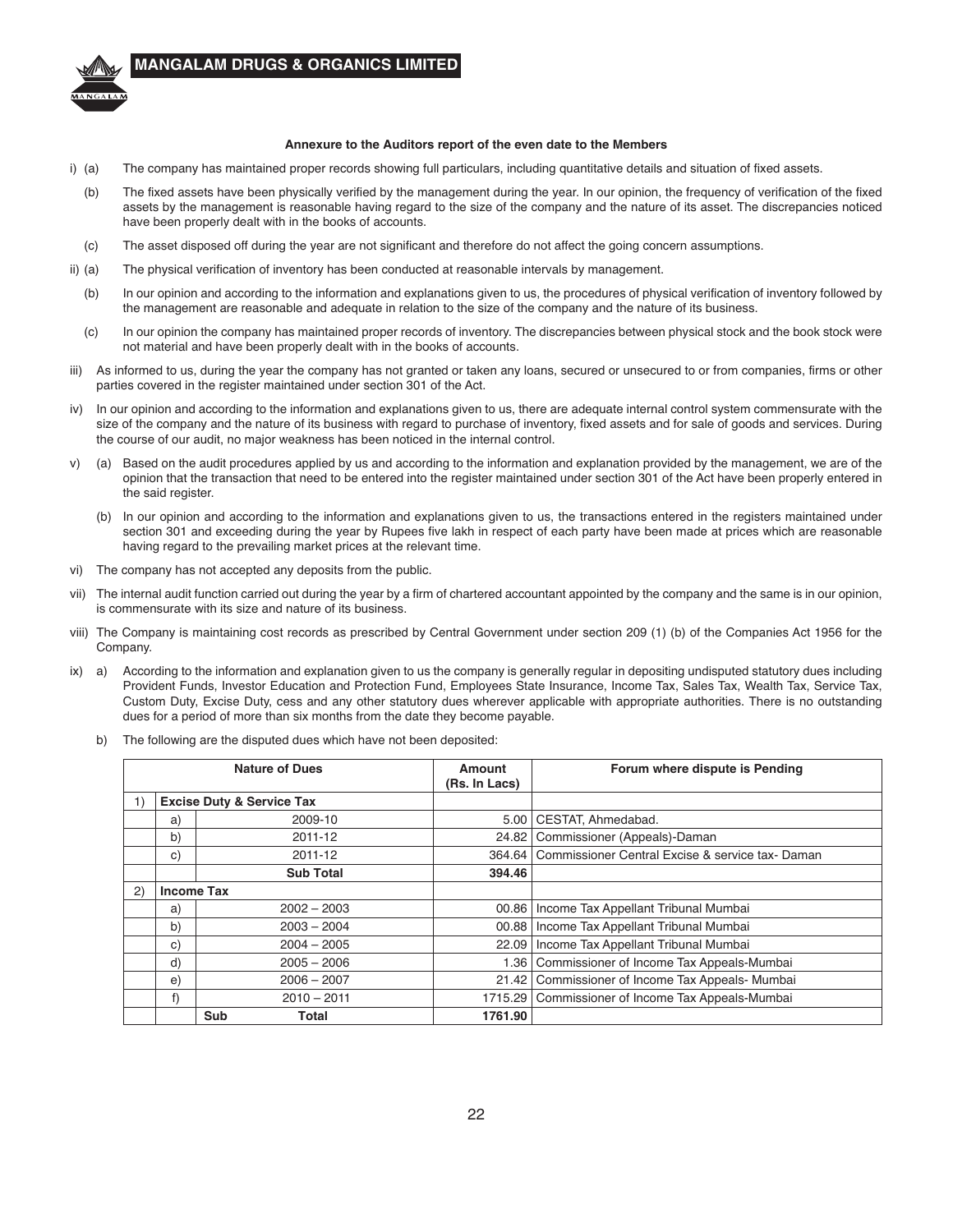

| <b>Nature of Dues</b> |    |                              | Amount<br>(Rs. In Lacs) | Forum where dispute is Pending                   |
|-----------------------|----|------------------------------|-------------------------|--------------------------------------------------|
| 3)                    |    | <b>Maharashtra Sales Tax</b> |                         |                                                  |
|                       | a) | 2005-2006-VAT                |                         | 705.72   Dy.Commissioner of Sales Tax -Appeal-VI |
|                       | b) | 2005-2006-CST                |                         | 23.11 Dy.Commissioner of Sales Tax -Appeal-VI    |
|                       | C) | 2008-2009-VAT                |                         | 633.44   Dy.Commissioner of Sales Tax -Appeal-VI |
|                       | d) | 2009-2010-VAT                |                         | 33.19 Dy.Commissioner of Sales Tax -Appeal-VI    |
|                       |    | <b>Sub Total</b>             | 1395.46                 |                                                  |
|                       |    | Total                        | 3551.82                 |                                                  |

x) The company neither has accumulated losses at the end of the financial year nor has incurred cash losses during the year and in the immediately year preceding.

- xi) Based on our audit procedures and on the information and explanation given by the management, the company has not defaulted in repayment of dues to any financial institution or bank or debenture holder.
- xii) Based on our examination and according to the information and explanations given to us, the company has not granted loans and advances on the basis of security by way of pledge of shares, debentures and other securities.
- xiii) The company is not a chit/nidhi/mutul benefit fund/society and therefore clause xiii of the order is not applicable.
- xiv) The company is not dealing or trading in shares, securities, debentures and other investment.
- xv) On the basis of the information and explanation given to us the company during the year has not given corporate guarantee for loans taken by others from banks, the terms and conditions thereof are not prima-facie prejudicial to the interest of the Company.
- xvi) In our opinion, the term loans were applied for the purpose for which they were raised.
- xvii) On the basis of our examination of the books of accounts and the information and explanation given to us, in our opinion, the funds raised on short-term basis have not been used for long term investment.
- xviii) During the year, the company has not made any preferential allotment of shares to parties and companies covered in the Register maintained under section 301 of the Act.
- xix) The company did not have any outstanding debentures during the year.
- xx) The Company has not raised any money by public issues during the year.Accordingly ,the question of disclosure of end use of such monies does not arise.
- xxi) Based on the audit procedures performed and information and explanation given to us by the management, we report that no fraud on or by the Company has been noticed or reported during the course of our audit.

 (CA. RAKESH K. MILWANI) PROPRIETOR: **MILWANI ASSOCIATES**

Place : Mumbai Membership No.036099 Date : 29th, May 2014 Firm Registration No. 106405w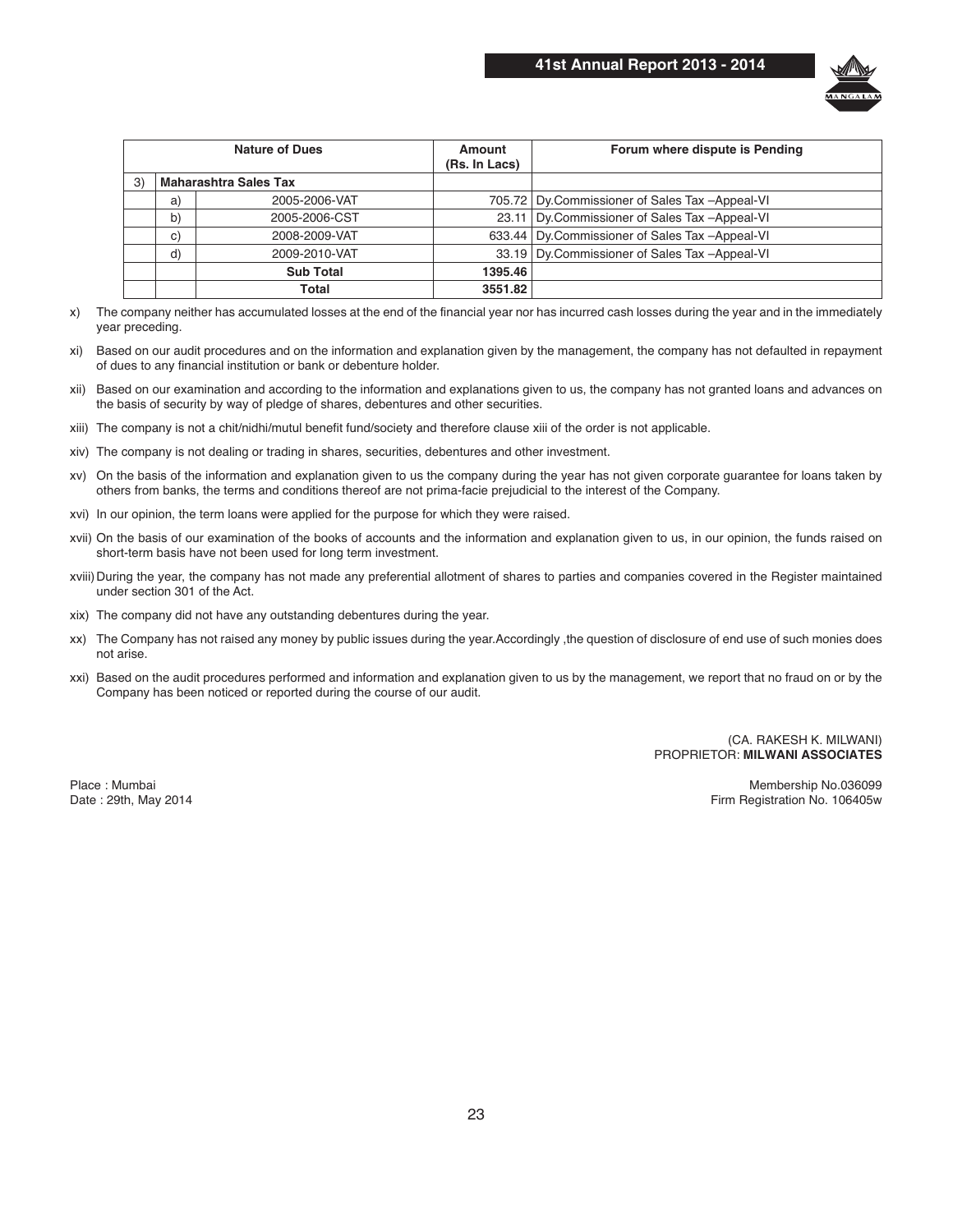

| <b>Particulars</b> |              |                                           | <b>Note</b>    | As at          | As at          |
|--------------------|--------------|-------------------------------------------|----------------|----------------|----------------|
|                    |              |                                           | <b>No</b>      | 31 March, 2014 | 31 March, 2013 |
| A                  |              | <b>EQUITY AND LIABILITIES</b>             |                |                |                |
|                    |              | Shareholders' funds                       |                |                |                |
|                    | (a)          | Share capital                             | $\overline{2}$ | 1,317.82       | 1,317.82       |
|                    | (b)          | Reserves and surplus                      | 3              | 1,004.47       | 1,308.39       |
|                    |              | Sub Total -Shareholders funds             |                | 2,322.29       | 2,626.21       |
| $\overline{2}$     |              | <b>Non-current liabilities</b>            |                |                |                |
|                    | (a)          | Long-term borrowings                      | 4              | 4,020.21       | 4,394.32       |
|                    | (b)          | Deferred Tax Liabilities (Net)            | 5              | 58.56          | 145.27         |
|                    |              | <b>Sub Total -Non-Current Liabilities</b> |                | 4,078.77       | 4,539.59       |
| 3                  |              | <b>Current liabilities</b>                |                |                |                |
|                    | (a)          | Short-term borrowings                     | 6              | 3,136.67       | 2,866.27       |
|                    | (b)          | Trade payables                            |                | 2,086.73       | 1,069.76       |
|                    | (c)          | Other current liabilities                 | $\overline{7}$ | 919.97         | 375.92         |
|                    |              | <b>Sub Total - Current Liabilities</b>    |                | 6,143.37       | 4,311.95       |
|                    | <b>TOTAL</b> |                                           |                | 12,544.43      | 11,477.75      |
| в                  |              | <b>ASSETS</b>                             |                |                |                |
| 1.                 | I)           | <b>Non-current assets</b>                 |                |                |                |
|                    |              | <b>Fixed assets</b>                       |                |                |                |
|                    |              | $\cdots$                                  |                |                |                |

# **BALANCE SHEET AS ON 31ST MARCH, 2014**

(i) Tangible assets  $\begin{array}{cccc} 8 & | & 5,338.43 & | & 5,513.37 \end{array}$ Long-term loans and advances and advances and advances and advances and advances and advances and advances and  $\frac{9}{239.77}$  221.04 **Sub Total -Non-Current Assets** 5,578.20 5,734.41 **2 Current assets** (a) Current Investments  $10\left| \right|$  17.92 18.44 (b) Inventories 3,105.96  $\overline{3,647.76}$  3,105.96 (c) Trade receivables 2,988.73 2,387.06 (d) Cash and cash equivalents 13 10.23 8.79 (e) Short-term loans and advances  $\begin{array}{ccc} 14 & | & 321.59 & 223.09 \end{array}$ **Sub Total Current Assets 5,743.34 6,966.23** 5,743.34 **TOTAL 12,544.43 11,477.75 Significant accounting policies** 1 The accompanying Notes 1 to 22 are an integral part of the financial statements

In terms of our report attached. PROPRIETOR: **MILWANI ASSOCIATES**

CA. RAKESH K. MILWANI) **CA. RAKESH K. MILWANI**)

Membership No: 36099 Firm Registration No: 106405W

Date: 29th May 2014

(Shri Govardhan M.Dhoot) (Shri Subhash C.Khattar) Place : Mumbai **Director Chairman Chairman Chairman Director** 

**(Rs. in Lacs)**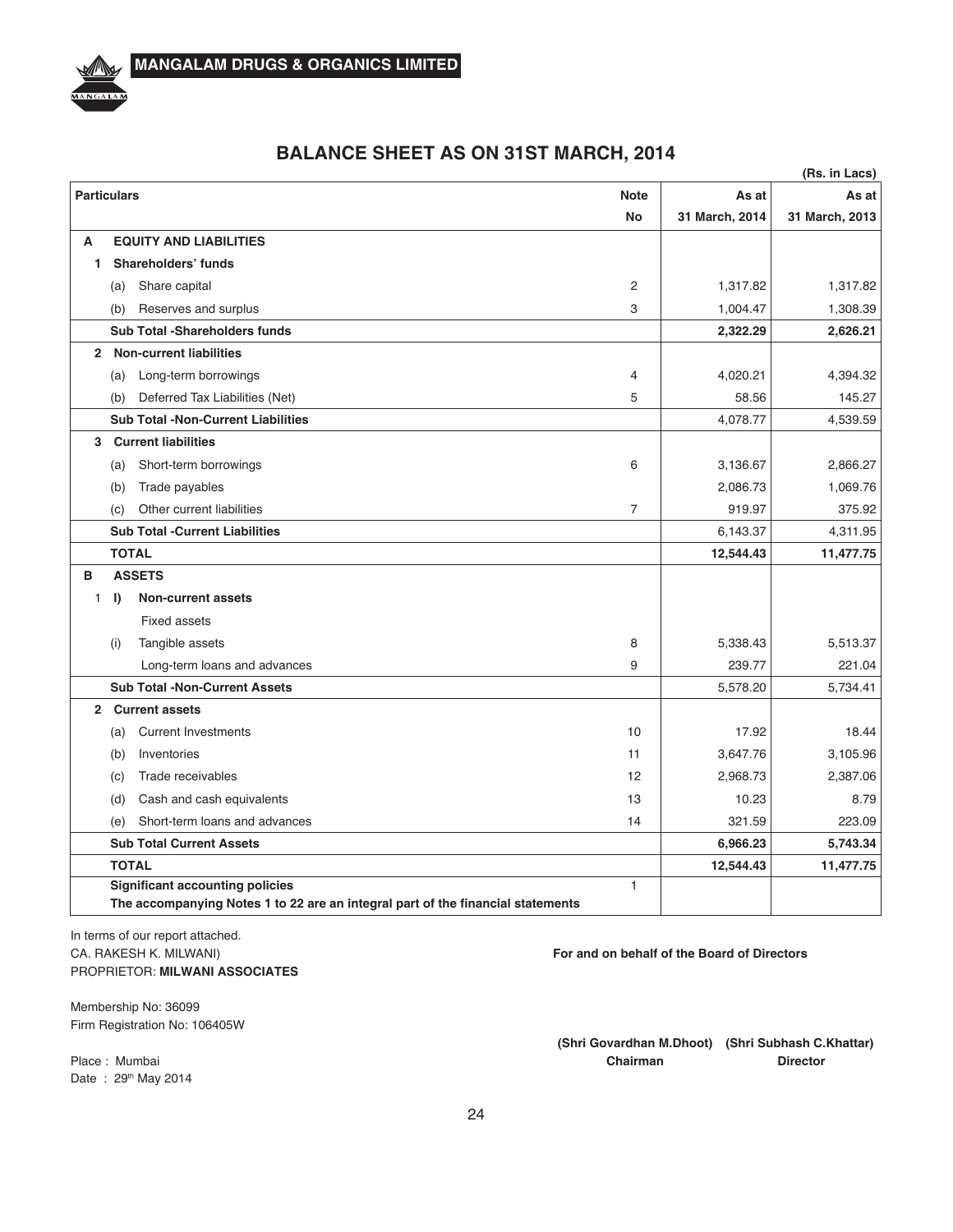

# **STATEMENT OF PROFIT AND LOSS ACCOUNT FOR THE YEAR ENDED 31 MARCH, 2014**

|                         |                                                                                   |                          |                                         | (Rs. in Lacs)                           |
|-------------------------|-----------------------------------------------------------------------------------|--------------------------|-----------------------------------------|-----------------------------------------|
|                         | <b>Particulars</b>                                                                | <b>Note</b><br><b>No</b> | For the year<br>ended<br>31 March, 2014 | For the year<br>ended<br>31 March, 2013 |
| A                       | <b>CONTINUING OPERATIONS</b>                                                      |                          |                                         |                                         |
| $\mathbf{1}$            | Revenue from operations                                                           | 15                       | 12,697.23                               | 12,870.09                               |
|                         | Less: Excise duty                                                                 |                          | 465.26                                  | 344.22                                  |
|                         | Revenue from operations                                                           |                          | 12,231.97                               | 12,525.87                               |
| $\overline{\mathbf{2}}$ | Other income                                                                      | 16                       | 44.01                                   | 157.27                                  |
| 3                       | Total revenue (1+2)                                                               |                          | 12,275.98                               | 12,683.14                               |
| 4                       | <b>Expenses</b>                                                                   |                          |                                         |                                         |
|                         | (a) Cost of materials consumed                                                    | 17                       | 8,374.88                                | 8,104.06                                |
|                         | (b) Changes in inventories of finished goods, work in progress and stock in trade | 18                       | (544.63)                                | 2,005.28                                |
|                         | (c) Employee benefits expense                                                     | 19                       | 1,024.55                                | 867.19                                  |
|                         | (d) Finance costs                                                                 | 20                       | 974.21                                  | 1,002.24                                |
|                         | (e) Depreciation                                                                  | 8                        | 401.05                                  | 393.97                                  |
|                         | <b>Other Expenses</b><br>(f)                                                      | 21                       | 2,436.55                                | 1,990.32                                |
|                         | <b>Total expenses</b>                                                             |                          | 12,666.61                               | 14,363.06                               |
| 5                       | Profit / (Loss) before exceptional and extraordinary items and tax (3 - 4)        |                          | (390.63)                                | (1679.92)                               |
| 6                       | <b>Exceptional items</b>                                                          |                          |                                         |                                         |
| $\overline{7}$          | Profit / (Loss) before extraordinary items and tax $(5 + 6)$                      |                          | (390.63)                                | (1,679.92)                              |
| 8                       | Extraordinary items                                                               |                          |                                         |                                         |
| 9                       | Profit / (Loss) before tax $(7 \pm 8)$                                            |                          | (390.63)                                | (1,679.92)                              |
| 10                      | Tax expense:                                                                      |                          |                                         |                                         |
|                         | (a) Current tax                                                                   |                          |                                         |                                         |
|                         | (b) Deferred tax                                                                  |                          | (86.71)                                 | (499.98)                                |
|                         |                                                                                   |                          | (86.71)                                 | (499.98)                                |
| 11                      | Profit / (Loss) for the year $(9 \pm 10)$                                         |                          | (303.92)                                | (1, 179.94)                             |
| 12                      | <b>Earning Per equity share:</b>                                                  |                          |                                         |                                         |
|                         | 1) Basic                                                                          | 22                       | (2.31)                                  | (8.95)                                  |
|                         | 2) Diluted                                                                        |                          | (2.31)                                  | (8.95)                                  |
|                         | <b>Significant accounting Policies</b>                                            |                          |                                         |                                         |
|                         | The accompanying Notes 1 to 22 are an integral part of the financial statements   |                          |                                         |                                         |

In terms of our report attached. PROPRIETOR: **MILWANI ASSOCIATES**

Membership No: 36099 Firm Registration No: 106405W

Date: 29<sup>th</sup> May 2014

CA. RAKESH K. MILWANI) **CA. RAKESH K. MILWANI**)

(Shri Govardhan M.Dhoot) (Shri Subhash C.Khattar) Place : Mumbai **Director Chairman Chairman Chairman Director**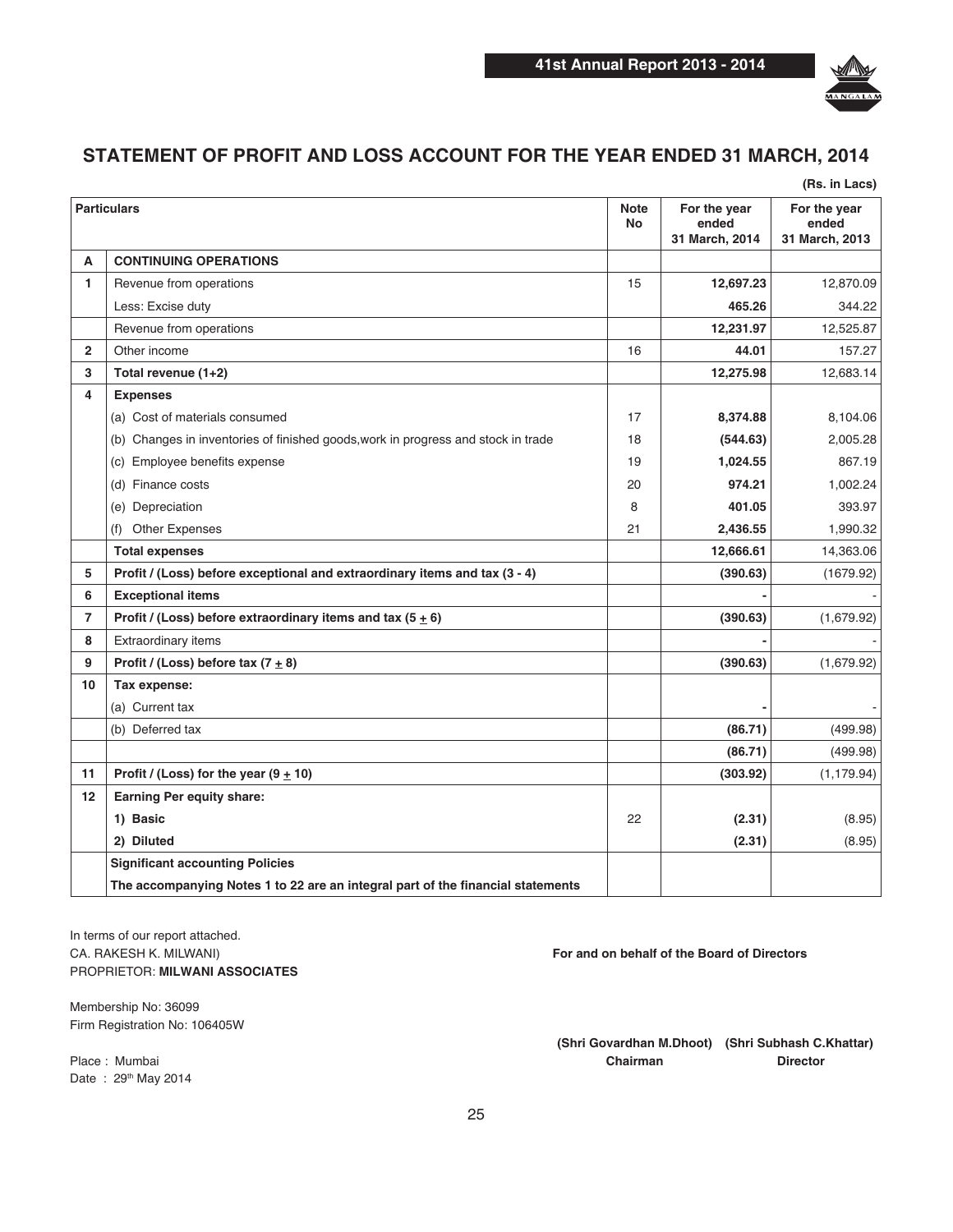

# **CASH FLOW STATEMENT FOR THE YEAR ENDED 31ST MARCH, 2014**

|                                                  |                                        | (Rs. in Lacs)                          |
|--------------------------------------------------|----------------------------------------|----------------------------------------|
| <b>PARTICULARS</b>                               | For the year ended<br>31st March, 2014 | For the year ended<br>31st March, 2013 |
| <b>Cash Flow from Operating Activities</b><br>A  |                                        |                                        |
| 'Net Profit before Tax                           | (390.63)                               | (1679.92)                              |
| Adjustment for:                                  |                                        |                                        |
| 'Depreciation                                    | 401.05                                 | 393.97                                 |
| 'Profit on sales of Fixed Assets                 |                                        | (4.42)                                 |
| Profit/Loss on sales of Investments              | 1.63                                   |                                        |
| 'Dividend Income                                 | (0.90)                                 | (2.64)                                 |
| 'Interest Expenses                               | 974.21                                 | 1,002.24                               |
| 'Operating Profit before Working Capital changes | 985.36                                 | (290.77)                               |
| Adjustment for:                                  |                                        |                                        |
| 'Trade & Other receivables                       | (688.90)                               | (1,339.92)                             |
| 'Inventories                                     | (541.80)                               | 1,792.50                               |
| 'Trade Payble                                    | 1,001.94                               | (217.02)                               |
| 'Cash generated from Operation                   | 756.60                                 | (55.21)                                |
| Less:                                            |                                        |                                        |
| Taxes Paid                                       | (8.27)                                 | (10.62)                                |
| Net Cash from Operating Activities               | 748.33                                 | (65.83)                                |
| B<br><b>Cash Flow from Investing Activities</b>  |                                        |                                        |
| 'Purchase of Fixed Assets / Capital Expenditure  | (230.25)                               | (210.34)                               |
| 'Sale of fixed Assets                            | 2.50                                   | 6.20                                   |
| 'Purchase/ Sale of Investments                   | 0.53                                   | (4.00)                                 |
| 'Dividend received                               | 0.90                                   | 2.64                                   |
| 'Net Cash from Investing Activities              | (226.32)                               | (205.50)                               |
| <b>Cash Flow from Financing Activities</b><br>С  |                                        |                                        |
| Long Term Borrowings                             | 183.25                                 | 1,717.92                               |
| Short Term borrowings                            | 270.39                                 | (538.24)                               |
| <b>Dividend Paid</b>                             |                                        |                                        |
| <b>Interest Expenses</b>                         | (974.21)                               | (1,002.24)                             |
| Net Cash from Financing Activities               | (520.57)                               | 177.44                                 |
| Net decrease in cash & cash Equivalents (A+B+C)  | 1.44                                   | (93.89)                                |
| Opening Balance of Cash & Cash Equivalents       | 8.79                                   | 102.68                                 |
| Closing Balance of Cash & Cash Equivalents       | 10.23                                  | 8.79                                   |

In terms of our report attached. PROPRIETOR: **MILWANI ASSOCIATES**

Membership No: 36099 Firm Registration No: 106405W

Date: 29th May, 2014

CA. RAKESH K. MILWANI) **CA. RAKESH K. MILWANI**)

(Shri Govardhan M.Dhoot) (Shri Subhash C.Khattar) Place : Mumbai **Director Chairman Chairman Director**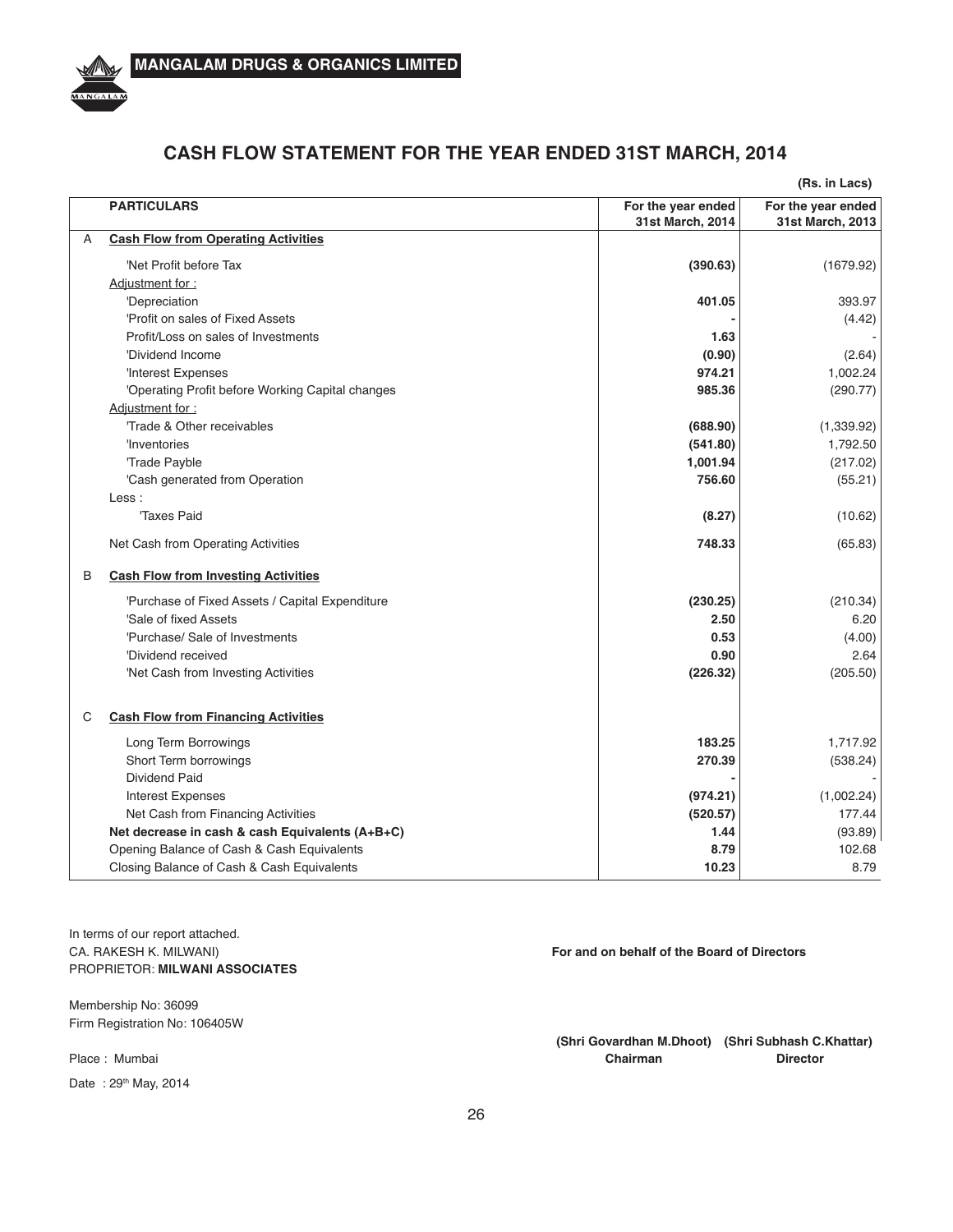

# **Notes to financial statement for the year ended 31<sup>st</sup> March, 2014**

#### **NOTE 01.** Significant Accounting Policies.

#### **a. BASIS OF ACCOUNTING**

- 1) The Books of Account are prepared under the Historical cost convention method using the accrual method of Accounting, based on principle of going concern and in accordance with the generally accepted accounting principle and the accounting standards referred to in section 211(3C) of Companies Act 1956, as adopted consistently by the Company.
- 2) Excise and Custom duty is accounted for at the time of clearance of the goods.
- 3) Contingent Liabilities are disclosed by way of notes to accounts.

#### **b.** REVENUE RECOGNITION: -

- i) Sale of goods is recognised on dispatch to customers. Amount of sale includes central excise duty, sales tax and other incidental expenses. Purchases are accounted on the basis of goods dispatched to the company by its suppliers. Purchases include central excise, sales tax and also custom duty, clearing and forwarding charges and bank charges in case of imports.
- ii) Dividends are accounted on receipt basis.
- iii) Income from services rendered is accounted for when the work is performed.

#### **c. FIXED ASSETS**

 Fixed Assets are stated at cost of acquisition or construction net of CENVAT credit taken and are inclusive of freight, duties, taxes, interest up to the start of commercial production and incidental expenses.

#### **;4 IMPAIREMENT OF ASSETS**

 Consideration is given at each balance sheet date to determine whether there is any indication of impairment of the carrying amount of the company's fixed assets. If any indication exits, an assets recoverable amount is estimated. An impairment loss is recognized whenever the carrying amount of an asset exceeds its recoverable amount. Recoverable amount is the greater of the net selling price and value in use.

#### **e.** METHOD OF DEPRECIATION

 The company is charging depreciation on Straight Line Method at the rates and in the manner specifies in the Schedule XIV of the Companies Act, 1956.

#### **f.** INVESTMENTS

Investments are stated at cost.

#### **a. INVENTORIES**

- i) Raw Materials & Packing materials are valued at Cost or net realizable value whichever is lower.
- ii) Stock in process is valued at cost determined by taking in to material cost, Labour charges & other direct expenses
- iii) Finish goods are valued at cost or realizable market value whichever is lower.

#### **h. FOREIGN CURRENCY TRANSACTIONS**

- i) In respect of Export of goods, the transactions in foreign currency are recorded in rupees of the amount realized on such export sale proceeds. However in respect of export sale proceeds those of which are outstanding on the last date of the year the same are accounted at foreign exchange rate prevailing on that date. The differences of export proceeds received in respect of outstanding export of earlier year are transferred to sales.
- ii) In respect of Import of goods the transaction in foreign currency amount is recorded in rupees of the amount paid on such imports. However in respect of import purchases payable on last date of the year the same are accounted at foreign exchange rate prevailing on that date. The difference of payments for import purchase of earlier year is transferred to purchases.
- iii) In respect of foreign currency loan, exchange rate difference on loan outstanding at the end of the year and on repayments during the year is considered as finance charges.

#### I. **RETIREMENT BENEFITS**

- i) The Company makes regular monthly contribution to provident and pension fund Maintained by provident fund commissioners.
- ii) Defined Benefit plan in the form of gratuity are determined using the projected Unit credit method as at Balance sheet date
- iv) The Company has provided for leave encashment for the leave balances as on  $31<sup>st</sup>$  March, 2013

#### **j. RESEARCH AND DEVELOPMENT**

Revenue Expenditure on Research and Development is charged to Profit and Loss account in the year in which it is incurred.

#### **k. TAXATION**

- i) The current charge for Income Tax is calculated on assessable profit of the company determine under Income Tax Act, 1961.
- ii) The Company accounts for taxes on income to include the effect of timing difference in the tax expenses in the profit & loss account and the deferred tax assets and liabilities in the balance sheet in accordance with the Accounting Standard AS 22 "Accounting for Taxes on Income" issued by the Institute of Chartered Accountants of India, (ICAI). The company has evaluated various elements of tax computation to determine whether any deferred tax asset or liability needs to be recognized.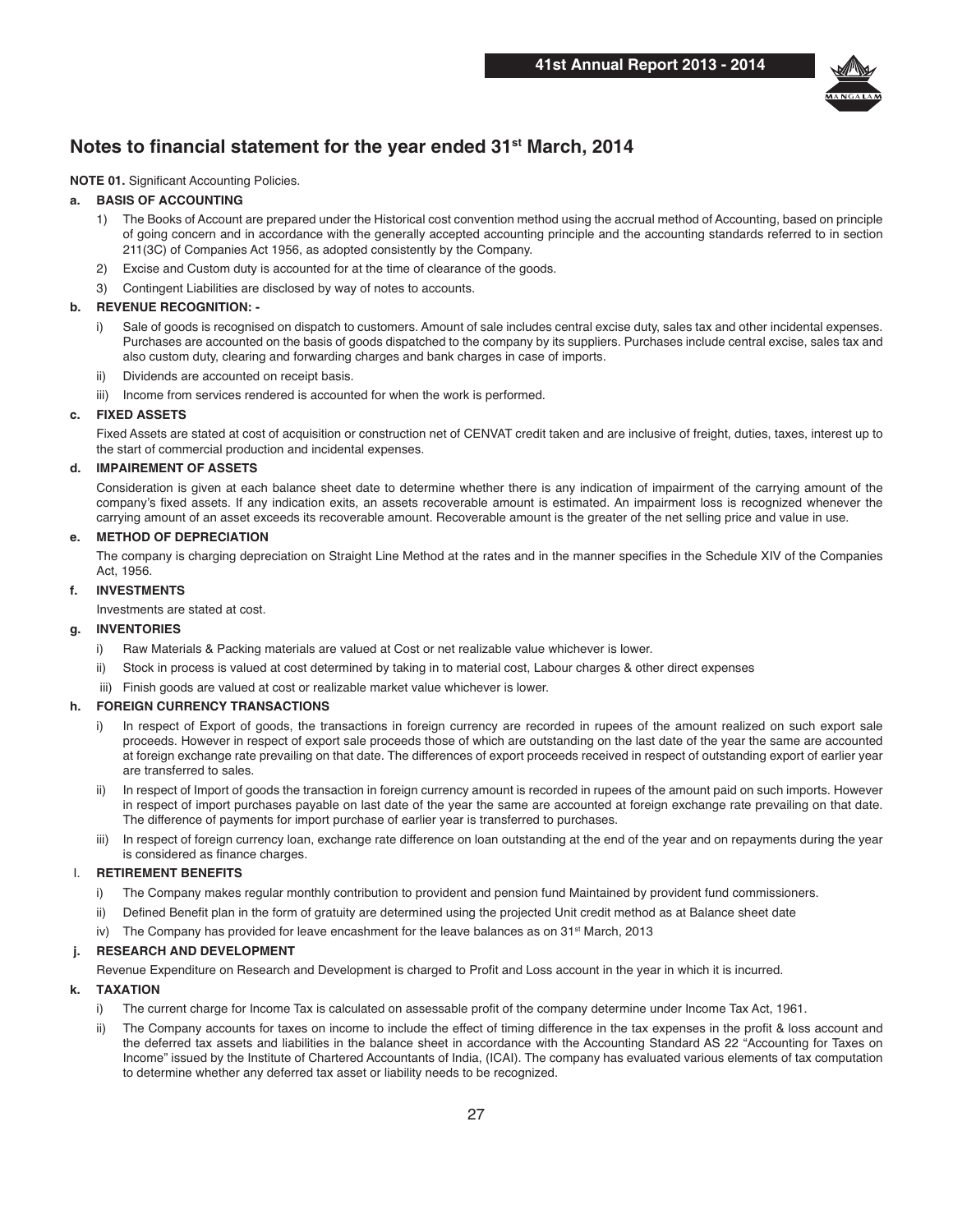

|                          |    | <b>Particulars</b>                                                                                                                                                                                                                                                                                                                                                                                                                                                                                                                                                                                                                                                                                                                                                                                                                                                                                                                                                   | As At 31-03-2014  |          |            | As At 31-03-2013 |  |
|--------------------------|----|----------------------------------------------------------------------------------------------------------------------------------------------------------------------------------------------------------------------------------------------------------------------------------------------------------------------------------------------------------------------------------------------------------------------------------------------------------------------------------------------------------------------------------------------------------------------------------------------------------------------------------------------------------------------------------------------------------------------------------------------------------------------------------------------------------------------------------------------------------------------------------------------------------------------------------------------------------------------|-------------------|----------|------------|------------------|--|
| <b>Note</b><br><b>No</b> |    |                                                                                                                                                                                                                                                                                                                                                                                                                                                                                                                                                                                                                                                                                                                                                                                                                                                                                                                                                                      | <b>In Numbers</b> | In Lacs  | In Numbers | In Lacs          |  |
| $\overline{2}$           |    | <b>SHARE CAPITAL</b>                                                                                                                                                                                                                                                                                                                                                                                                                                                                                                                                                                                                                                                                                                                                                                                                                                                                                                                                                 |                   |          |            |                  |  |
|                          | a) | <b>Authorised</b>                                                                                                                                                                                                                                                                                                                                                                                                                                                                                                                                                                                                                                                                                                                                                                                                                                                                                                                                                    |                   |          |            |                  |  |
|                          |    | (2,00,00,000 Equity Shares of Rs.10 Each)<br>(31st March-2011 : 200,00,000/-Egity shares of Rs.10 each)                                                                                                                                                                                                                                                                                                                                                                                                                                                                                                                                                                                                                                                                                                                                                                                                                                                              | 200,00,000        | 2,000.00 | 200,00,000 | 2,000.00         |  |
|                          |    |                                                                                                                                                                                                                                                                                                                                                                                                                                                                                                                                                                                                                                                                                                                                                                                                                                                                                                                                                                      |                   | 2,000.00 |            | 2,000.00         |  |
|                          | b) | <b>ISSUED SUBSCRIBED AND PAID UP</b>                                                                                                                                                                                                                                                                                                                                                                                                                                                                                                                                                                                                                                                                                                                                                                                                                                                                                                                                 |                   |          |            |                  |  |
|                          |    | 1,31,78,248 Equity Shares of Rs.10/-each fully paid up<br>(Previous Year1,31,78,248/-Equity Shares of Rs.10/-each)<br>Pursuant to acquisition of business with undertaking of<br>1)<br>Mangalam Organics Pvt.Ltd.Mangalam Rasayan Pvt.Ltd<br>& Shree Mangalam Pharma Pvt Ltd., 10,38000/-Equity<br>shares for value Rs.10/-each were alloted to<br>sharesholders of such companies without payment being<br>received in cash.<br>During Financial year 2002-2003,11,13000/-Equity<br>(2)<br>Shares of face value of Rs.10/-each fully paid up were<br>alloted as bonus shares without payment being received<br>in cash by capitalisation of General Reserve.<br>During the year-2003-04, 44,52,000/-Equity shares of<br>3)<br>Rs.10/- each fully paid up were Alloted, by way of Bonus<br>shares by capitalisation of General Reserves.<br>During the year 2005-06, 65,00,248/-Equity shares of<br>4)<br>Rs.10/- each fully paid up were Alloted, by way of initial |                   | 1,317.82 |            | 1,317.82         |  |
|                          |    | public offer, at a premium of Rs.12/-per share.                                                                                                                                                                                                                                                                                                                                                                                                                                                                                                                                                                                                                                                                                                                                                                                                                                                                                                                      |                   |          |            |                  |  |
|                          |    |                                                                                                                                                                                                                                                                                                                                                                                                                                                                                                                                                                                                                                                                                                                                                                                                                                                                                                                                                                      |                   | 1317.82  |            | 1317.82          |  |

#### c) Terms / Right attached to equity shares

The Company has one class of issued shares referred to as equity shares having a par value Rs 10/-each holder of equity shares is entitled to one vote per share. The dividend proposed by the board of directors, If any,is subjected to the approval of shareholders in Annual General Meeting.In the event of liqauidation of the Company the holder of the equity shares will be entitled to receive remaining assets of the Company after settlement of all preferential amount.

### The distribution will be in proportion to the number of equity shares held by the equity shareholders.

#### d) Reconciliation of the number of Shares outstanding and the amount of Share Capital as at March 31, 2014. and March 31, **2013.**

| <b>Equity Shares (issued Capital)</b>           |            | As at 31-03-2014 | As At 31-03-2013 |          |  |
|-------------------------------------------------|------------|------------------|------------------|----------|--|
|                                                 | In Numbers | In Lacs          | In Numbers       | In Lacs  |  |
| Shares outstanding at the beginning of the year | 13,178,248 | 1317.82          | 13.178.248       | 1317.82  |  |
| Shares issued during the year                   |            |                  |                  |          |  |
| Shares outstanding at the end of the year       | 13,178,248 | 1.317.82         | 13.178.248       | 1.317.82 |  |

#### $e$ ) Aggregate number of bonus shares issued, shares issued for consideration other than cash and shares bought back during the period of five years immediately preceding the reporting date:

| <b>Equity Shares</b>                   | 31/03/2014 | 31/03/2013 | 31/03/2012 | 31/03/201 | 31/03/2010 |
|----------------------------------------|------------|------------|------------|-----------|------------|
| Fully paid up pursuant to contract (S) |            |            |            |           |            |
| without payment being received in cash |            |            |            |           |            |

#### f) Shareholders holding more than 5% shares in the Company is set out below:

| <b>Equity Shares</b> |                                                  |                     |              |              |                     |  |  |  |
|----------------------|--------------------------------------------------|---------------------|--------------|--------------|---------------------|--|--|--|
| Sr.No                | Name of Shareholder                              | As at 31 March 2014 |              |              | As at 31 March 2013 |  |  |  |
|                      |                                                  | No of Shares        | % of Holding | No of Shares | % of Holding        |  |  |  |
|                      |                                                  | held                |              | held         |                     |  |  |  |
|                      | Shree Kishoriju Trading and Investment Pvt.Ltd   | 1144522             | 8.68         | 1144522      | 8.68                |  |  |  |
|                      | Shreee Rashbihari Trading and Investment Pvt.Ltd | 1139518             | 8.65         | 1139518      | 8.65                |  |  |  |
|                      | <b>IPCA Laboratories Ltd</b>                     | 1633417             | 12.39        | 1633417      | 12.39               |  |  |  |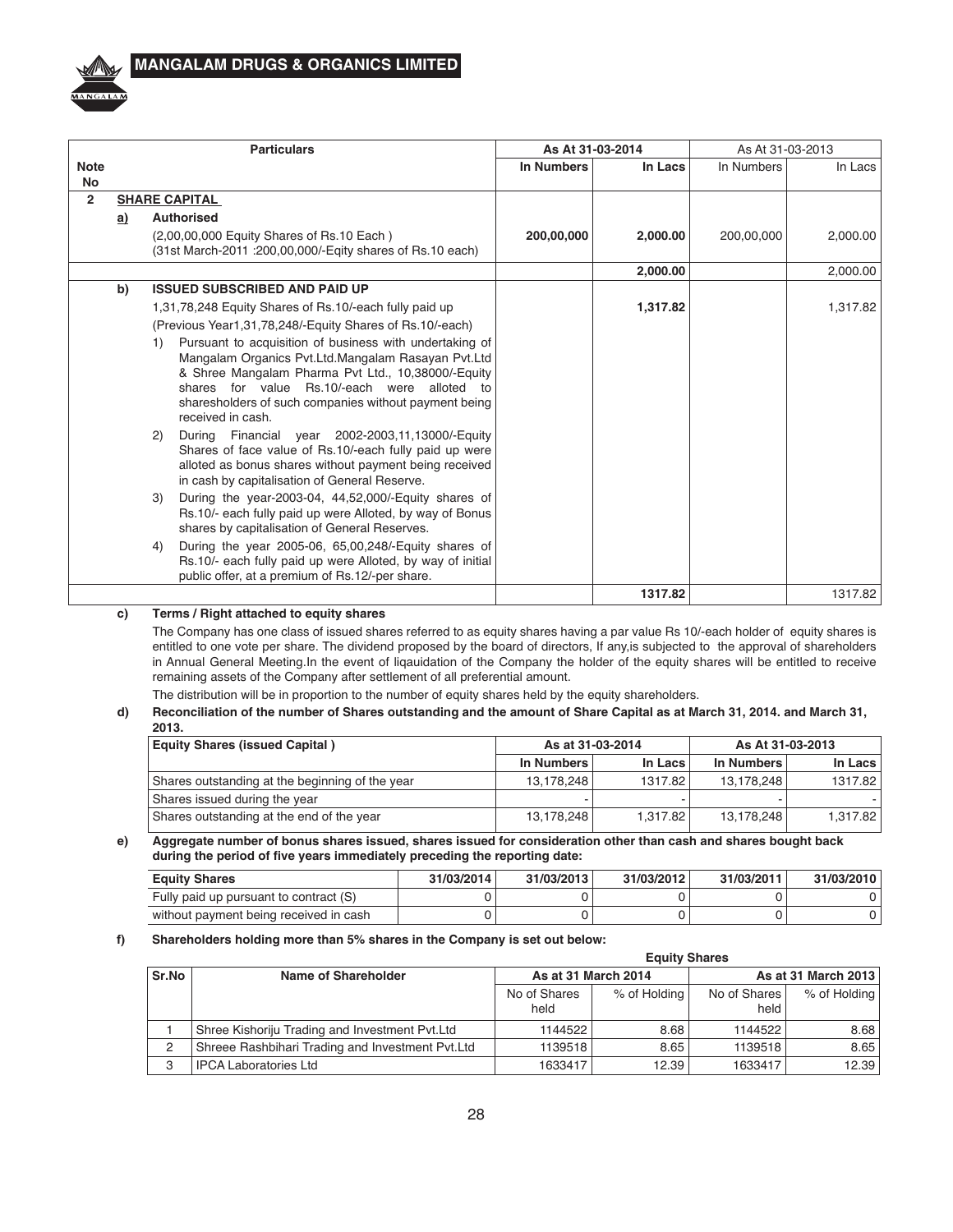

**(Rs. in Lacs)**

| <b>Note</b><br>No |    | <b>RESERVES AND SURPLUS</b>       | As at<br>31-03-2014 | As at<br>31-03-2013 |
|-------------------|----|-----------------------------------|---------------------|---------------------|
| 3                 | A) | <b>GENERAL RESERVE :-</b>         |                     |                     |
|                   |    | Balance as per last Balance Sheet | 1,079.05            | 1,079.05            |
|                   |    | Add:-Transfer During the Year     |                     | ٠                   |
|                   |    | Total Amount (A)                  | 1,079.05            | 1,079.05            |
|                   | B) | <b>SHARE PREMIUM :-</b>           |                     |                     |
|                   |    | Balance as per last Balance Sheet | 780.03              | 780.03              |
|                   |    | Add:-Transfer During the Year     |                     |                     |
|                   |    | Total Amount (B)                  | 780.03              | 780.03              |
|                   | C) | <b>PROFIT AND LOSS ACCOUNT :-</b> |                     |                     |
|                   |    | Balance as per Last Balance Sheet | (550.69)            | 629.25              |
|                   |    | Add:- Profit/(Loss) for the year  | (303.92)            | (1179.94)           |
|                   |    | Total Amount ©                    | (854.61)            | (550.69)            |
|                   |    | Total Amount (A+B+C)              | 1,004.47            | 1,308.39            |

**(Rs. in Lacs)**

| Note  | <b>LONG TERM BORROWINGS</b>           | As At              | As At      | As At                    | As At      |  |
|-------|---------------------------------------|--------------------|------------|--------------------------|------------|--|
| No    |                                       | 31-03-2014         | 31-03-2013 | 31-03-2014               | 31-03-2013 |  |
| 4     |                                       | <b>Non-Current</b> |            | Current (Refer Note: 07) |            |  |
|       | <b>Term Loans (Secured)</b>           |                    |            |                          |            |  |
|       | Rupee Term loans from Banks           | 2,448.25           | 2.982.98   | 553.51                   |            |  |
|       | Motor Car Loan From ICICI Bank Ltd.   | 22.52              | 11.62      | 7.62                     | 3.52       |  |
|       | <b>From Others (Unsecured)</b>        | 1.549.44           | 1,360.00   |                          |            |  |
|       | <b>Deferred Payment Liabilities:-</b> |                    |            |                          |            |  |
|       | Deferred Sales tax loan (unsecured)   |                    | 39.72      |                          | 0.26       |  |
|       | <b>Total Amount</b>                   | 4,020.21           | 4,394.32   | 561.13                   | 3.78       |  |
| NOTE: |                                       |                    |            |                          |            |  |

1) Term loan from State Bank of India, IDBI Bank, and Punjab and Maharashtra Co-op. Bank Itd are secured by way of;

a) First Pari passu charge on entire fixed assets of the company. Both present and future.

b) Second Pari passu charge on entire current assets of the company. Both present and future.

|             |                                   |                  | (Rs. in Lacs)    |
|-------------|-----------------------------------|------------------|------------------|
| <b>Note</b> | DEFERRED TAX LIABILITY (NET)      | As At            | As At I          |
| No          |                                   | 31-03-2014       | 31-03-2013       |
| 5           | Balance as per Last Balance Sheet | 145.27           | 645.25           |
|             | Add:-Transfer during the year     | (86.71)          | (499.98)         |
|             | <b>Total Amount</b>               | 58.56            | 145.27           |
| <b>Note</b> | <b>SHORT TERM BORROWINGS</b>      | As At 31-03-2014 | As At 31-03-2013 |
| No          |                                   |                  |                  |
| 6           | <b>Secured</b>                    |                  |                  |
|             | I) Loans Repayable on demand      |                  |                  |
|             | From Banks                        | 3,111.67         | 2,791.27         |
|             | II) Other Short Terms Borrowing   |                  |                  |
|             | <b>From Others Parties</b>        | 25.00            | 75.00            |
|             | <b>Total Amount</b>               | 3,136.67         | 2,866.27         |

Note

1) Working Capital facilities from State Bank of India, IDBI Bank Itd and Punjab and Maharashtra Co.op Bank Ltd is secured by

a) First Pari Passu charge on the entire current assets of the company. Both present and future.<br>b) Second Pari Passu charge on the entire fixed assets of the company. Both present and future.

Second Pari Passu charge on the entire fixed assets of the company. Both present and future.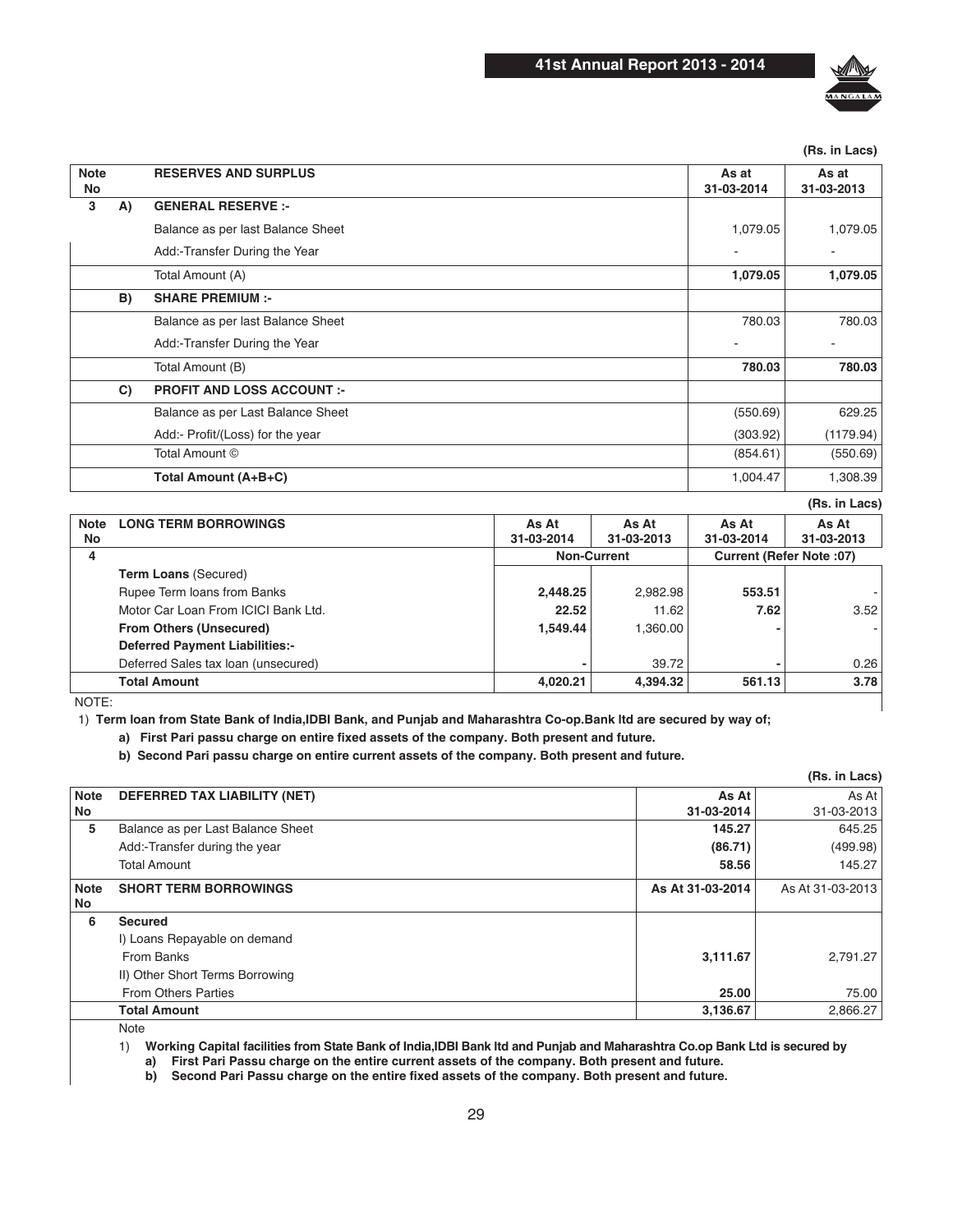

### (Rs. In Lacs)

| <b>Note</b><br>No |                     | <b>OTHER CURRENT LIABILITIES</b>                                             | As at 31-03-2014 | As at 31-03-2013 |
|-------------------|---------------------|------------------------------------------------------------------------------|------------------|------------------|
|                   | a)                  | Current maturities of long-term debt (refer note no.4" Longterm borrowing ") | 561.13           | 3.78             |
|                   | b)                  | Accrued salaries and benefit                                                 | 117.57           | 104.50           |
|                   | C)                  | Interest accrued and due on borrowings                                       | 35.80            | 29.21            |
|                   | d)                  | Statutory dues                                                               | 163.58           | 179.47           |
|                   | e)                  | Provision for expenses                                                       | 41.89            | 58.96            |
|                   | <b>Total Amount</b> |                                                                              | 919.97           | 375.92           |
|                   |                     |                                                                              |                  |                  |

# 8) FIXED ASSETS

|                                   |                                |          |                  |                                |                                       |                                        |           |                                |                                | (Rs. In Lacs)                  |
|-----------------------------------|--------------------------------|----------|------------------|--------------------------------|---------------------------------------|----------------------------------------|-----------|--------------------------------|--------------------------------|--------------------------------|
| Description of Assets             | <b>GROSS BLOCK</b>             |          |                  |                                | <b>DEPRECIATION</b>                   |                                        |           |                                | <b>NET BLOCK</b>               |                                |
|                                   | Balance<br>as at<br>01-04-2013 | Addition | <b>Deletions</b> | Balance<br>as at<br>31-03-2014 | <b>Balance</b><br>as at<br>01-04-2013 | Depreciation<br>Charge<br>for the year | Deduction | Balance<br>as at<br>31-03-2014 | Balance<br>as at<br>31-03-2014 | Balance<br>as at<br>31-03-2013 |
| A) Tangible Assets                |                                |          |                  |                                |                                       |                                        |           |                                |                                |                                |
| (Not Under Lease)                 |                                |          |                  |                                |                                       |                                        |           |                                |                                |                                |
| Land                              | 54.40                          |          |                  | 54.40                          |                                       |                                        |           |                                | 54.40                          | 54.40                          |
| <b>Building</b>                   | 977.69                         |          |                  | 977.69                         | 273.71                                | 30.42                                  |           | 304.13                         | 673.56                         | 703.99                         |
| Plant & Machinery                 | 7,034.90                       | 207.35   | 7.17             | 7,235.08                       | 2,523.43                              | 337.62                                 |           | 2,861.05                       | 4,374.02                       | 4,511.47                       |
| <b>Furniture and Fixtures</b>     | 63.36                          | 2.49     |                  | 65.85                          | 49.46                                 | 4.09                                   |           | 53.55                          | 12.30                          | 13.89                          |
| Motor Care & Vehicles             | 119.58                         | 21.09    | 15.65            | 125.01                         | 79.69                                 | 10.78                                  | 11.53     | 78.95                          | 46.07                          | 39.89                          |
| Office & Electrical<br>Equipments | 165.59                         | 0.28     |                  | 165.87                         | 77.38                                 | 8.69                                   |           | 86.07                          | 79.80                          | 88.21                          |
| Laboratory Equipments             | 74.11                          | 0.25     |                  | 74.36                          | 26.48                                 | 3.52                                   |           | 30.00                          | 44.35                          | 47.63                          |
| Air Conditioner                   | 13.96                          | 2.53     |                  | 16.49                          | 4.61                                  | 0.74                                   |           | 5.35                           | 11.15                          | 9.36                           |
| Computer                          | 74.49                          | 2.89     |                  | 77.38                          | 62.14                                 | 3.53                                   |           | 65.67                          | 11.71                          | 12.35                          |
| R/D Equipments                    | 34.84                          | 0.55     |                  | 35.39                          | 2.66                                  | 1.66                                   |           | 4.32                           | 31.07                          | 32.18                          |
| <b>Sub Total</b>                  | 8,612.92                       | 237.43   | 22.82            | 8.827.52                       | 3,099.56                              | 401.05                                 | 11.53     | 3,489.09                       | 5,338.43                       | 5,513.37                       |
| <b>B)</b> Intangible Assets       |                                |          |                  |                                |                                       |                                        |           |                                |                                |                                |
| <b>Sub Total</b>                  |                                |          |                  |                                |                                       |                                        |           |                                |                                |                                |
| C) Capital Work in Process        |                                |          |                  |                                |                                       |                                        |           |                                |                                |                                |
| <b>Sub Total</b>                  |                                |          |                  |                                |                                       |                                        |           |                                |                                |                                |
| <b>Total Assets</b>               | 8,612.92                       | 237.43   | 22.82            | 8,827.52                       | 3,099.56                              | 401.05                                 | 11.53     | 3,489.09                       | 5,338.43                       | 5,513.37                       |
| <b>Previous Year</b>              | 8,407.69                       | 236.93   | 31.70            | 8,612.92                       | 2,708.91                              | 393.97                                 | 3.32      | 3,099.56                       | 5,513.37                       |                                |

|                   |    |                                      |                     | (Rs. In Lacs)           |  |  |  |
|-------------------|----|--------------------------------------|---------------------|-------------------------|--|--|--|
| <b>Note</b><br>No |    | <b>LONG TERM LOANS AND ADVANCES</b>  | As at<br>31-03-2014 | As At $ $<br>31-03-2013 |  |  |  |
| 9                 |    | <b>Unsecured and Considered good</b> |                     |                         |  |  |  |
|                   | A) | <b>Security Deposits</b>             |                     |                         |  |  |  |
|                   |    | Unsecured and Considered Good        | 64.50               | 55.76                   |  |  |  |
|                   | B) | <b>Other Loans &amp; advances</b>    |                     |                         |  |  |  |
|                   |    | Tax Payments less Provisions         | 175.27              | 165.28                  |  |  |  |
|                   |    | <b>Total Amount</b>                  | 239.77              | 221.04                  |  |  |  |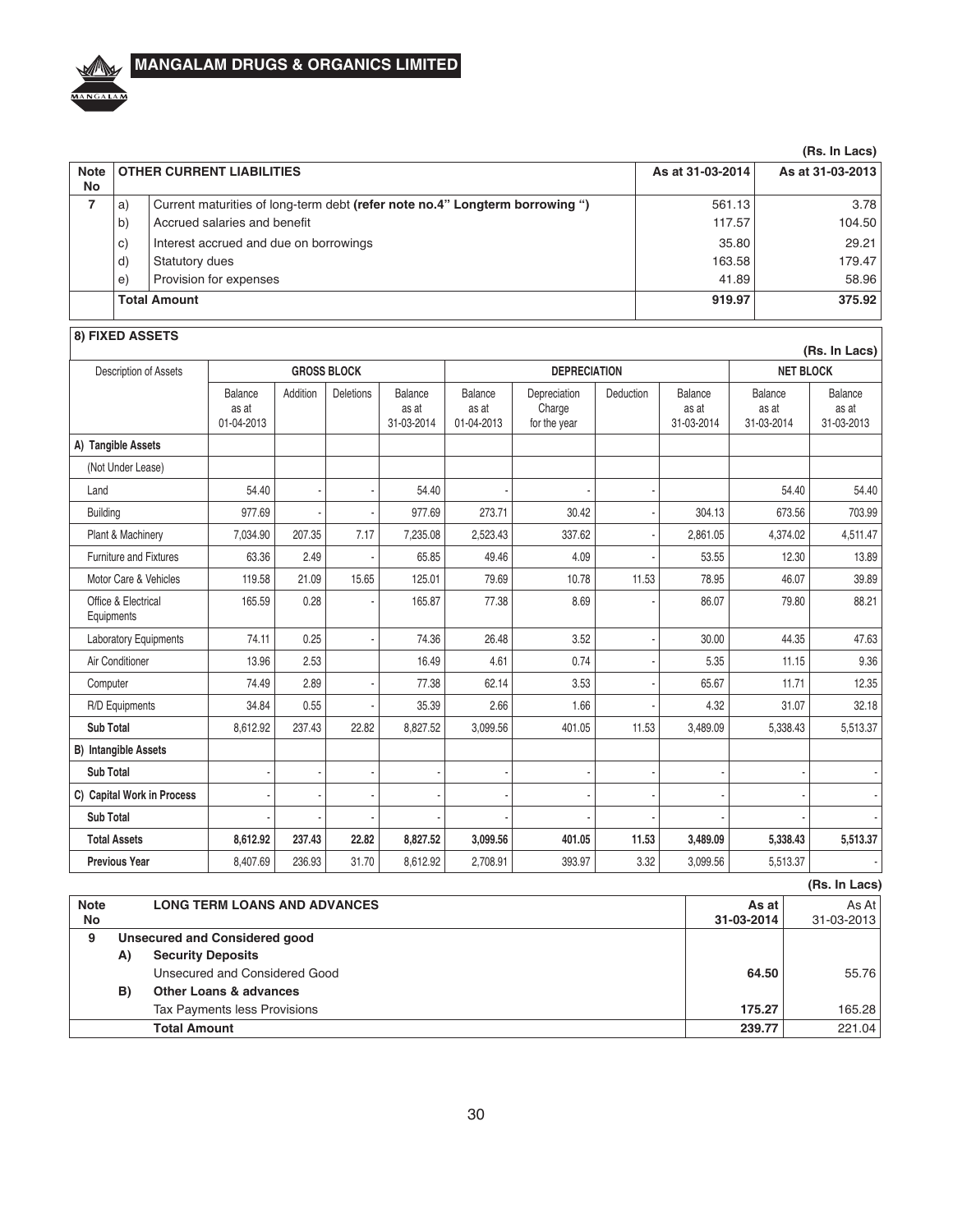

| <b>Note</b><br>No. |    |                                                                               | <b>Face Value</b>   | <b>Nos of Shares</b> | <b>Amount of Shares (in Lacs)</b> |                     |                      |  |
|--------------------|----|-------------------------------------------------------------------------------|---------------------|----------------------|-----------------------------------|---------------------|----------------------|--|
| 10                 |    | <b>CURRENT INVESTMENTS</b>                                                    | per share<br>(inRs) | <b>Current Year</b>  | <b>Previous Year</b>              | <b>Current Year</b> | <b>Previous Year</b> |  |
| A                  |    | <b>Quoted Investments:</b>                                                    |                     | 31.03.14             | 31.03.13                          | 31.03.14            | 31.03.13             |  |
|                    | 1  | <b>IMP Power Ltd.</b>                                                         | 10                  | 172,172              | 172,172                           | 11.62               | 11.62                |  |
|                    | 2  | Gujarat State Finance Corpn. Ltd.                                             | 10                  | 900                  | 900                               | 0.19                | 0.19                 |  |
|                    | 3  | Ajanta Pharma                                                                 | 10                  |                      |                                   | 0.00                | 0.00                 |  |
|                    | 4  | Avon Organics                                                                 | 10                  |                      | 1                                 | 0.00                | 0.00                 |  |
|                    | 5  | <b>Fine Drugs</b>                                                             | 10                  |                      | 1                                 | 0.00                | 0.00                 |  |
|                    | 6  | <b>Hikal Chemicals</b>                                                        | 10                  |                      | 1                                 | 0.00                | 0.00                 |  |
|                    | 7  | J. B. Chemicals                                                               | 2                   | 5                    | 5                                 | 0.00                | 0.00                 |  |
|                    | 8  | Kanoria Chem                                                                  | 10                  |                      | 1                                 | 0.00                | 0.00                 |  |
|                    | 9  | Krebs Biochem                                                                 | 10                  |                      | 1                                 | 0.00                | 0.00                 |  |
|                    | 10 | Morepen Lab                                                                   | 2                   |                      | 1                                 | 0.00                | 0.00                 |  |
|                    | 11 | <b>Neuland Lab</b>                                                            | 10                  |                      | 1                                 | 0.00                | 0.00                 |  |
|                    | 12 | Orchid Chem                                                                   | 10                  |                      |                                   | 0.00                | 0.00                 |  |
|                    | 13 | Pearl Organics                                                                | 10                  |                      | 1                                 | 0.00                | 0.00                 |  |
|                    | 14 | Sun Pharmaceuticals                                                           | 5                   |                      | 1                                 | 0.00                | 0.00                 |  |
|                    | 15 | <b>Torrent Pharma</b>                                                         | 5                   | 4                    | 4                                 | 0.00                | 0.00                 |  |
|                    | 16 | <b>Torrent Gujarat</b>                                                        | 10                  |                      | 1                                 | 0.00                | 0.00                 |  |
|                    | 17 | Aarti Drugs Ltd                                                               | 10                  | 5                    | 5                                 | 0.00                | 0.00                 |  |
|                    | 18 | <b>Granules Industries</b>                                                    | 10                  |                      |                                   | 0.00                | 0.00                 |  |
|                    |    | Total (A)                                                                     |                     | 173,099              | 173,099                           | 11.84               | 11.84                |  |
|                    |    | Market Value of quoted shares Rs. 37,95,178/-<br>Previous year Rs.48,28,368/- |                     |                      |                                   |                     |                      |  |
| в                  |    | <b>Unquoted Investments:</b>                                                  |                     |                      |                                   |                     |                      |  |
|                    | 1  | National Savings Certificate                                                  |                     |                      |                                   | 1.82                | 2.34                 |  |
|                    | 2  | Shares of Saraswat Co-op Bank Ltd.                                            |                     | 2,500                | 2,500                             | 0.25                | 0.25                 |  |
|                    | 3  | Shares of PMC Bank Ltd                                                        |                     | 18,200               | 40                                | 4.01                | 4.01                 |  |
|                    |    | Total (B)                                                                     |                     | 20,700               | 2,540                             | 6.08                | 6.60                 |  |
|                    |    | <b>TOTAL (A+B)</b>                                                            |                     | 193,799              | 175,639                           | 17.92               | 18.44                |  |

### **(Rs. In Lacs)**

|                   |                                                    |                     | (Rs. In Lacs)       |
|-------------------|----------------------------------------------------|---------------------|---------------------|
| <b>Note</b><br>No | <b>INVENTORIES</b>                                 | As at<br>31-03-2014 | As At<br>31-03-2013 |
| 11                | (Valued at lower of cost and net realisable value) |                     |                     |
|                   | <b>Raw Materials</b>                               | 1,089.01            | 1,093.49            |
|                   | <b>Packing Materials</b>                           | 12.65               | 11.00               |
|                   | <b>Finished Goods</b>                              | 1,034.02            | 1,039.39            |
|                   | Work-in-Progress                                   | 1,512.08            | 962.08              |
|                   | <b>Total Amount</b>                                | 3,647.76            | 3,105.96            |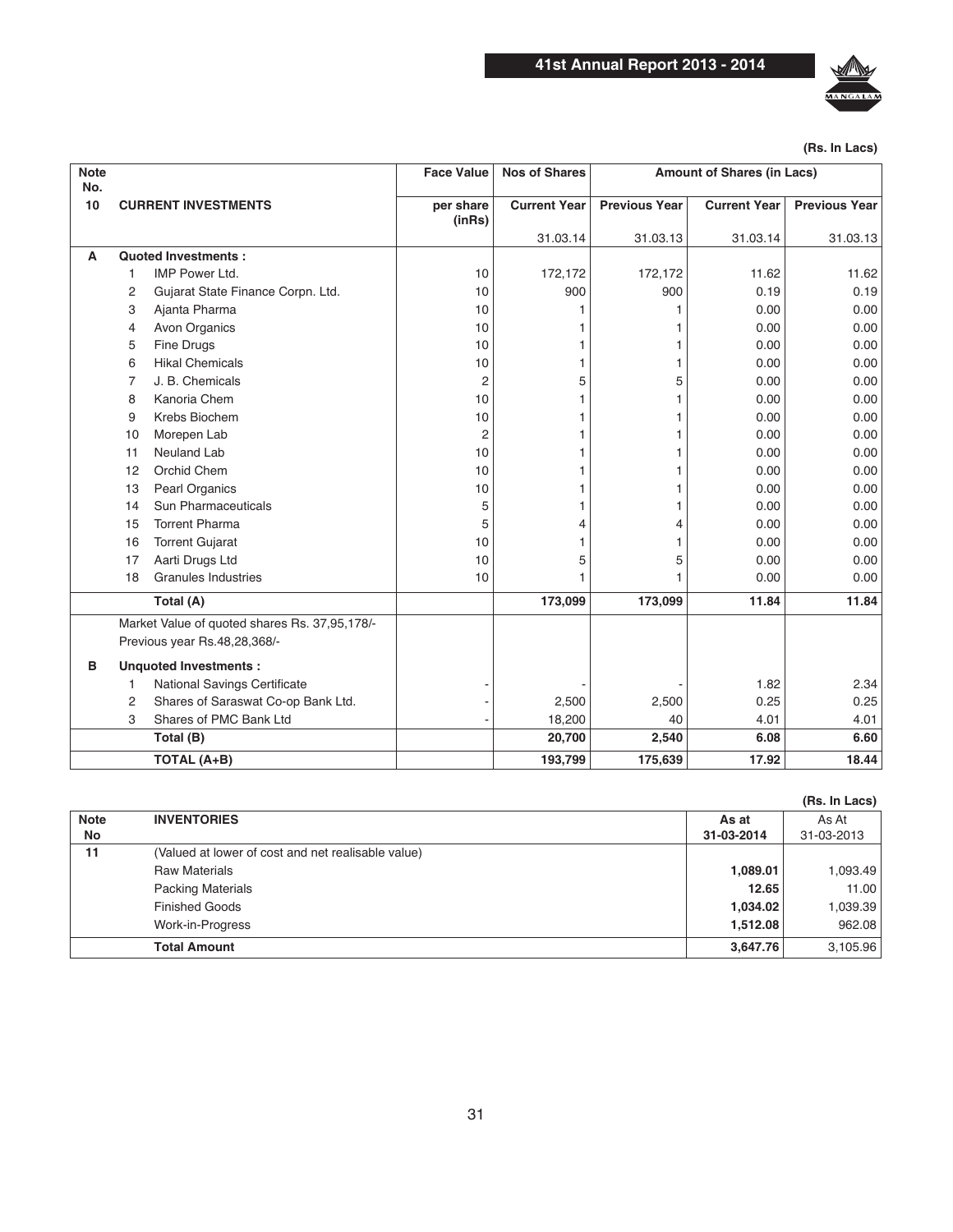

# **MANGALAM DRUGS & ORGANICS LIMITED**

|                          |                                                                                                          |                     | (Rs. In Lacs)       |
|--------------------------|----------------------------------------------------------------------------------------------------------|---------------------|---------------------|
| <b>Note</b><br><b>No</b> |                                                                                                          | As at<br>31-03-2014 | As At<br>31-03-2013 |
| 12                       | <b>TRADE RECEIVABLES</b>                                                                                 |                     |                     |
|                          | Trade receivables outstanding for a period less than                                                     |                     |                     |
|                          | six months from the date they are due for payment                                                        |                     |                     |
|                          | Unsecured and Considered Good                                                                            | 2,939.32            | 2,347.56            |
|                          | Trade receivable outstanding for a period exceeding six months from the date they are due for<br>payment |                     |                     |
|                          | Unsecured and Considered Good                                                                            | 29.41               | 39.50               |
|                          | <b>Total Amount</b>                                                                                      | 2,968.73            | 2,387.06            |
| 13                       | <b>CASH AND CASH EQUIVALENTS</b>                                                                         |                     |                     |
| A)                       | Cash on Hand                                                                                             | 4.31                | 1.27                |
| B)                       | <b>Balance with Banks</b>                                                                                |                     |                     |
|                          | I) In Current Accounts                                                                                   | 2.19                | 3.79                |
|                          | II) In Deposits Accounts                                                                                 | 3.73                | 3.73                |
|                          | <b>Total Amount</b>                                                                                      | 10.23               | 8.79                |
| 14                       | <b>SHORT-TERM LOANS AND ADVANCES</b>                                                                     |                     |                     |
|                          | (Unsecured & Considered good)                                                                            |                     |                     |
|                          | Prepaid Expenses                                                                                         | 16.70               | 10.11               |
|                          | Loans to employees-staff advances                                                                        | 2.89                | 3.21                |
|                          | Balance with statutory / Goverments authorities                                                          | 297.93              | 203.37              |
|                          | <b>Others</b>                                                                                            | 4.07                | 6.40                |
|                          | <b>Total Amount</b>                                                                                      | 321.59              | 223.09              |

|    |               |                                         |                          | (Rs. In Lacs)            |
|----|---------------|-----------------------------------------|--------------------------|--------------------------|
| 15 |               | <b>REVENUE FROM OPERATIONS</b>          | Year ended<br>31-03-2014 | Year ended<br>31-03-2013 |
|    |               | Sale of products                        | 12,615.17                | 12,820.52                |
|    |               | Sale of Services                        | 74.55                    | 44.08                    |
|    |               | <b>Scrap Sales</b>                      | 7.51                     | 5.49                     |
|    |               | <b>Revenue from Operations (Gross)</b>  | 12,697.23                | 12,870.09                |
|    |               | Less:- Excise Duty                      | 465.26                   | 344.22                   |
|    |               | <b>Revenue from Operations (Net)</b>    | 12,231.97                | 12,525.87                |
| 16 |               | <b>OTHER INCOME</b>                     |                          |                          |
|    | 1)            | <b>Exports Benefits</b>                 |                          |                          |
|    |               | a) Duty Drawback Rebate Claim           | 16.15                    | 18.16                    |
|    |               | b) Excise Duty Rebate Claim             | 19.64                    | 86.15                    |
|    |               | Total $-(I)$                            | 35.79                    | 104.31                   |
|    | $\vert \vert$ | <b>Others</b>                           |                          |                          |
|    |               | a) House Rent Recd.                     | 3.88                     | 3.70                     |
|    |               | b) Miscellaneous Receipts               |                          | 42.20                    |
|    |               | c) Profit on sale of Asset              |                          | 4.42                     |
|    |               | d) Disc recd on Sales tax deferred loan | 3.44                     |                          |
|    |               | Total-(II)                              | 7.32                     | 50.32                    |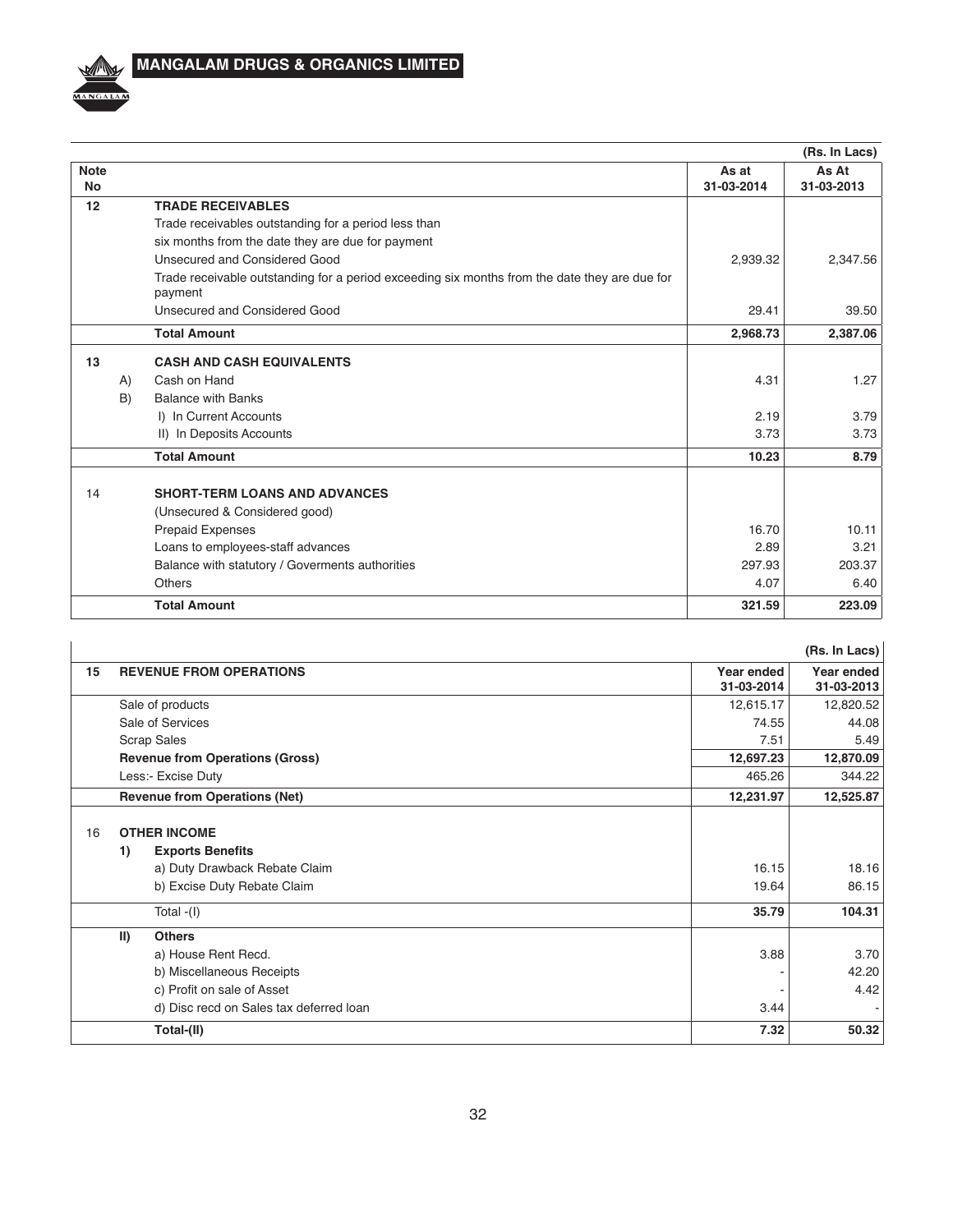

|                   |                                                               |                          | (Rs. In Lacs)            |
|-------------------|---------------------------------------------------------------|--------------------------|--------------------------|
| <b>Note</b><br>No |                                                               | Year ended<br>31-03-2014 | Year ended<br>31-03-2013 |
|                   | III)<br>Dividend Recd.                                        | 0.90                     | 2.64                     |
|                   | Total -(III)                                                  | 0.90                     | 2.64                     |
|                   | <b>Total Amount (I+II+III)</b>                                | 44.01                    | 157.27                   |
| 17                | <b>COST OF RAW MATERIALS CONSUMED</b>                         |                          |                          |
|                   | Inventory at the beginning of the year                        | 1,093.49                 | 881.76                   |
|                   | Add:- Purchases                                               | 8,855.52                 | 8,531.42                 |
|                   |                                                               | 9,949.01                 | 9,413.18                 |
|                   | Less:- Inventory at the end of the year                       | 1,089.01                 | 1,093.49                 |
|                   | <b>Cenvat Availed</b>                                         | 485.12                   | 215.63                   |
|                   | <b>Total Amount</b>                                           | 8,374.88                 | 8,104.06                 |
| 18                | CHANGES IN INVENTORIES OF FINISHED GOODS AND WORK IN PROGRESS |                          |                          |
|                   | Inventory at the end of the year                              |                          |                          |
|                   | Work in Progress                                              | 1,512.08                 | 962.08                   |
|                   | <b>Finished Goods</b>                                         | 1,034.02                 | 1,039.39                 |
|                   | Total (A)<br>Inventory at the beginning of the year           | 2,546.10                 | 2,001.47                 |
|                   | Work in Progress                                              | 962.08                   | 651.23                   |
|                   | <b>Finished Goods</b>                                         | 1,039.39                 | 3,355.52                 |
|                   |                                                               |                          |                          |
|                   | Total (B)                                                     | 2,001.47                 | 4,006.75                 |
|                   | Increase / (Decrease) in inventories (A-B)                    | (544.63)                 | 2,005.28                 |
| 19                | <b>EMPLOYEE BENEFITS EXPENSES</b>                             |                          |                          |
|                   | Salaries, Wages and Bonus                                     | 911.09                   | 757.61                   |
|                   | Contribution to -Provident and other funds                    | 80.31                    | 76.72                    |
|                   | Staff welfare expenses                                        | 22.73                    | 16.65                    |
|                   | <b>Others</b>                                                 | 10.42                    | 16.21                    |
|                   | <b>Total Amt</b>                                              | 1,024.55                 | 867.19                   |
| 20                | <b>FINANCE COST</b>                                           |                          |                          |
|                   | <b>Interest Expenses</b>                                      | 754.62                   | 770.42                   |
|                   | <b>Bank Charges</b>                                           | 67.35                    | 102.52                   |
|                   | Other Borrowing Costs                                         | 152.24                   | 129.30                   |
|                   | <b>Total Amt</b>                                              | 974.21                   | 1,002.24                 |
| 21                | <b>OTHERS EXPENSES</b>                                        |                          |                          |
|                   | <b>MANUFACTURING EXPENSES</b>                                 |                          |                          |
|                   | Carriage Inward & Freight                                     | 15.02                    | 13.99                    |
|                   | Excise Duty diff on Finished & Semi-finished stock            | (20.46)                  | (66.52)                  |
|                   | Job Work                                                      | 46.02                    | 48.50                    |
|                   | Power, Fuel, Electricity& Water                               | 1,087.87                 | 813.63                   |
|                   | Repairs and Maintenance                                       | 155.97                   | 152.09                   |
|                   | Sales Tax Paid                                                | 168.46                   | 99.78                    |
|                   | <b>Laboratory Exps</b>                                        | 78.58                    | 60.58                    |
|                   | <b>Pollution Control Exps</b>                                 | 120.47                   | 75.83                    |
|                   | <b>Stores and Spares</b>                                      | 99.43                    | 85.95                    |
|                   | <b>Testing Fees</b>                                           | 16.67                    | 13.85                    |
|                   | Total (A)                                                     | 1,768.03                 | 1,297.68                 |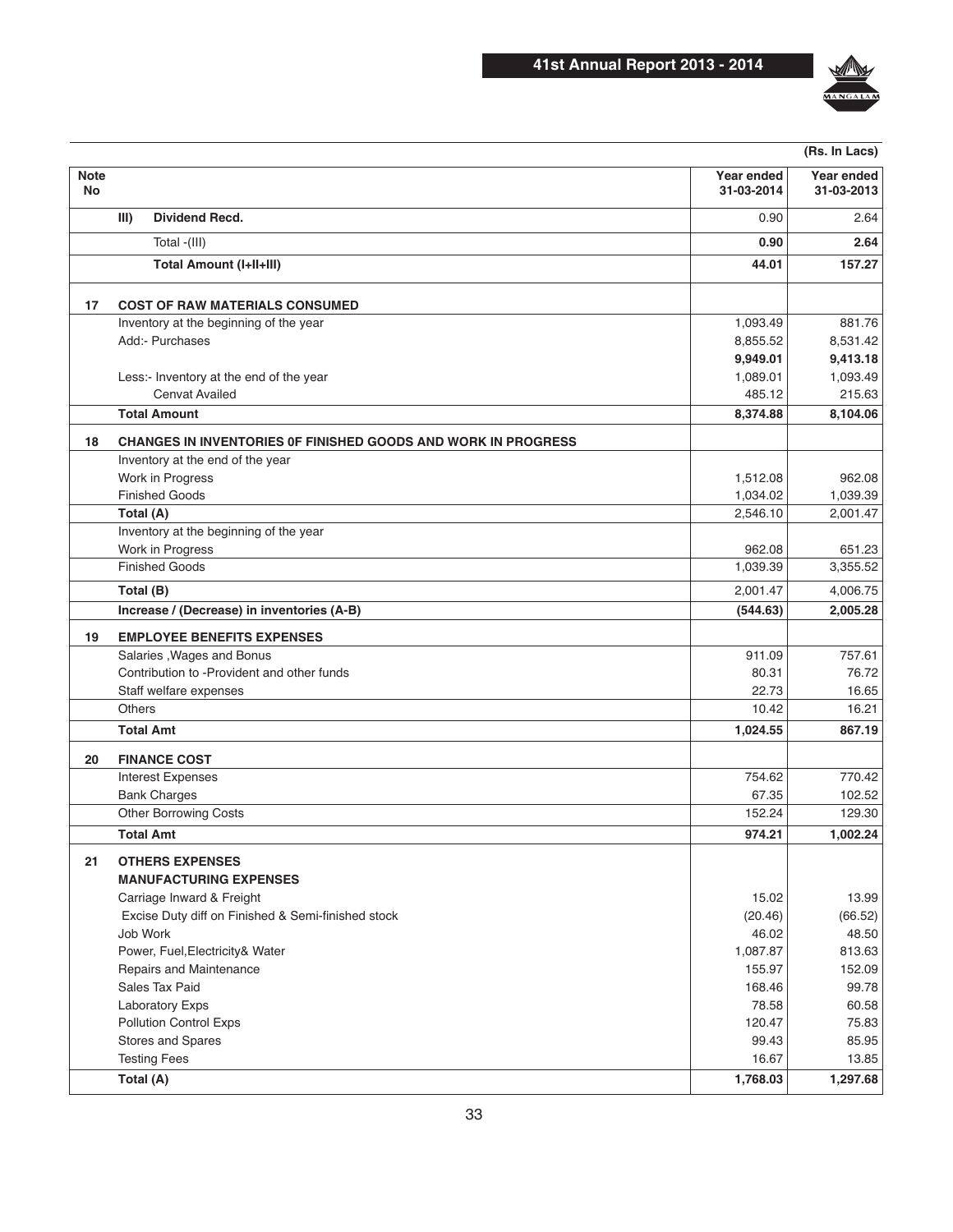

|                   | (Rs. In Lacs)                                                                    |                          |                          |  |  |
|-------------------|----------------------------------------------------------------------------------|--------------------------|--------------------------|--|--|
| <b>Note</b><br>No |                                                                                  | Year ended<br>31-03-2014 | Year ended<br>31-03-2013 |  |  |
|                   | <b>ADMINISTRATIVE EXPENSES</b>                                                   |                          |                          |  |  |
|                   | <b>Directors Remuneration</b>                                                    | 7.20                     | 7.20                     |  |  |
|                   | Donation                                                                         | 0.19                     | 0.11                     |  |  |
|                   | <b>Insurance Charges</b>                                                         | 10.81                    | 15.36                    |  |  |
|                   | Legal and Professional Fees                                                      | 25.30                    | 24.32                    |  |  |
|                   | Miscellaneous Expenses                                                           | 8.93                     | 19.28                    |  |  |
|                   | Postage and Telegram                                                             | 7.77                     | 8.22                     |  |  |
|                   | <b>Printing and Stationery</b>                                                   | 23.17                    | 21.02                    |  |  |
|                   | Rent, Rates and Taxes                                                            | 8.00                     | 15.76                    |  |  |
|                   | <b>Travelling and Conveyance</b>                                                 | 32.85                    | 29.10                    |  |  |
|                   | Vehicle Expenses                                                                 | 34.28                    | 36.17                    |  |  |
|                   | Service charges                                                                  | 17.74                    | 15.32                    |  |  |
|                   | Office Expenses                                                                  | 15.05                    | 14.37                    |  |  |
|                   | Telephone telex & fax charges                                                    | 12.91                    | 11.29                    |  |  |
|                   | <b>Retainership Fees</b>                                                         | 14.32                    | 24.83                    |  |  |
|                   | Membership and subscription fees                                                 | 1.61                     | 1.90                     |  |  |
|                   | Registration & Licence Fees                                                      | 8.10                     | 19.08                    |  |  |
|                   | <b>Stamp Duty Expense</b>                                                        | 0.49                     | 8.82                     |  |  |
|                   | <b>Computer Expense</b>                                                          | 6.45                     | 5.40                     |  |  |
|                   | <b>Listing Fees</b>                                                              | 1.54                     | 0.98                     |  |  |
|                   | Service & Cess Tax on Goods Transport                                            | 5.15                     | 1.48                     |  |  |
|                   | Profit/Loss on Sale of Asset                                                     | 1.63                     |                          |  |  |
|                   | Total (B)                                                                        | 243.49                   | 280.01                   |  |  |
|                   | <b>AUDITORS REMUNERATION EXPENSES</b>                                            |                          |                          |  |  |
|                   | <b>Statutory Audit Fees</b>                                                      | 1.75                     | 1.75                     |  |  |
|                   | <b>Tax Audit Fees</b>                                                            | 0.80                     | 0.80                     |  |  |
|                   | <b>Mvat Audit Fees</b>                                                           | 0.20                     | 0.20                     |  |  |
|                   | <b>Certification Fees</b>                                                        | 1.29                     | 0.48                     |  |  |
|                   | Total ('C)                                                                       | 4.04                     | 3.23                     |  |  |
|                   | (Figures Include Net of Service Tax)<br><b>SELLING AND DISTRIBUTION EXPENSES</b> |                          |                          |  |  |
|                   | <b>Advertisement &amp; Sales Promotion</b>                                       | 28.23                    | 26.75                    |  |  |
|                   |                                                                                  | 83.53                    | 72.33                    |  |  |
|                   | Packing and Forwarding                                                           | 87.05                    | 152.27                   |  |  |
|                   | Carriage Inward & Freight                                                        |                          |                          |  |  |
|                   | Sales Commission and Discount                                                    | 147.08<br>345.89         | 64.63                    |  |  |
|                   | Total ('D)                                                                       |                          | 315.98                   |  |  |
|                   | <b>RESEARCH &amp; DEVELOPMENT EXPENSES (UNIT-2)</b>                              |                          |                          |  |  |
|                   | Research & Development Expenses                                                  | 3.11                     | 5.22                     |  |  |
|                   | Salary & Wages                                                                   | 62.09                    | 79.13                    |  |  |
|                   | <b>Laboratory Expenses</b>                                                       | 9.90                     | 9.07                     |  |  |
|                   | Total ('E)                                                                       | 75.10                    | 93.42                    |  |  |
|                   | Total Amount (A+B+C+D+E)                                                         | 2,436.55                 | 1,990.32                 |  |  |
| 22                | Profit / Loss after taxation as per                                              |                          |                          |  |  |
|                   | <b>Profit &amp; Loss Account</b>                                                 | (303.92)                 | (1, 179.94)              |  |  |
|                   | Number of equity shares outstanding                                              | 131.78                   | 131.78                   |  |  |
|                   | Basic & Diluted Earnings per share in rupee (Equity Shares of Rs .10/- Each)     | (2.31)                   | (8.95)                   |  |  |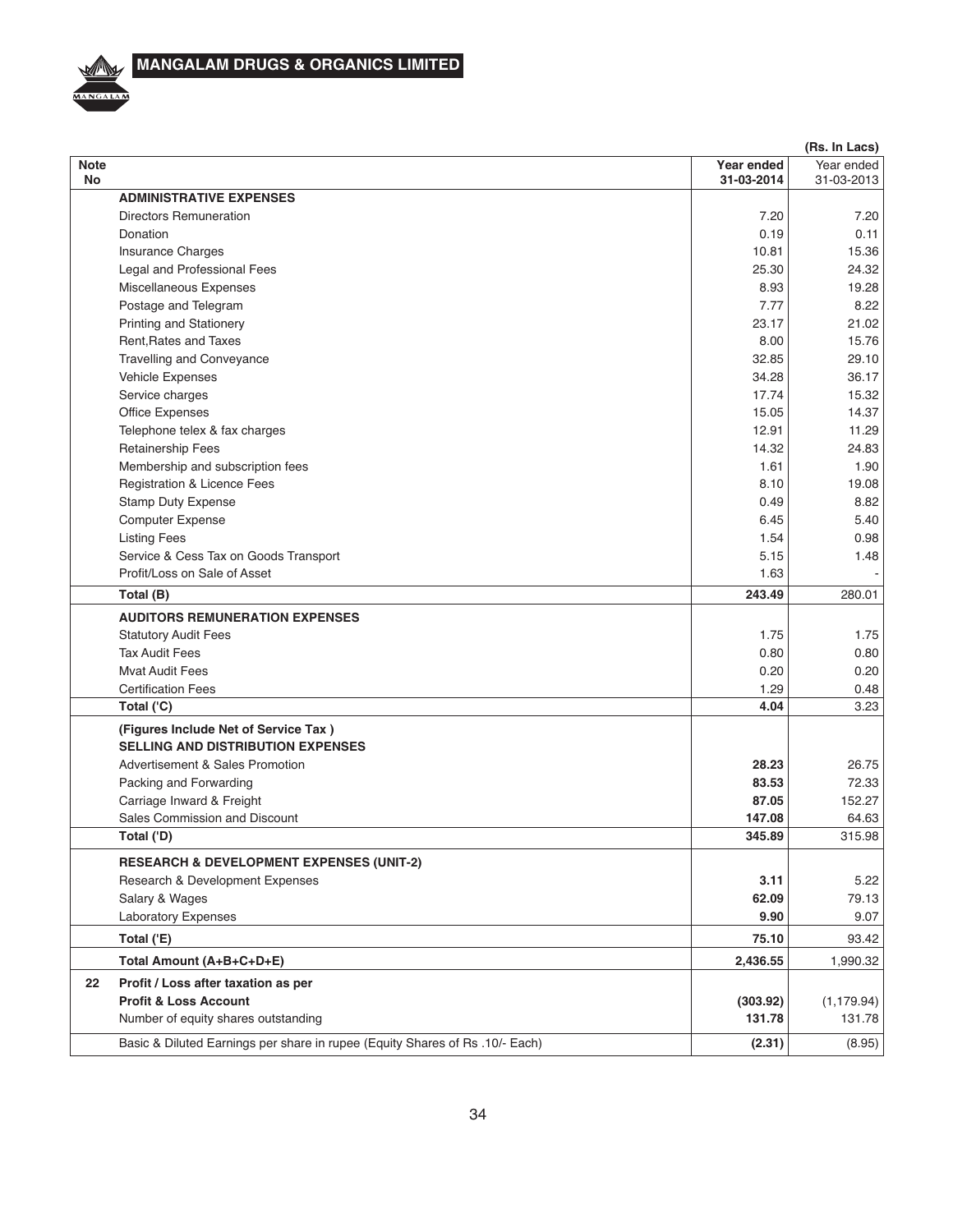

### **Note No.23. CONTINGENT LIABILITIES:**

|    | <b>PARTICULARS</b>                                                   | <b>CURRENT</b><br><b>YEAR</b> | <b>PREVIOUS</b>              |
|----|----------------------------------------------------------------------|-------------------------------|------------------------------|
|    |                                                                      | <b>Amount in Rs</b>           | <b>YEAR</b><br>Amount in Rs. |
| A) | <b>Performance Guarantees/Bonds</b>                                  |                               |                              |
|    | Guarantee executed in favor of Assistant Collector of Customs<br>(i) |                               | 19, 85,000                   |
|    | (ii) Guarantee executed in favor of Export Parties.                  | 68,300                        | 68300                        |
|    | (iii) Guarantee executed in favor of Central Excise                  | 14,87,063                     | 15,21,053                    |
| B) | <b>Others</b>                                                        |                               |                              |
|    | (iv) Guarantee given to GSPC Gas Co Ltd                              | 75,12,591                     | 67,28,843                    |
|    | (vi) Guarantee given to GPCB                                         | 7,00,000                      | 8,00,000                     |

#### **Note No.24. EXPENDITURE AND EARNINGS IN FOREIGN CURRENCY**

|       | <b>PARTICULARS</b>                                                                           | <b>CURRENT YEAR</b><br><b>Amount in lacs</b> | <b>PREVIOUS</b><br><b>YEAR Amount</b><br>in lacs |
|-------|----------------------------------------------------------------------------------------------|----------------------------------------------|--------------------------------------------------|
| (i)   | <b>Raw Materials</b>                                                                         | 4787.75                                      | 5242.05                                          |
| (iii) | Commission on Exports                                                                        | 16.62                                        | 19.04                                            |
| (iii) | <b>Travelling Expenses</b>                                                                   | 4.43                                         | 3.081                                            |
|       | (iv) Earnings in foreign currency on export of goods on CIF basis (Including deemed exports) | 3718.65                                      | 6402.25                                          |

#### **Note No.25, CONSUMPTION OF RAW MATERIAL**

| <b>PARTICULARS</b> | %    | <b>VALUE (RS. IN Lacs)</b> |
|--------------------|------|----------------------------|
| (i) Imported       | 58   | 4844.16                    |
|                    | (64) | (5211.08)                  |
| (ii) Indigenous    | 42   | 3530.72                    |
|                    | (36) | (2892.98)                  |

### Note No.26. CAPACITIES, PRODUCTION AND SALES (As Certified by Management)

| <b>Description of products</b>        | Licensed<br>Capacity | Installed<br>Capacity (Tons) | <b>Production (Tons)</b> |
|---------------------------------------|----------------------|------------------------------|--------------------------|
| <b>Bulk Drugs &amp; Intermediates</b> | N.A.                 | 600                          | 447.31                   |
|                                       | (N.A.)               | (600)                        | (387.79)                 |

NOTE: 1) Installed Capacity varies depends on the product-mix manufactured by the company From year to year and accordingly figures of Installed Capacity have been regrouped Wherever necessary.

### Note No.27. SALES AND STOCKS (QTY. IN TONS AND VALUE IN LACS)

| <b>Particulars</b>          |                   | <b>Opening Stock</b> |                    | <b>Sales</b>           |                  | <b>Closing Stock</b> |  |
|-----------------------------|-------------------|----------------------|--------------------|------------------------|------------------|----------------------|--|
|                             | QTY               | VALUE                | QTY                | <b>VALUE</b>           | QTY              | VALUE                |  |
| .Bulk Drugs & Intermediates | 84.03<br>(137.30) | 1039.39<br>(3355.52) | 451.24<br>(441.06) | 12231.97<br>(12525.87) | 80.10<br>(84.03) | 1034.02<br>(1039.39) |  |

#### **Note No.28.**

The balances in the accounts of Debtors and Creditors are as appeared in the books of account and subject to confirmation.

#### **Note No.29**

In the opinion of the Director's Current Assets, Loans and Advances, if realised in ordinary course of the business have on realisation at least the value at which they are stated in the Balance Sheet.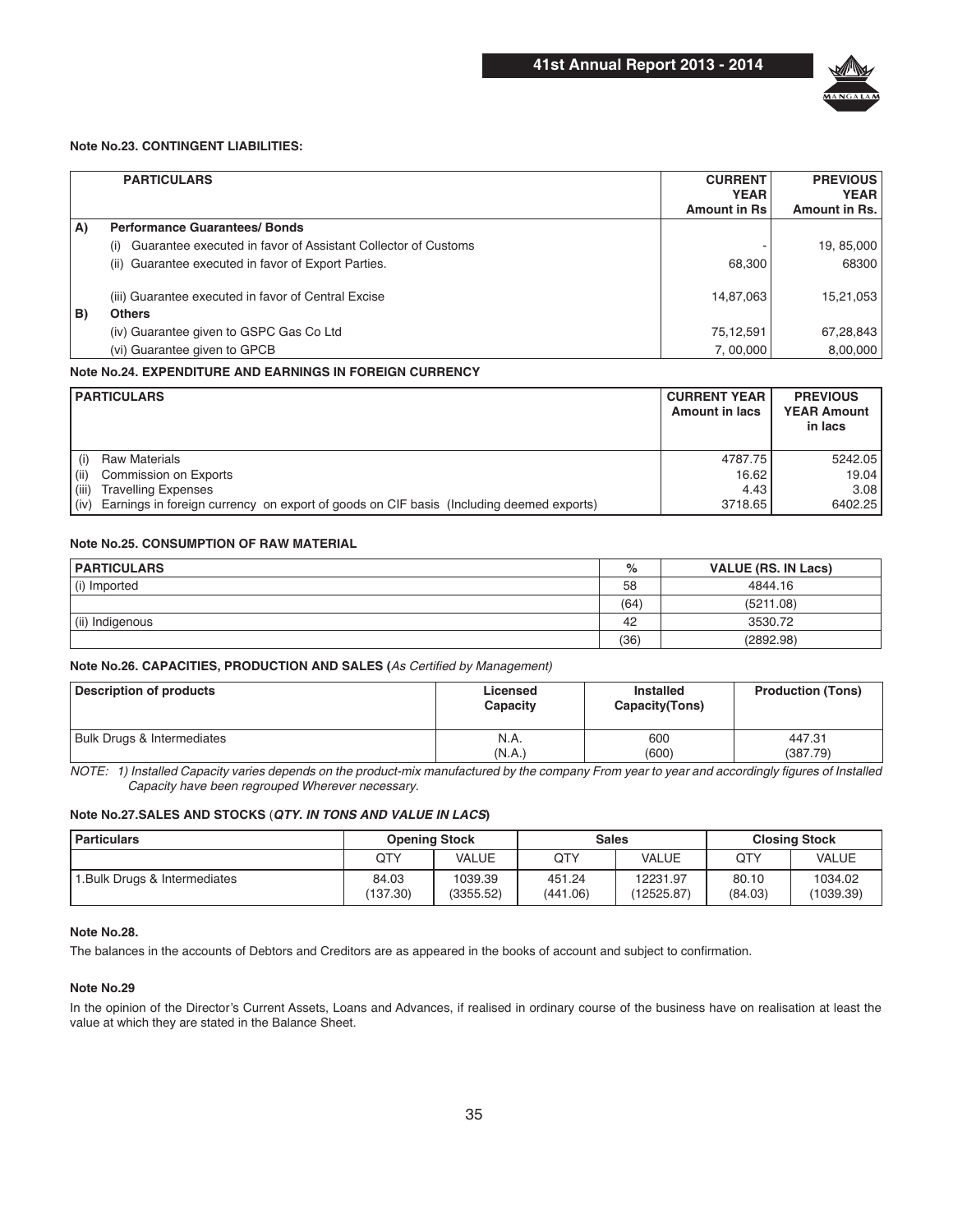

#### **Note No.30.**

Number of employees in respect of remuneration of Rs. 60,00,000/-P. A. or more if employed throughout the financial year (or Rs. 5,00,000/- if employed for the part of the period) is NIL.

#### **Note No.31.**

There are no Micro and Small Scale Business Enterprises, to whom the Company owes dues, which are outstanding for more than 45 days as at March 31, 2014.This information as required to be disclosed under the Micro, Small and Medium Enterprises Development Act, 2006 has been determined to the extent such parties have been identified on the basis of information available with the Company.

#### **Note No.32. Segment Information.**

1. Company's operations are predominantly related to the manufacture of bulk drugs, as such there is only one primary reportable segment. Secondary reportable segments are identified taking into account the geographical markets available to the products. Secondary Segments – Geographical Segments

(Rs. In Lacs)

| Sr. No.   PARTICULARS                                                                                                                  | <b>DOMESTIC</b> | <b>EXPORT</b> | TOTAL    |
|----------------------------------------------------------------------------------------------------------------------------------------|-----------------|---------------|----------|
| Segment revenue by geographical area based on geographical location of<br>customers (including sales, service, export incentives, etc. | 8513.32         | 3718.65       | 12231.97 |

Certain assets of the company are used by different segments for different portion of the accounting period; hence the value of the assets cannot be allocated to the segments.

#### **Note No. 33.**

Related party disclosures as required by Accounting Standard – AS 18 "Related parties disclosures" issued by Institute of Chartered Accountants of India are given below:

- A) Associate Companies and others.
	- **•** Raga Organics Private Ltd.
	- Mangalam Laboratories Pvt. Ltd.
- B) Key Management Personnel
	- Shri Govardhan M. Dhoot
	- Shri Subhash C.Khattar
	- Shri Rajendraprasad K. Mimani

#### C) Relatives of Key Management Personnel

Shri Brijmohan M.Dhoot

Details of Transactions are as below:

| Particular                 | <b>Associates Company</b><br>& others | Key Management Personnel | Relatives & Key<br>Management personnel | Total<br>(Rs. in Lacs) |
|----------------------------|---------------------------------------|--------------------------|-----------------------------------------|------------------------|
| Remuneration               | -                                     | 7.20                     | 2.40                                    | 9.60                   |
| Rent paid                  | $\overline{\phantom{a}}$              | 3.00                     | -                                       | 3.00                   |
| <b>Outstanding Balance</b> |                                       |                          |                                         |                        |
| - Payable                  | 1549.44                               |                          | -                                       | 1549.44                |
| - Rent deposit             | $\overline{\phantom{a}}$              | 7.00                     | -                                       | 7.00                   |
| - Sitting Fees             |                                       | 0.24                     |                                         | 0.24                   |

#### **Note No. 34. Employee Benefits:-**

Defined benefit plan as per actuarial valuation on March 31, 2014 (Amount in Rs.)

| Expense recognized in the statement of Profit & Loss for the year ended March 31,2014 | <b>Current year</b> | Previous year |
|---------------------------------------------------------------------------------------|---------------------|---------------|
| <b>Current Service Cost</b>                                                           | 8.15.931.00         | 7.13.343.00   |
| l interest Cost                                                                       | 6.49.875.00         | 4.84.222.00   |
| Expected return on plan assets                                                        | (7.45.869.28)       | (4,75,111.00) |
| Net Auctorial gain/loss recognized in the year                                        | 5.15.717.00         | 12.82.581.00  |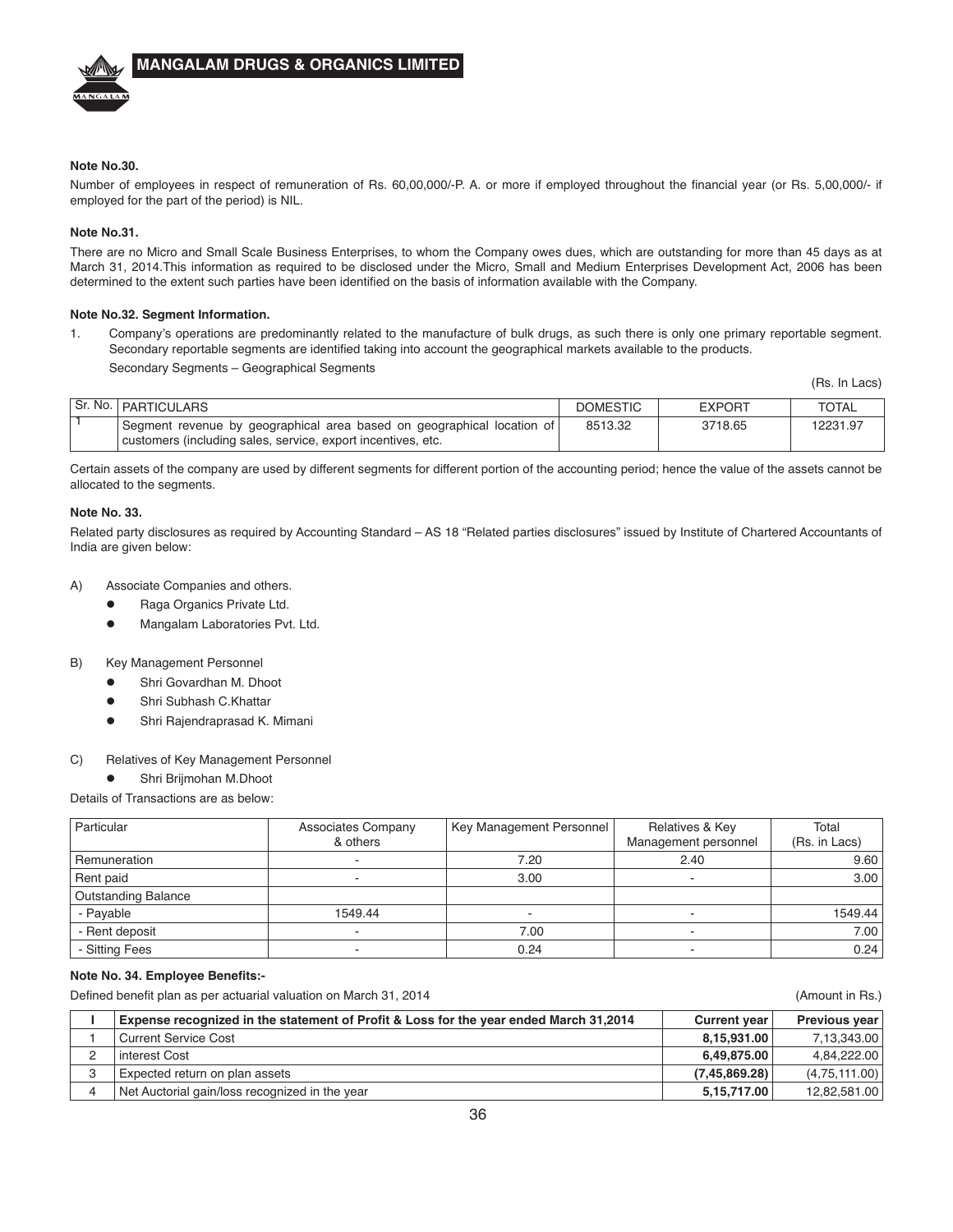

| 5              | Expenses Recognized in statement of P & L                                 | 12,35,654.00    | 20,05,035.00  |
|----------------|---------------------------------------------------------------------------|-----------------|---------------|
| Ш              | Net Asset/(Liability) recognised in the Balance Sheet as at March 31,2014 |                 |               |
|                | Present value of obligations as at the end of year                        | 94,83,724.00    | 81,23,436.00  |
| $\overline{2}$ | Fair value of plan assets as at the end of the year                       | 94,88,671.00    | 75,38,208.00  |
| 3              | <b>Funded status</b>                                                      | 4947.00         | (5,85,228.00) |
| $\overline{4}$ | Net asset/liability recognized in balance sheet                           | 4947.00         | (5,85,228.00) |
| III            | Change in obligation during the year ended March 31,2014                  |                 |               |
| 1              | Present value of obligation as at beginning of year                       | 81,23,436.00    | 60,52,768.00  |
| $\overline{2}$ | interest Cost                                                             | 6,49,875.00     | 4,84,222.00   |
| 3              | <b>Current Service Cost</b>                                               | 8,15,931.00     | 7,14,343.00   |
| $\overline{4}$ | Benefits paid                                                             | 6,21,235.00     | 4,09,478.00   |
| 5              | Actuarial gain /loss on obligations                                       | 5, 15, 717.00   | 12,82,581.00  |
| 6              | Present value of obligation as at end of year                             | 94,83,724.00    | 81,23,436.00  |
| IV             | Change in assets during the year ended March 31,2014                      |                 |               |
| 1              | Fair value of plan assets at beginning of year                            | 75,38,208.00    | 46,47,929.00  |
| $\overline{2}$ | Expected return on plan assets                                            | (7, 45, 869.28) | 4,75,111.00   |
| 3              | Contributions                                                             | 18,25,828.72    | 28,24,646.00  |
| 4              | Benefits paid                                                             | (6,21,235.00)   | (4,09,478.00) |
| 5              | Actuarial gain /loss on Plan Assets                                       |                 |               |
| 6              | Fair value of plan assets at the end of year                              | 94,88,671.00    | 75,38,208.00  |
| V              | The major categories of plan assets as a percentage of total plan         |                 |               |
|                | Qualifying Insurance Policy                                               | 100%            | 100%          |
| VI             | <b>Actuarial Assumptions</b>                                              |                 |               |
| 1              | <b>Discount Rate</b>                                                      | 8.00% p.a.      | 8.00% p.a.    |
| 2              | <b>Salary Escalation</b>                                                  | $6.00%$ p.a     | 6.00% p.a     |
| 3              | Employee Turnover rate                                                    |                 |               |
|                |                                                                           |                 |               |

#### **Note No. 35.**

Previous year figures have been regrouped/restated wherever necessary to confirm with this periods classification.

In terms of our report attached. CA. RAKESH K. MILWANI) **CA. RAKESH K. MILWANI**) PROPRIETOR: **MILWANI ASSOCIATES**

Membership No: 36099 Firm Registration No: 106405W

Date: 29<sup>th</sup> May 2014

(Shri Govardhan M.Dhoot) (Shri Subhash C.Khattar) Place : Mumbai **Director Chairman Chairman Chairman Director**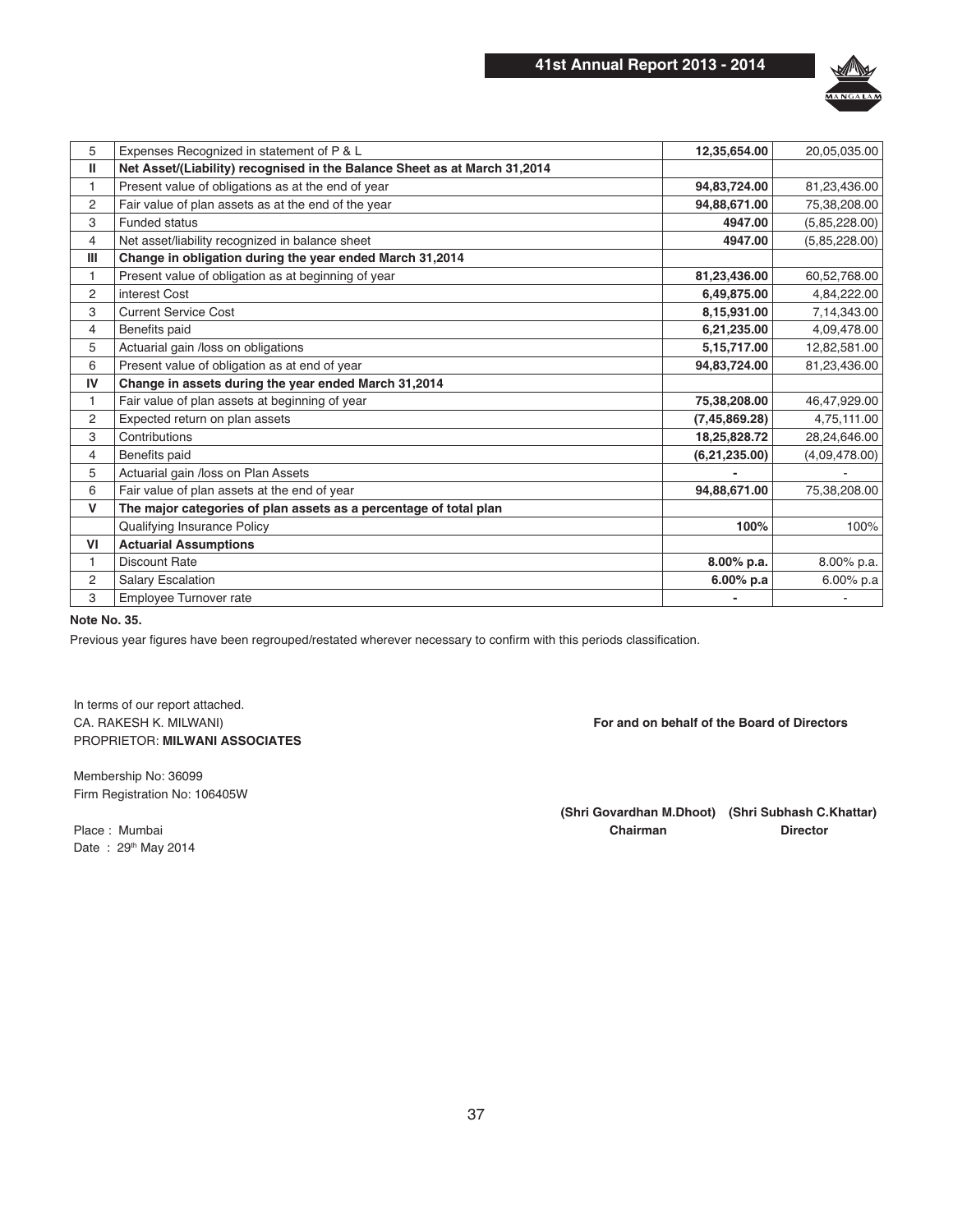**MANGALAM DRUGS & ORGANICS LIMITED**

# **MANGALAM DRUGS AND ORGANICS LIMITED**

**(CIN: L24230MH1972PLC116413)**

Registered Office: Rupam Building, 3<sup>rd</sup> Floor, 239, P. D'Mello Road Mumbai - 400001 · Phone: 91-22-22616200 / 6300/8787 · Fax: 91-22-2619090 Email: contactus@mangalamdrugs.com · Website: http://www.mangalamdrugs.com

### **ATTENDANCE SLIP 41<sup>st</sup> Annual General Meeting**

Please fill in this attendance slip and hand it over at the entrance of the meeting hall.

**NAME AND ADDRESS OF THE SHAREHOLDER**

**\_\_\_\_\_\_\_\_\_\_\_\_\_\_\_\_\_\_\_\_\_\_\_\_\_\_\_\_\_\_\_\_\_\_\_\_\_\_\_\_\_\_\_\_\_\_\_ \_\_\_\_\_\_\_\_\_\_\_\_\_\_\_\_\_\_\_\_\_\_\_\_\_\_\_\_\_\_\_\_\_\_\_\_\_\_\_\_\_\_\_\_\_\_\_ \_\_\_\_\_\_\_\_\_\_\_\_\_\_\_\_\_\_\_\_\_\_\_\_\_\_\_\_\_\_\_\_\_\_\_\_\_\_\_\_\_\_\_\_\_\_\_**

A NGA LA

| Folio No.  |
|------------|
| DP ID.     |
| Client ID. |
|            |

No of Shares held

I/ We hereby record my/ our presence at the 41<sup>st</sup> Annual General Meeting of the Company to be held at the Registered Office on Monday, the 29<sup>th</sup> September 2014 at 11.00 a.m. at 3<sup>rd</sup>Floor, Rupam Building, 239, P. D'Mello Road, Mumbai - 400 001.

SIGNATURE OF SHAREHOLDER/PROXY \*

\*Strike out whichever is not applicable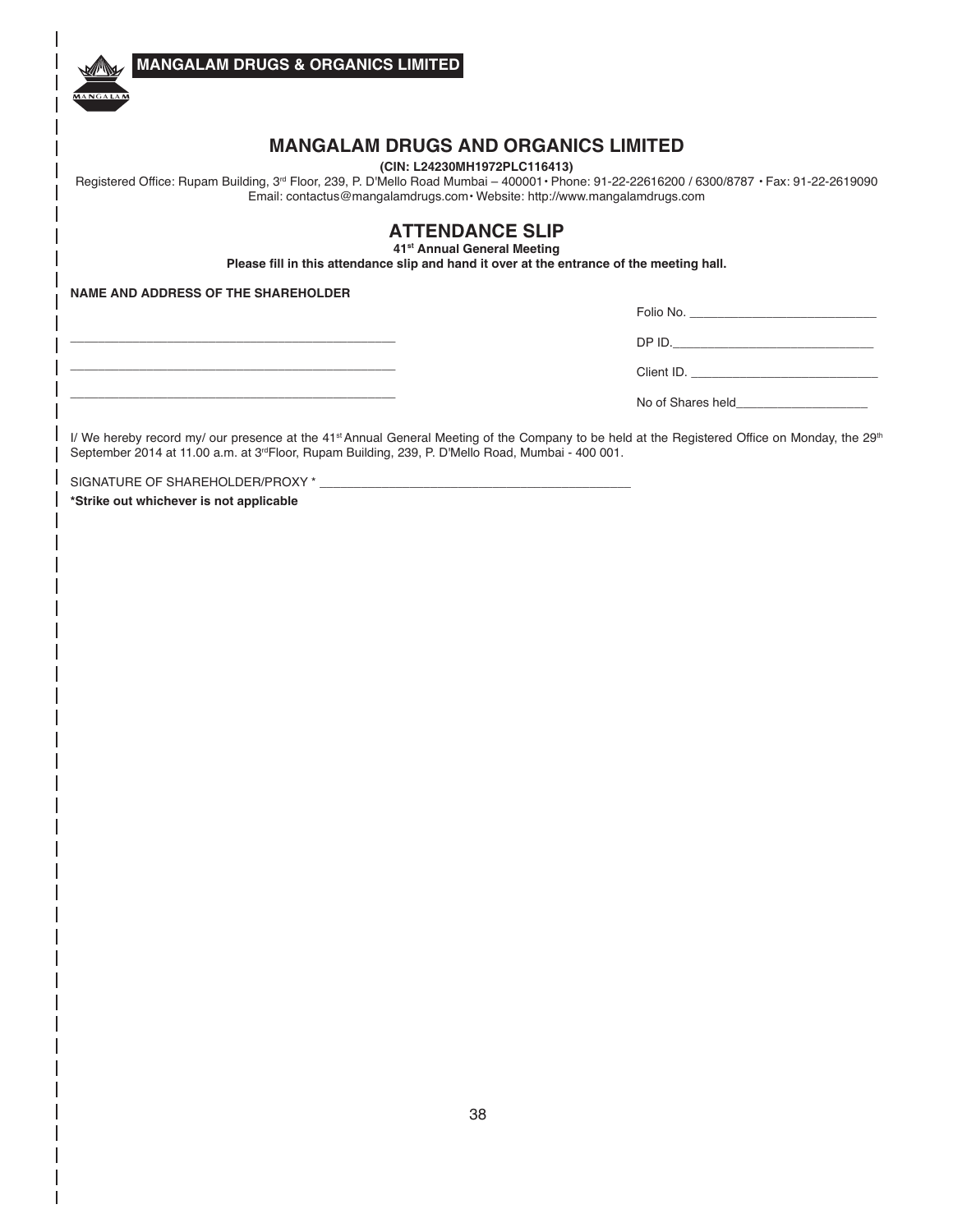

# **MANGALAM DRUGS AND ORGANICS LIMITED**

**(CIN: L24230MH1972PLC116413)**

Registered Office: Rupam Building, 3<sup>rd</sup> Floor, 239, P. D'Mello Road Mumbai - 400001 · Phone: 91-22-22616200 / 6300/8787 · Fax: 91-22-2619090 Email: contactus@mangalamdrugs.com · Website: http://www.mangalamdrugs.com

# **PROXY FORM**

|          | [Pursuant to Section 105(6) of the Companies Act, 2013 and Rule 19(3) of the Companies (Management and Administration) Rules, 2014]                                                                                                                                                                                                                                                                                          |
|----------|------------------------------------------------------------------------------------------------------------------------------------------------------------------------------------------------------------------------------------------------------------------------------------------------------------------------------------------------------------------------------------------------------------------------------|
|          |                                                                                                                                                                                                                                                                                                                                                                                                                              |
|          |                                                                                                                                                                                                                                                                                                                                                                                                                              |
|          |                                                                                                                                                                                                                                                                                                                                                                                                                              |
|          |                                                                                                                                                                                                                                                                                                                                                                                                                              |
| $\cdots$ | $\mathbf{r} = \mathbf{r} = \mathbf{r} = \mathbf{r} = \mathbf{r} = \mathbf{r} = \mathbf{r} = \mathbf{r} = \mathbf{r} = \mathbf{r} = \mathbf{r} = \mathbf{r} = \mathbf{r} = \mathbf{r} = \mathbf{r} = \mathbf{r} = \mathbf{r} = \mathbf{r} = \mathbf{r} = \mathbf{r} = \mathbf{r} = \mathbf{r} = \mathbf{r} = \mathbf{r} = \mathbf{r} = \mathbf{r} = \mathbf{r} = \mathbf{r} = \mathbf{r} = \mathbf{r} = \mathbf{r} = \mathbf$ |

| 1. Name: |                                                                                                                                                          |  |
|----------|----------------------------------------------------------------------------------------------------------------------------------------------------------|--|
|          |                                                                                                                                                          |  |
|          |                                                                                                                                                          |  |
|          | Whose signatures are appended below as my/our proxy to attend and vote (on a poll) for me/us and on my/our behalf at the 41 <sup>st</sup> Annual General |  |

Meeting of the Company, to be held on Monday the 29<sup>th</sup> of September, 2014 at 11:00 A.M. at 3<sup>rd</sup> Floor, Rupam Building, 239, P. D'Mello Road, Mumbai - 400 001 and at any adjournment thereof in respect of the resolutions as indicated below:

| Sr. No.        |                                                                                                                                                                                                                 | Optional* |           |
|----------------|-----------------------------------------------------------------------------------------------------------------------------------------------------------------------------------------------------------------|-----------|-----------|
|                | <b>RESOLUTION</b>                                                                                                                                                                                               | For *     | Against * |
| 1.             | Consider and adopt Audited Financial Statement, Reports of the Board of Directors and<br>Auditors.                                                                                                              |           |           |
| 2.             | Re-appointment Of Mr. GovardhanMurlidharDhoot, who retires by rotation.                                                                                                                                         |           |           |
| 3.             | Re-appointment of M/s. Milwani Associates, Chartered Accountants, as Auditors and to fix<br>their remuneration                                                                                                  |           |           |
| 4.             | Appointment of Mr. Subhash Chandra Khattar as an Independent Director for a term upto<br>five years with effect from 1 <sup>st</sup> April 2014                                                                 |           |           |
| 5.             | Appointment of Mr. Rajendra Prasad Mimani as an Independent Director for a term upto<br>five years with effect from 1 <sup>st</sup> April 2014                                                                  |           |           |
| 6.             | Special resolution under section $180(1)(c)$ of the Companies Act, 2013 for borrowing<br>money uptoRs. 150 crore over and above the aggregate of the paid-up share capital and<br>free reserves of the Company. |           |           |
| 7 <sub>1</sub> | Special resolution under section $180(1)(a)$ of the Companies Act, 2013 for creation of<br>charges.                                                                                                             |           |           |
| 8.             | Re-appointment of M/s AnkitKishorChande., Cost Accountants as Cost Auditors for the<br>vear 2014-15.                                                                                                            |           |           |

Signed this .................................. day of .......................... 2014.

**%%%'J+\$-\*% % % 'X"1\$=\***

Affix Revenue **Stamp** 

Signature of Shareholder(s)

Signatures of:

 ………………… …………………. ……………… First Proxy Holder Second Proxy Holder Notes:- (1) This form of proxy in order to be effective should be duly completed and deposited at the Registered Office of the Company, not less than 48 hours before the commencement of the meeting.

(2) For the Resolutions, Explanatory statement and Notes, please refer to the Notice of the 41<sup>st</sup> Annual General Meeting.

 (3) It is optional to put a 'x' in the appropriatecolumn against the Resolutions indicated in the Box. If you leave the 'For' or 'Against' column blank against any or all Resolutions, your Proxy will be entitled to vote in the manner as he/ she thinks appropriate.

(4) Please complete all details including details of member(s) in above box before submission.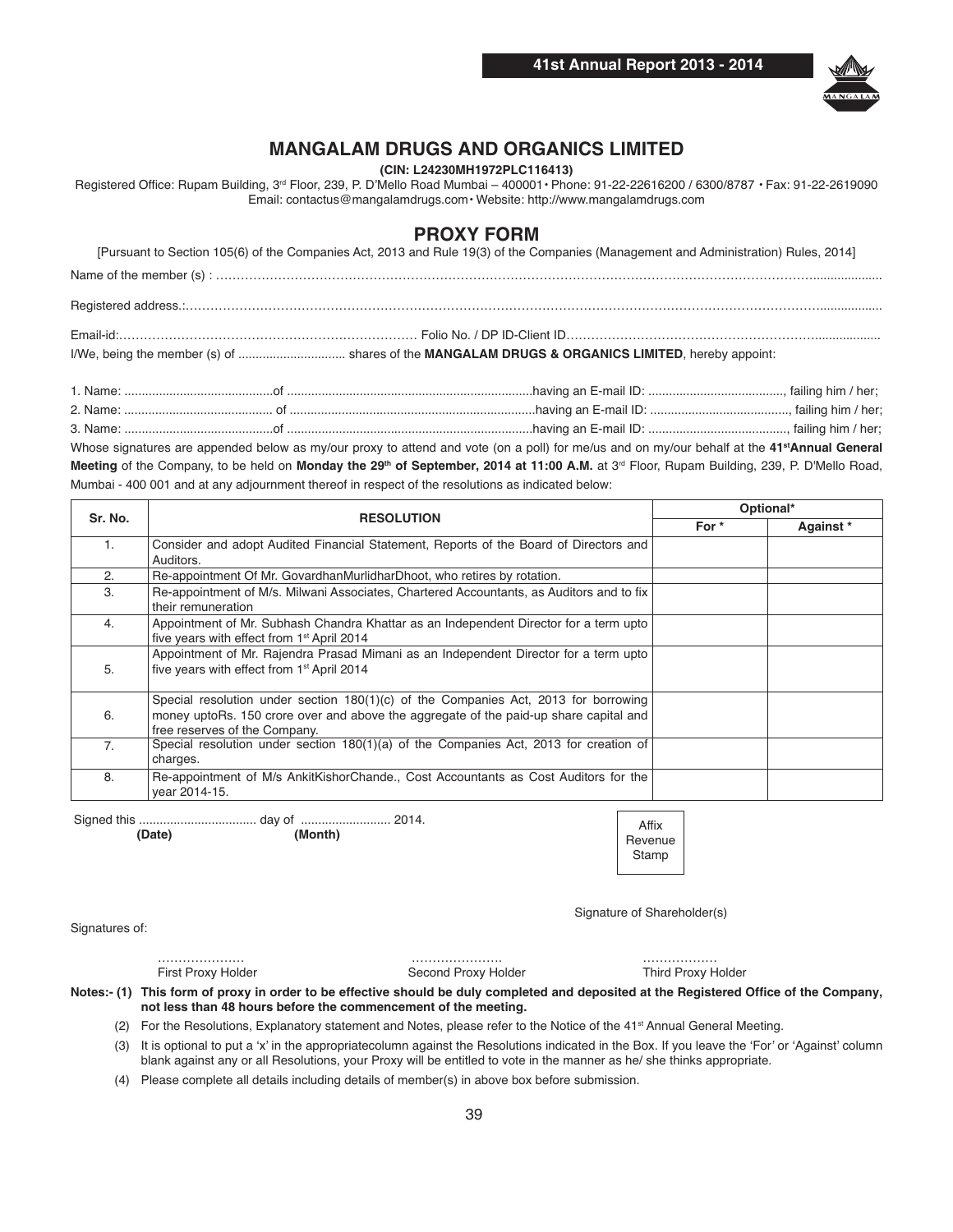

### **MANGALAM DRUGS AND ORGANICS LIMITED**

#### **(CIN: L24230MH1972PLC116413)**

Registered Office: Rupam Building, 3<sup>rd</sup> Floor, 239, P. D'Mello Road Mumbai - 400001 · Phone: 91-22-22616200 / 6300/8787 · Fax: 91-22-2619090 · Email: contactus@mangalamdrugs.com · Website: http://www.mangalamdrugs.com

#### **ASSENT / DISSENT FORM FOR VOTING ON AGM RESOLUTIONS (41<sup>st</sup> AGM - 29<sup>th</sup> September 2014 - in lieu of e-voting)**

- 1. Name(s) & Registered Address **:** of the sole / first named Member
- 2. Name(s) of the Joint-Holder(s), If any **:**
- 3. i) Registered Folio No. **:** ii) DP ID No. & Client ID No. [Applicable to Members holding shares in dematerialised form]
- 4. Number of Share(s) held **:**
- **5.** I / We hereby exercise my / our vote in respect of the following resolution(s) to be passed for the business stated in the Notice of the Annual General Meeting dated August 25,2014, by conveying my / our assent or dissent to the resolution(s) by placing tick ( $\sqrt{}$ ) mark in the appropriate box below:

| <b>RESOLUTIONS</b> |                                                                                                                                                        | No. of Share(s) | I/We assent to<br>the Resolution<br>(FOR) | I/We dissent to<br>the Resolution<br>(AGAINST) |
|--------------------|--------------------------------------------------------------------------------------------------------------------------------------------------------|-----------------|-------------------------------------------|------------------------------------------------|
|                    | <b>Ordinary Business</b>                                                                                                                               |                 |                                           |                                                |
| 1 <sub>1</sub>     | Adoption of Audited Financial Statements for the year<br>ended March 31, 2014 and Reports of Board of Directors<br>and Auditors thereon.               |                 |                                           |                                                |
| 2.                 | Re- appointment of Mr. Govardhan Murlidhar Dhoot, who<br>retires by rotation and being eligible, offers himself for re-<br>appointment                 |                 |                                           |                                                |
| 3.                 | Appointment of M/s Milwani Associates, Chartered<br>Accountants as Statutory Auditors of the Company and to<br>fix their remuneration                  |                 |                                           |                                                |
|                    | <b>Special Business</b>                                                                                                                                |                 |                                           |                                                |
| 4.                 | Appointment of Mr. Subhash Chandra Khattar as<br>Independent Director of the Company under the provisions<br>of Section 149 of the Companies Act, 2013 |                 |                                           |                                                |
| 5.                 | Appointment of Mr. Rajendra Prasad Mimani as<br>Independent Director of the Company under the provisions<br>of Section 149 of the Companies Act, 2013  |                 |                                           |                                                |
| 6.                 | Special Resolution under Section 180 (1) (c) of the<br>Companies Act 2013 for borrowing an amount not<br>exceeding Rs.150 crore                        |                 |                                           |                                                |
| 7 <sub>1</sub>     | Special resolution under section 180(1)(a) of the<br>Companies Act, 2013 for creation of charge.                                                       |                 |                                           |                                                |
| 8.                 | Ratification of remuneration of M/s Ankit Kishor Chande.<br>Cost Accountants as Cost Auditors for the year 2014-15.                                    |                 |                                           |                                                |

Place: \_\_\_\_\_\_\_\_\_\_\_\_\_\_\_\_\_\_\_\_\_\_\_\_\_\_\_

Date: Signature of the Member or and the contract of the contract of the contract of the contract of the contract of the contract of the contract of the contract of the contract of the contract of the contract of the contract of the contract of the con Authorised Representative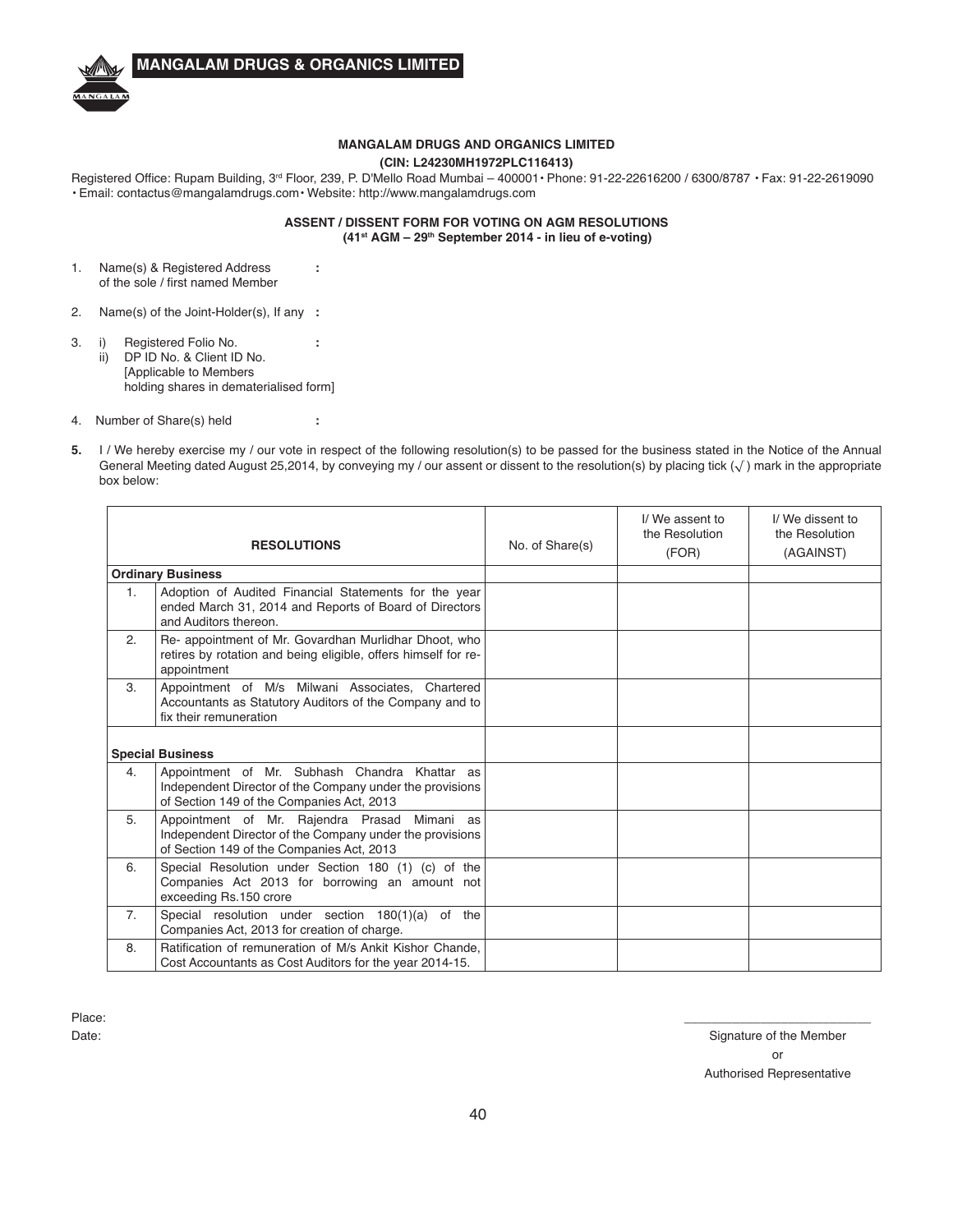

- Notes: (i) If you opt to cast your vote by e-voting, there is no need to fill up and sign this form.
	- (ii) Last date for receipt of Assent/Dissent Form: September 23, 2014 (5.30 pm)
	- (iii) Please read the instructions printed overleaf carefully before exercising your vote.

# **INSTRUCTIONS**

#### **General Instructions**

- 1. As per the Companies Act, 2013, and Clause 35B of the Listing Agreement, the Company has to provide e-voting facility to its shareholders; however the shareholders, who do not have access to e-voting facility may convey their Assent / Dissent in Physical Assent / Dissent Form. If a shareholder has opted for e-voting, then he/she should not vote by Physical Assent / Dissent Form. However, in case Shareholders cast their vote through both physical assent/dissent form and e-voting, then vote casted through e-voting shall be considered, and vote casted through physical assent/dissent shall not be considered.
- 2. The notice of 41<sup>st</sup> Annual General Meeting is dispatched/e-mailed to the members whose names appear on the Register of Members as on August 22, 2014 and voting rights shall be reckoned on the paid up value of the shares registered in the name of the shareholders as on the said date.
- 3. Voting through physical assent / dissent form cannot be exercised by a proxy. However, corporate and institutional shareholders shall be entitled to vote through their authorised representatives with proof of their authorization, as stated below.

#### Instructions for voting physically on Assent / Dissent Form

- 1. Member desiring to exercise vote by Assent / Dissent Form should complete this Form (no other form or photocopy thereof is permitted) and send it to the Scrutinizer, CS Manish Baldeva, Practicing Company Secretary at their cost to reach the Scrutinizer at the registered office of the Company on or before the close of working hours i.e. September 23, 2014 (5.30 pm). All Forms received after this date and time will be strictly treated as if the reply from such Member has not been received.
- 2. This Form should be completed and signed by the Shareholder (as per the specimen signature registered with the Company/ Depository Participants). In case of joint holding, this Form should be completed and signed by the first named Shareholder and in his absence, by the next named Shareholder.
- 3. To avoid fraudulent transactions, the identity / signature of the members holding shares in electronic / demat form is verified with the specimen signatures furnished by NSDL/CDSL and that of members holding shares in physical form is verified as per the records of the share transfer agent of the Company (i.e. Link Intime India Private Limited). Members are requested to keep the same updated.
- 4. In respect of shares held by corporate and institutional shareholders (companies, trusts, societies, etc.), the completed Assent / Dissent Form should be accompanied by a certified copy of the relevant Board Resolution/appropriate authorization, with the specimen signature(s) of the authorized signatory(ies) duly attested.
- 5. The consent must be accorded by recording the assent in the column 'FOR' or dissent in the column 'AGAINST' by placing a tick mark  $(\sqrt)$  in the appropriate column in the Form. The assent or dissent received in any other form shall not be considered valid.
- 6. Members are requested to fill the Form in ineradicable ink and avoid filling it by using erasable writing medium(s) like pencil.
- 7. There will be one Assent / Dissent Form for every folio / Client id irrespective of the number of joint holders.
- 8. A Member may request for a duplicate Assent / Dissent Form, if so required, and the same duly completed should reach the Scrutinizer not later than the date specified under instruction No.1 above.
- 9. Members are requested not to send any other paper along with the Assent / Dissent Form. They are also requested not to write anything in the Assent / Dissent form excepting giving their assent or dissent and putting their signature. If any such other paper is sent the same will be destroyed by the Scrutinizer.
- 10. The Scrutinizer's decision on the validity of the Assent / Dissent Form will be final and binding.
- 11. Incomplete, unsigned or incorrectly ticked Assent / Dissent Forms will be rejected.